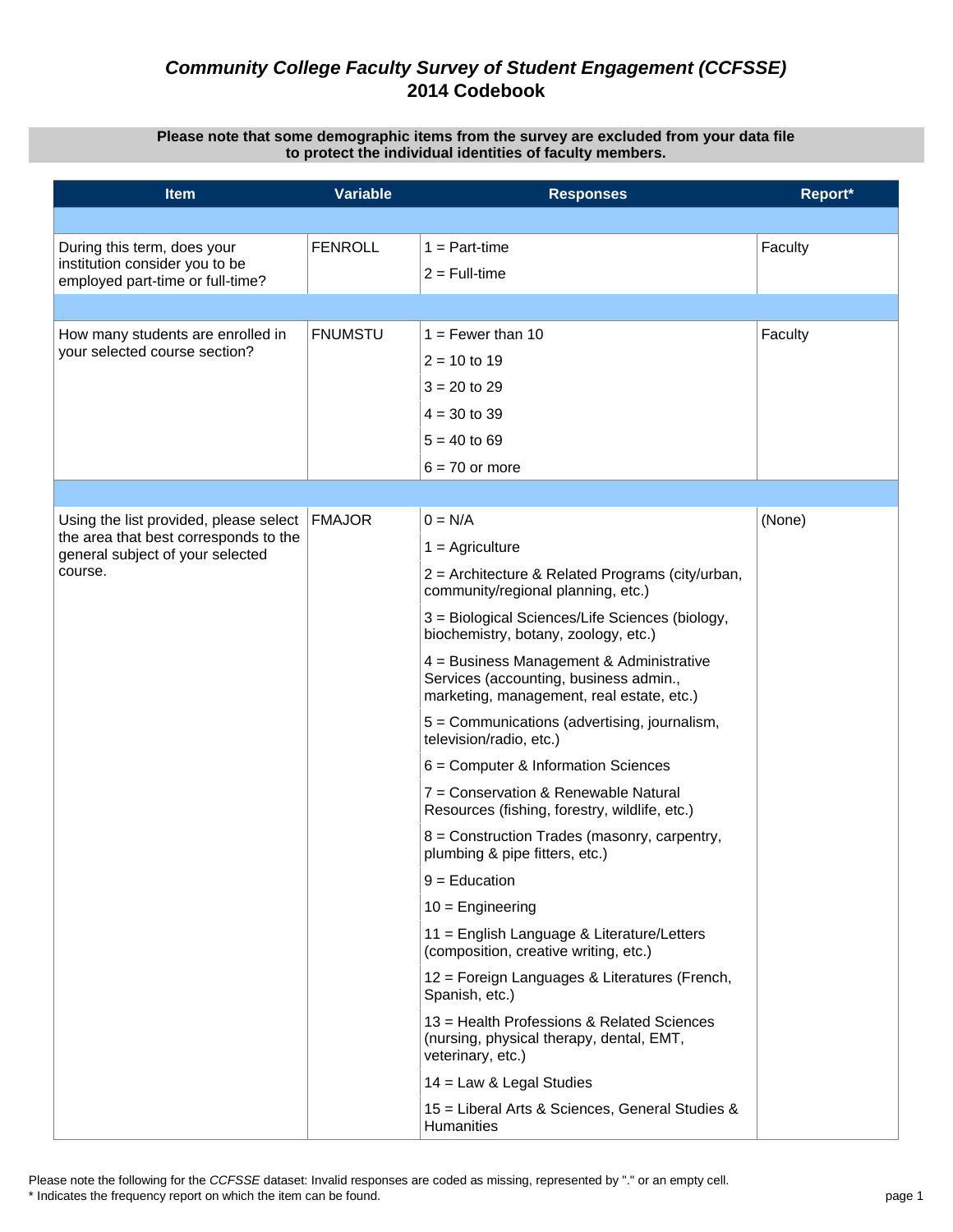| <b>Item</b>                                                                                                                    | <b>Variable</b> | <b>Responses</b>                                                                                                                    | Report* |
|--------------------------------------------------------------------------------------------------------------------------------|-----------------|-------------------------------------------------------------------------------------------------------------------------------------|---------|
|                                                                                                                                |                 |                                                                                                                                     |         |
| Using the list provided, please select<br>the area that best corresponds to the<br>general subject of your selected<br>course. | <b>FMAJOR</b>   | $16$ = Library Science                                                                                                              | (None)  |
|                                                                                                                                |                 | $17 = \text{Mathematics}$                                                                                                           |         |
|                                                                                                                                |                 | 18 = Mechanics & Repairers (A/C, heating &<br>refrigeration, electrical/electronic equipment, etc.)                                 |         |
|                                                                                                                                |                 | $19$ = Military Technologies                                                                                                        |         |
|                                                                                                                                |                 | 20 = Multi/Interdisciplinary Studies (international<br>relations, ecology, environmental studies, etc.)                             |         |
|                                                                                                                                |                 | 21 = Parks, Recreation, Leisure & Fitness Studies                                                                                   |         |
|                                                                                                                                |                 | 22 = Personal & Miscellaneous Services (gaming<br>& sports, cosmetic, culinary, etc.)                                               |         |
|                                                                                                                                |                 | 23 = Physical Sciences (astronomy, chemistry,<br>geology, physics, etc.)                                                            |         |
|                                                                                                                                |                 | 24 = Precision Production Trades (drafting,<br>graphic, precious metal worker, etc.)                                                |         |
|                                                                                                                                |                 | 25 = Protective Services (criminal justice &<br>corrections, fire protection, etc.)                                                 |         |
|                                                                                                                                |                 | $26 =$ Psychology                                                                                                                   |         |
|                                                                                                                                |                 | 27 = Public Administration & Services (public<br>policy, social work, etc.)                                                         |         |
|                                                                                                                                |                 | 28 = Science Technologies (biological<br>technology, nuclear & industrial radiological<br>technology, etc.)                         |         |
|                                                                                                                                |                 | 29 = Social Sciences & History (anthropology,<br>archeology, economics, geography, history,<br>political science, sociology, etc.)  |         |
|                                                                                                                                |                 | 30 = Theology Studies & Religious Vocations<br>(philosophy, ministry, etc.)                                                         |         |
|                                                                                                                                |                 | 31 = Transportation & Materials Moving Workers<br>(air, vehicle & water workers, etc.)                                              |         |
|                                                                                                                                |                 | 32 = Visual & Performing Arts (art, music, theater,<br>dance, etc.)                                                                 |         |
|                                                                                                                                |                 | 33 = Vocational Home Economics (child<br>care/guidance worker & manager, clothing,<br>apparel & textile worker, housekeeping, etc.) |         |
|                                                                                                                                |                 | $34 = Other$                                                                                                                        |         |
|                                                                                                                                |                 | 35 = Developmental Math                                                                                                             |         |
|                                                                                                                                |                 | 36 = Developmental Reading                                                                                                          |         |
|                                                                                                                                |                 | 37 = Developmental Writing                                                                                                          |         |
|                                                                                                                                |                 | 38 = Other Developmental                                                                                                            |         |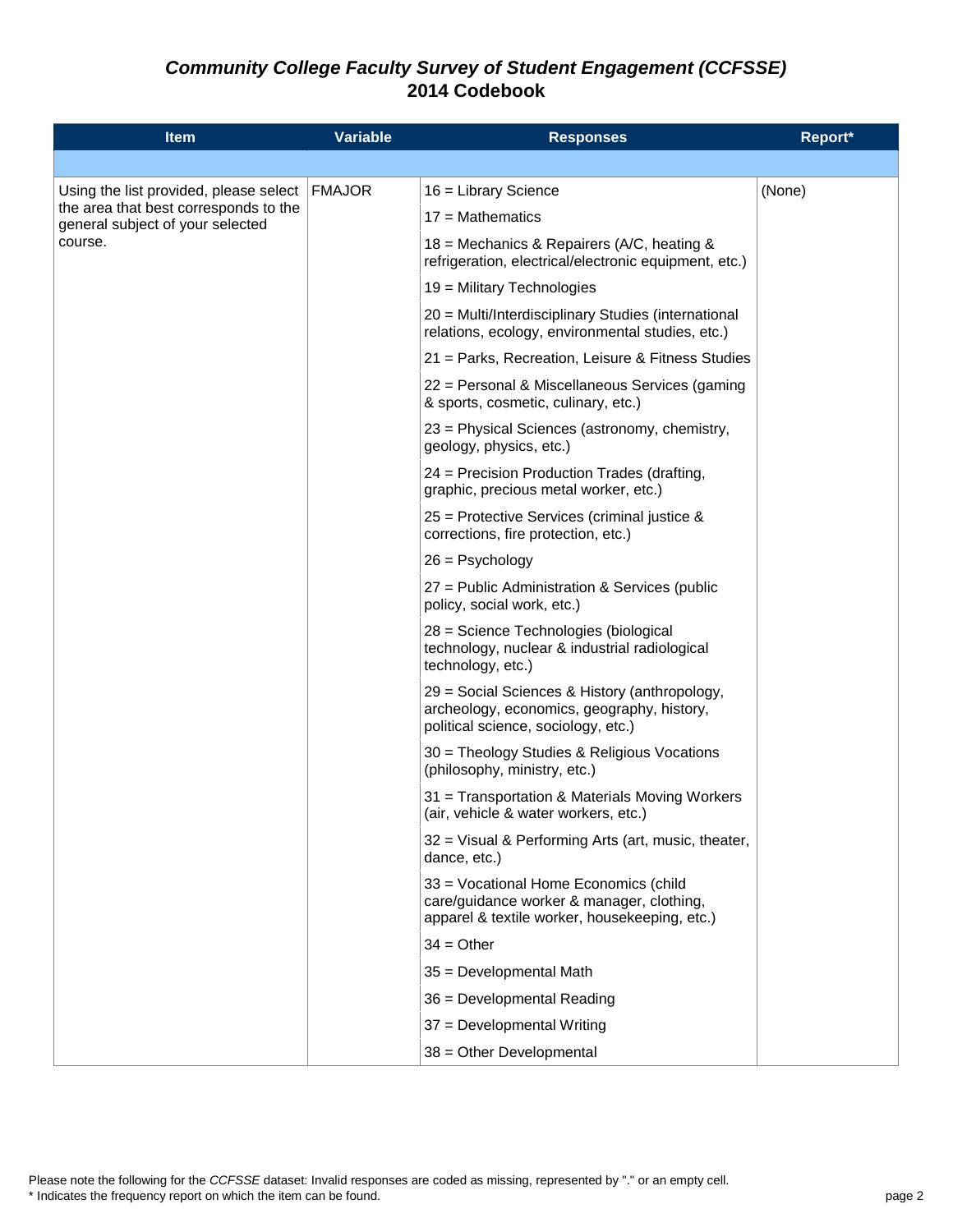| <b>Item</b>                                                             | <b>Variable</b>  | <b>Responses</b>                                                 | Report*                    |
|-------------------------------------------------------------------------|------------------|------------------------------------------------------------------|----------------------------|
|                                                                         |                  |                                                                  |                            |
| Prior to this term, how many times                                      | <b>FTIMES</b>    | $1 = \text{None}$                                                | Faculty                    |
| have you taught your selected<br>course?                                |                  | $2 = 1$ to 3                                                     |                            |
|                                                                         |                  | $3 = 4$ to 6                                                     |                            |
|                                                                         |                  | $4 = 7$ to 9                                                     |                            |
|                                                                         |                  | $5 = 10$ to 15                                                   |                            |
|                                                                         |                  | $6 = 16$ to 20                                                   |                            |
|                                                                         |                  | $7 = 21$ or more                                                 |                            |
|                                                                         |                  |                                                                  |                            |
| Do you teach developmental/basic                                        | <b>TEACHDEV</b>  | 1 = Yes, I teach ONLY developmental courses                      | Faculty                    |
| skills/college prep courses at your<br>college?                         |                  | 2 = Yes, I teach both developmental and<br>college-level courses |                            |
|                                                                         |                  | 3 = No, I teach only college-level courses                       |                            |
| How often do students in your selected course section do the following? |                  |                                                                  |                            |
| Ask questions in class or contribute                                    | <b>FCLQUEST</b>  | $0 = Don't know$                                                 | <b>Student and Faculty</b> |
| to class discussions                                                    |                  | $1 =$ Never                                                      |                            |
|                                                                         |                  | $2 =$ Sometimes                                                  |                            |
|                                                                         |                  | $3 =$ Often                                                      |                            |
|                                                                         |                  | $4 = \text{Very often}$                                          |                            |
| Make a class presentation                                               | <b>FCLPRESEN</b> | $0 = Don't know$                                                 | <b>Student and Faculty</b> |
|                                                                         |                  | $1 =$ Never                                                      |                            |
|                                                                         |                  | $2 =$ Sometimes                                                  |                            |
|                                                                         |                  | $3 =$ Often                                                      |                            |
|                                                                         |                  | $4 = \text{Very often}$                                          |                            |
| Prepare two or more drafts of a                                         | <b>FREWROPAP</b> | $0 = Don't know$                                                 | <b>Student and Faculty</b> |
| paper or assignment before turning it<br>in                             |                  | $1 =$ Never                                                      |                            |
|                                                                         |                  | $2 =$ Sometimes                                                  |                            |
|                                                                         |                  | $3 =$ Often                                                      |                            |
|                                                                         |                  | $4 = Very often$                                                 |                            |
| Work on a paper that requires                                           | <b>FINTEGRAT</b> | $0 = Don't know$                                                 | <b>Student and Faculty</b> |
| integrating ideas or information from<br>various sources                |                  | $1 =$ Never                                                      |                            |
|                                                                         |                  | $2 =$ Sometimes                                                  |                            |
|                                                                         |                  | $3 =$ Often                                                      |                            |
|                                                                         |                  | $4 = Very often$                                                 |                            |

Please note the following for the *CCFSSE* dataset: Invalid responses are coded as missing, represented by "." or an empty cell.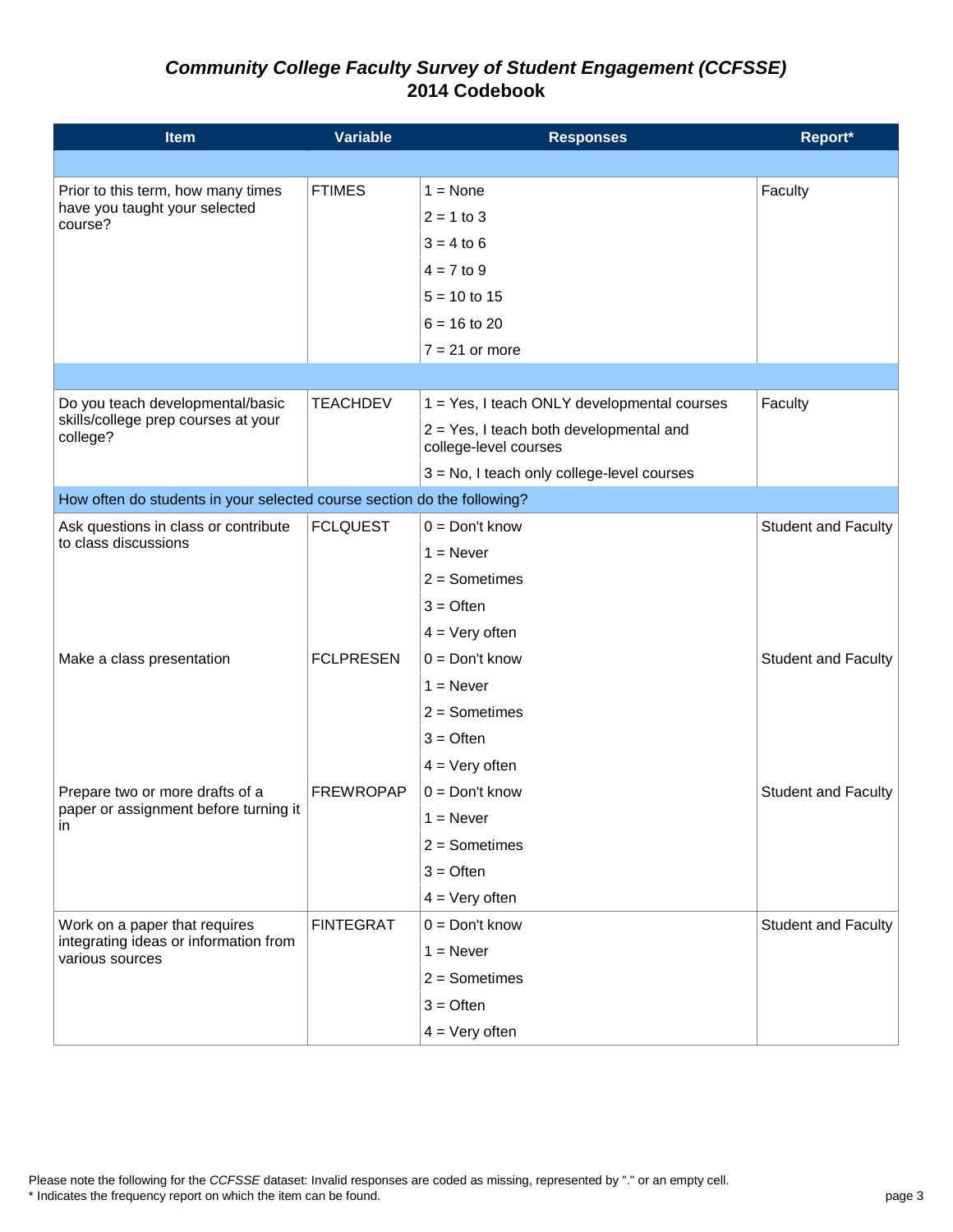| <b>Item</b>                                                             | <b>Variable</b>  | <b>Responses</b>        | Report*                    |
|-------------------------------------------------------------------------|------------------|-------------------------|----------------------------|
| How often do students in your selected course section do the following? |                  |                         |                            |
| Come to class without completing                                        | <b>FCLUNPREP</b> | $0 = Don't know$        | <b>Student and Faculty</b> |
| readings or assignments                                                 |                  | $1 =$ Never             |                            |
|                                                                         |                  | $2 =$ Sometimes         |                            |
|                                                                         |                  | $3 =$ Often             |                            |
|                                                                         |                  | $4 = \text{Very often}$ |                            |
| Work with other students on projects                                    | <b>FCLASSGRP</b> | $0 = Don't know$        | <b>Student and Faculty</b> |
| during class                                                            |                  | $1 =$ Never             |                            |
|                                                                         |                  | $2 =$ Sometimes         |                            |
|                                                                         |                  | $3 =$ Often             |                            |
|                                                                         |                  | $4 = Very often$        |                            |
| Work with classmates outside of                                         | <b>FOCCGRP</b>   | $0 = Don't know$        | <b>Student and Faculty</b> |
| class to prepare class assignments                                      |                  | $1 =$ Never             |                            |
|                                                                         |                  | $2 =$ Sometimes         |                            |
|                                                                         |                  | $3 =$ Often             |                            |
|                                                                         |                  | $4 = Very often$        |                            |
| Tutor or teach other students (paid                                     | <b>FTUTOR</b>    | $0 = Don't know$        | <b>Student and Faculty</b> |
| or voluntary)                                                           |                  | $1 =$ Never             |                            |
|                                                                         |                  | $2 =$ Sometimes         |                            |
|                                                                         |                  | $3 =$ Often             |                            |
|                                                                         |                  | $4 = \text{Very often}$ |                            |
| Participate in a community-based                                        | <b>FCOMMPROJ</b> | $0 = Don't know$        | Student and Faculty        |
| project as a part of a regular course                                   |                  | $1 =$ Never             |                            |
|                                                                         |                  | $2 =$ Sometimes         |                            |
|                                                                         |                  | $3 =$ Often             |                            |
|                                                                         |                  | $4 = Very$ often        |                            |
| Use the Internet or instant                                             | <b>FINTERNET</b> | $0 = Don't know$        | <b>Student and Faculty</b> |
| messaging to work on an<br>assignment                                   |                  | $1 =$ Never             |                            |
|                                                                         |                  | $2 =$ Sometimes         |                            |
|                                                                         |                  | $3 =$ Often             |                            |
|                                                                         |                  | $4 = \text{Very often}$ |                            |
| Use e-mail to communicate with you                                      | <b>FEMAIL</b>    | $0 = Don't know$        | <b>Student and Faculty</b> |
|                                                                         |                  | $1 =$ Never             |                            |
|                                                                         |                  | $2 =$ Sometimes         |                            |
|                                                                         |                  | $3 =$ Often             |                            |
|                                                                         |                  | $4 = Very often$        |                            |

Please note the following for the *CCFSSE* dataset: Invalid responses are coded as missing, represented by "." or an empty cell.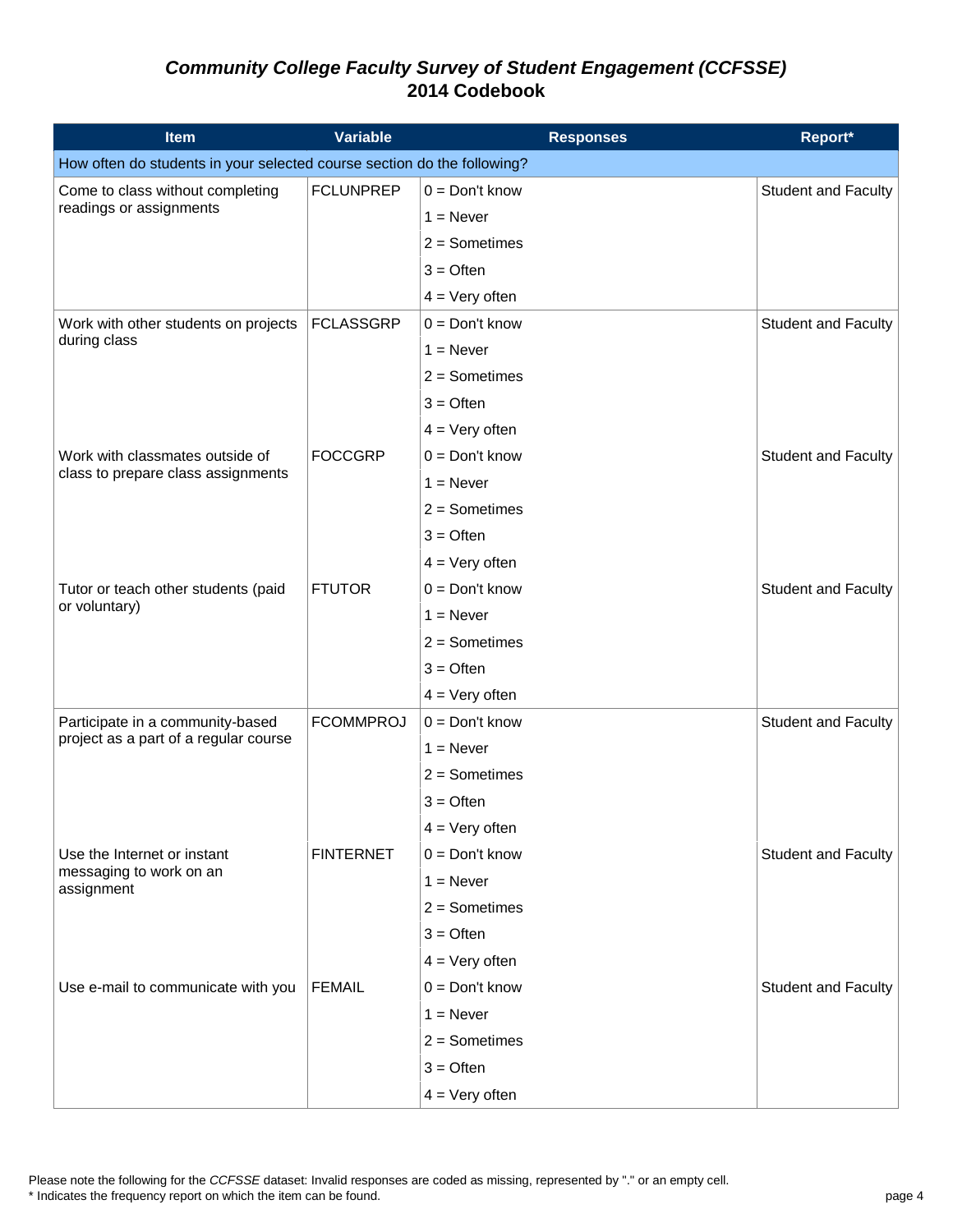| <b>Item</b>                                                             | <b>Variable</b>  | <b>Responses</b> | Report*                    |
|-------------------------------------------------------------------------|------------------|------------------|----------------------------|
| How often do students in your selected course section do the following? |                  |                  |                            |
| Discuss grades or assignments with                                      | <b>FFACGRADE</b> | $0 = Don't know$ | <b>Student and Faculty</b> |
| you                                                                     |                  | $1 =$ Never      |                            |
|                                                                         |                  | $2 =$ Sometimes  |                            |
|                                                                         |                  | $3 =$ Often      |                            |
|                                                                         |                  | $4 = Very often$ |                            |
| Talk about career plans with you                                        | <b>FFACPLANS</b> | $0 = Don't know$ | <b>Student and Faculty</b> |
|                                                                         |                  | $1 =$ Never      |                            |
|                                                                         |                  | $2 =$ Sometimes  |                            |
|                                                                         |                  | $3 =$ Often      |                            |
|                                                                         |                  | $4 = Very often$ |                            |
| Discuss ideas from their readings or                                    | <b>FFACIDEAS</b> | $0 = Don't know$ | Student and Faculty        |
| classes with you outside of class                                       |                  | $1 =$ Never      |                            |
|                                                                         |                  | $2 =$ Sometimes  |                            |
|                                                                         |                  | $3 =$ Often      |                            |
|                                                                         |                  | $4 = Very often$ |                            |
| Receive prompt feedback (written or                                     | <b>FFACFEED</b>  | $0 = Don't know$ | Student and Faculty        |
| oral) from you about their<br>performance                               |                  | $1 =$ Never      |                            |
|                                                                         |                  | $2 =$ Sometimes  |                            |
|                                                                         |                  | $3 =$ Often      |                            |
|                                                                         |                  | $4 = Very often$ |                            |
| Work harder than they thought they                                      | <b>FWORKHARD</b> | $0 = Don't know$ | <b>Student and Faculty</b> |
| could to meet your standards or<br>expectations                         |                  | $1 =$ Never      |                            |
|                                                                         |                  | $2 =$ Sometimes  |                            |
|                                                                         |                  | $3 =$ Often      |                            |
|                                                                         |                  | $4 = Very$ often |                            |
| Work with you on activities other                                       | <b>FFACOTH</b>   | $0 = Don't know$ | Student and Faculty        |
| than coursework                                                         |                  | $1 =$ Never      |                            |
|                                                                         |                  | $2 =$ Sometimes  |                            |
|                                                                         |                  | $3 =$ Often      |                            |
|                                                                         |                  | $4 = Very often$ |                            |
| Discuss ideas from their readings or                                    | <b>FOOCIDEAS</b> | $0 = Don't know$ | <b>Student and Faculty</b> |
| classes with others outside of class<br>(students, family members,      |                  | $1 =$ Never      |                            |
| co-workers, etc.)                                                       |                  | $2 =$ Sometimes  |                            |
|                                                                         |                  | $3 =$ Often      |                            |
|                                                                         |                  | $4 = Very often$ |                            |

Please note the following for the *CCFSSE* dataset: Invalid responses are coded as missing, represented by "." or an empty cell.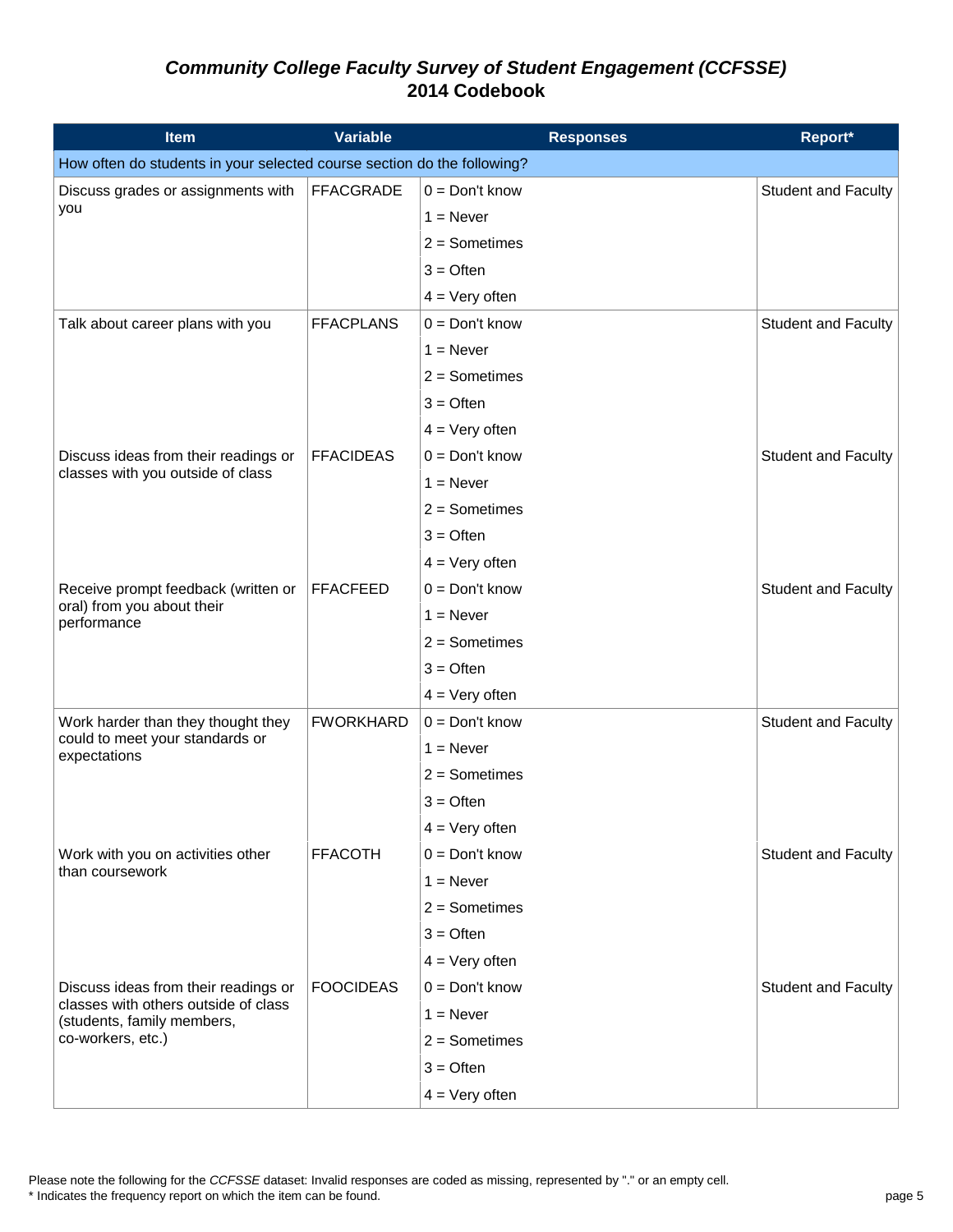| <b>Item</b>                                                             | <b>Variable</b>  | <b>Responses</b>                                                                                                     | Report*                    |
|-------------------------------------------------------------------------|------------------|----------------------------------------------------------------------------------------------------------------------|----------------------------|
| How often do students in your selected course section do the following? |                  |                                                                                                                      |                            |
| Have serious conversations with                                         | <b>FDIVRSTUD</b> | $0 = Don't know$                                                                                                     | <b>Student and Faculty</b> |
| students of a different race or<br>ethnicity other than their own       |                  | $1 =$ Never                                                                                                          |                            |
|                                                                         |                  | $2 =$ Sometimes                                                                                                      |                            |
|                                                                         |                  | $3 =$ Often                                                                                                          |                            |
|                                                                         |                  | $4 = Very often$                                                                                                     |                            |
| Have serious conversations with                                         | <b>FDIFFSTUD</b> | $0 = Don't know$                                                                                                     | <b>Student and Faculty</b> |
| students who differ from them in<br>terms of their religious beliefs,   |                  | $1 =$ Never                                                                                                          |                            |
| political opinions, or personal values                                  |                  | $2 =$ Sometimes                                                                                                      |                            |
|                                                                         |                  | $3 =$ Often                                                                                                          |                            |
|                                                                         |                  | $4 = Very often$                                                                                                     |                            |
| Skip class                                                              | <b>FSKIPCLAS</b> | $0 = Don't know$                                                                                                     | <b>Student and Faculty</b> |
|                                                                         |                  | $1 =$ Never                                                                                                          |                            |
|                                                                         |                  | $2 =$ Sometimes                                                                                                      |                            |
|                                                                         |                  | $3 =$ Often                                                                                                          |                            |
|                                                                         |                  | $4 = Very often$                                                                                                     |                            |
| mental activities?                                                      |                  | During the current school year, how much does the coursework in your selected course section emphasize the following |                            |
| Memorizing facts, ideas, or methods                                     | <b>FMEMORIZE</b> | $1 = \text{Very little}$                                                                                             | Student and Faculty        |
| so the students can repeat them in<br>pretty much the same form         |                  | $2 = Some$                                                                                                           |                            |
|                                                                         |                  | $3 =$ Quite a bit                                                                                                    |                            |
|                                                                         |                  | $4 = \text{Very much}$                                                                                               |                            |
| Analyzing the basic elements of an                                      | FANALYZE         | $1 = \text{Very little}$                                                                                             | <b>Student and Faculty</b> |
| idea, experience, or theory                                             |                  | $2 = Some$                                                                                                           |                            |
|                                                                         |                  | $3 =$ Quite a bit                                                                                                    |                            |
|                                                                         |                  | $4 = \text{Very much}$                                                                                               |                            |
| Synthesizing and organizing ideas,                                      | <b>FSYNTHESZ</b> | $1 = \text{Very little}$                                                                                             | Student and Faculty        |
| information, or experiences in new<br>ways                              |                  | $2 = Some$                                                                                                           |                            |
|                                                                         |                  | $3 =$ Quite a bit                                                                                                    |                            |
|                                                                         |                  | $4 = \text{Very much}$                                                                                               |                            |
| Making judgments about the value or FEVALUATE                           |                  | $1 = \text{Very little}$                                                                                             | Student and Faculty        |
| soundness of information,<br>arguments, or methods                      |                  | $2 = Some$                                                                                                           |                            |
|                                                                         |                  | $3 =$ Quite a bit                                                                                                    |                            |
|                                                                         |                  | $4 = \text{Very much}$                                                                                               |                            |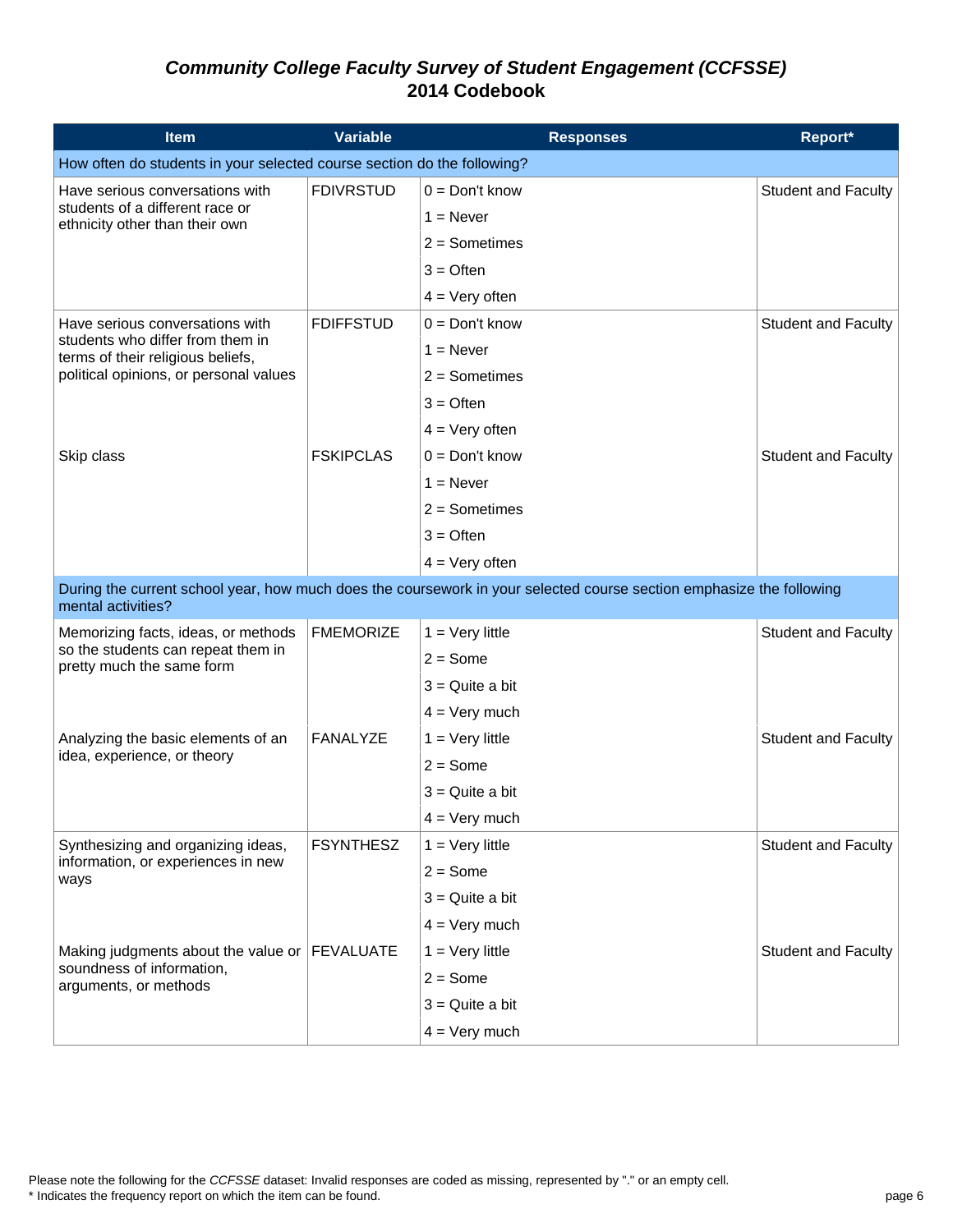| <b>Item</b>                                                                              | <b>Variable</b>  | <b>Responses</b>                                                                                                     | Report*                    |
|------------------------------------------------------------------------------------------|------------------|----------------------------------------------------------------------------------------------------------------------|----------------------------|
| mental activities?                                                                       |                  | During the current school year, how much does the coursework in your selected course section emphasize the following |                            |
| Applying theories or concepts to                                                         | <b>FAPPLYING</b> | $1 = \text{Very little}$                                                                                             | <b>Student and Faculty</b> |
| practical problems or in new<br>situations                                               |                  | $2 = Some$                                                                                                           |                            |
|                                                                                          |                  | $3 =$ Quite a bit                                                                                                    |                            |
|                                                                                          |                  | $4 = Very much$                                                                                                      |                            |
| Having students use information they                                                     | <b>FPERFORM</b>  | $1 =$ Very little                                                                                                    | <b>Student and Faculty</b> |
| have read or heard to perform a new<br>skill                                             |                  | $2 = Some$                                                                                                           |                            |
|                                                                                          |                  | $3 =$ Quite a bit                                                                                                    |                            |
|                                                                                          |                  | $4 = \text{Very much}$                                                                                               |                            |
| In your selected course section, about how much reading and writing do your students do? |                  |                                                                                                                      |                            |
| Number of assigned textbooks,                                                            | <b>FREADASGN</b> | $1 = \text{None}$                                                                                                    | <b>Student and Faculty</b> |
| manuals, books, or book-length<br>packs of course readings                               |                  | $2 = 1$                                                                                                              |                            |
|                                                                                          |                  | $3 = 2$ to 3                                                                                                         |                            |
|                                                                                          |                  | $4 = 4$ to 6                                                                                                         |                            |
|                                                                                          |                  | $5 =$ More than 6                                                                                                    |                            |
| Number of written papers or reports                                                      | <b>FWRITEANY</b> | $1 = \text{None}$                                                                                                    | <b>Student and Faculty</b> |
| of any length                                                                            |                  | $2 = 1$                                                                                                              |                            |
|                                                                                          |                  | $3 = 2$ to 3                                                                                                         |                            |
|                                                                                          |                  | $4 = 4$ to 6                                                                                                         |                            |
|                                                                                          |                  | $5 =$ More than 6                                                                                                    |                            |
|                                                                                          |                  |                                                                                                                      |                            |
| Select the response that best                                                            | <b>FEXAMS</b>    | $1 = (1)$ Extremely easy                                                                                             | <b>Student and Faculty</b> |
| represents the extent to which your<br>examinations of student performance               |                  | $2 = (2)$                                                                                                            |                            |
| (exams, portfolio) challenge students                                                    |                  | $3 = (3)$                                                                                                            |                            |
| to do their best work.                                                                   |                  | $4 = (4)$                                                                                                            |                            |
|                                                                                          |                  | $5 = (5)$                                                                                                            |                            |
|                                                                                          |                  | $6 = (6)$                                                                                                            |                            |
|                                                                                          |                  | $7 = (7)$ Extremely challenging                                                                                      |                            |
|                                                                                          |                  | How important is it to you that students at this college participate in the following when appropriate?              |                            |
| Internship, field experience, co-op                                                      | <b>FINTERN</b>   | $1 = Not important$                                                                                                  | <b>Student and Faculty</b> |
| experience, or clinical assignment                                                       |                  | $2 =$ Somewhat important                                                                                             |                            |
|                                                                                          |                  | $3 = Very$ important                                                                                                 |                            |
| English as a second language                                                             | <b>FESL</b>      | $1 = Not important$                                                                                                  | <b>Student and Faculty</b> |
| course                                                                                   |                  | $2 =$ Somewhat important                                                                                             |                            |
|                                                                                          |                  | $3 = Very$ important                                                                                                 |                            |

Please note the following for the *CCFSSE* dataset: Invalid responses are coded as missing, represented by "." or an empty cell.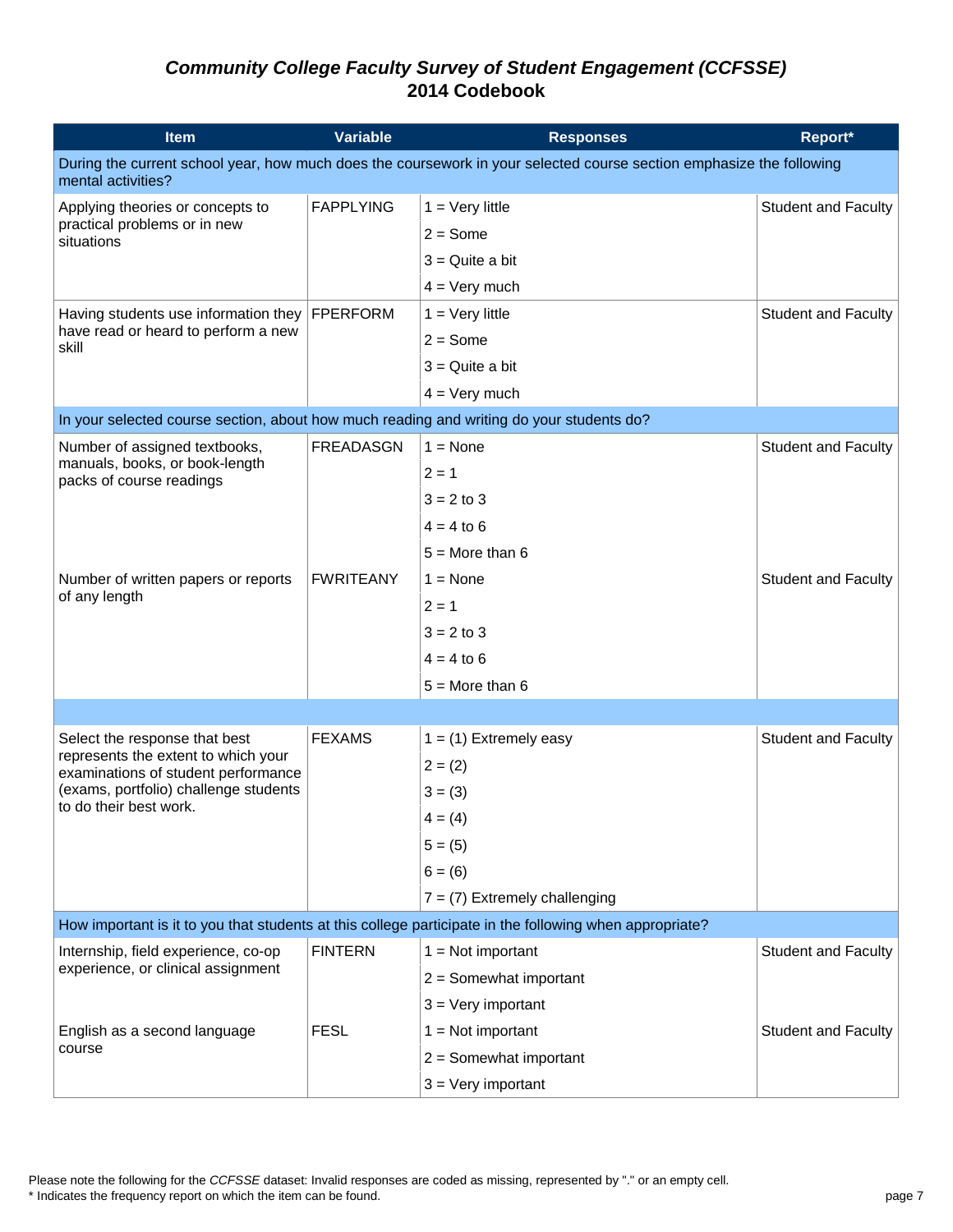| <b>Item</b>                                                       | <b>Variable</b>  | <b>Responses</b>                                                                                        | Report*                    |
|-------------------------------------------------------------------|------------------|---------------------------------------------------------------------------------------------------------|----------------------------|
|                                                                   |                  | How important is it to you that students at this college participate in the following when appropriate? |                            |
| Developmental/remedial reading                                    | <b>FDEVREAD</b>  | $1 = Not important$                                                                                     | <b>Student and Faculty</b> |
| course                                                            |                  | $2 =$ Somewhat important                                                                                |                            |
|                                                                   |                  | $3 = Very$ important                                                                                    |                            |
| Developmental/remedial writing                                    | <b>FDEVWRITE</b> | $1 = Not important$                                                                                     | <b>Student and Faculty</b> |
| course                                                            |                  | $2 =$ Somewhat important                                                                                |                            |
|                                                                   |                  | $3 = Very$ important                                                                                    |                            |
| Developmental/remedial math                                       | <b>FDEVMATH</b>  | $1 = Not important$                                                                                     | <b>Student and Faculty</b> |
| course                                                            |                  | $2 =$ Somewhat important                                                                                |                            |
|                                                                   |                  | $3 = Very$ important                                                                                    |                            |
| Study skills course                                               | <b>FSTUDSKIL</b> | $1 = Not important$                                                                                     | <b>Student and Faculty</b> |
|                                                                   |                  | $2 =$ Somewhat important                                                                                |                            |
|                                                                   |                  | $3 =$ Very important                                                                                    |                            |
| Honors course                                                     | <b>FHONORS</b>   | $1 = Not important$                                                                                     | <b>Student and Faculty</b> |
|                                                                   |                  | $2 =$ Somewhat important                                                                                |                            |
|                                                                   |                  | $3 = Very$ important                                                                                    |                            |
| College orientation program or                                    | <b>FORIEN</b>    | $1 = Not important$                                                                                     | Student and Faculty        |
| course                                                            |                  | $2 =$ Somewhat important                                                                                |                            |
|                                                                   |                  | $3 = Very$ important                                                                                    |                            |
| Organized learning communities                                    | <b>FLRNCOMM</b>  | $1 = Not important$                                                                                     | <b>Student and Faculty</b> |
| (linked courses/study groups led by<br>faculty or counselors)     |                  | $2 =$ Somewhat important                                                                                |                            |
|                                                                   |                  | $3 = Very$ important                                                                                    |                            |
| How much does this college emphasize each of the following?       |                  |                                                                                                         |                            |
| Encouraging students to spend                                     | <b>FENVSCHOL</b> | $1 = \text{Very little}$                                                                                | Student and Faculty        |
| significant amounts of time studying                              |                  | $2 = Some$                                                                                              |                            |
|                                                                   |                  | $3 =$ Quite a bit                                                                                       |                            |
|                                                                   |                  | $4 = \text{Very much}$                                                                                  |                            |
| Providing students the support they                               | <b>FENVSUPRT</b> | $1 = Very$ little                                                                                       | <b>Student and Faculty</b> |
| need to help them succeed at this<br>college                      |                  | $2 = Some$                                                                                              |                            |
|                                                                   |                  | $3 =$ Quite a bit                                                                                       |                            |
|                                                                   |                  | $4 = \text{Very much}$                                                                                  |                            |
| Encouraging contact among                                         | <b>FENVDIVRS</b> | $1 = \text{Very little}$                                                                                | <b>Student and Faculty</b> |
| students from different economic,<br>social, and racial or ethnic |                  | $2 = Some$                                                                                              |                            |
| backgrounds                                                       |                  | $3 =$ Quite a bit                                                                                       |                            |
|                                                                   |                  | $4 = \text{Very much}$                                                                                  |                            |

Please note the following for the *CCFSSE* dataset: Invalid responses are coded as missing, represented by "." or an empty cell.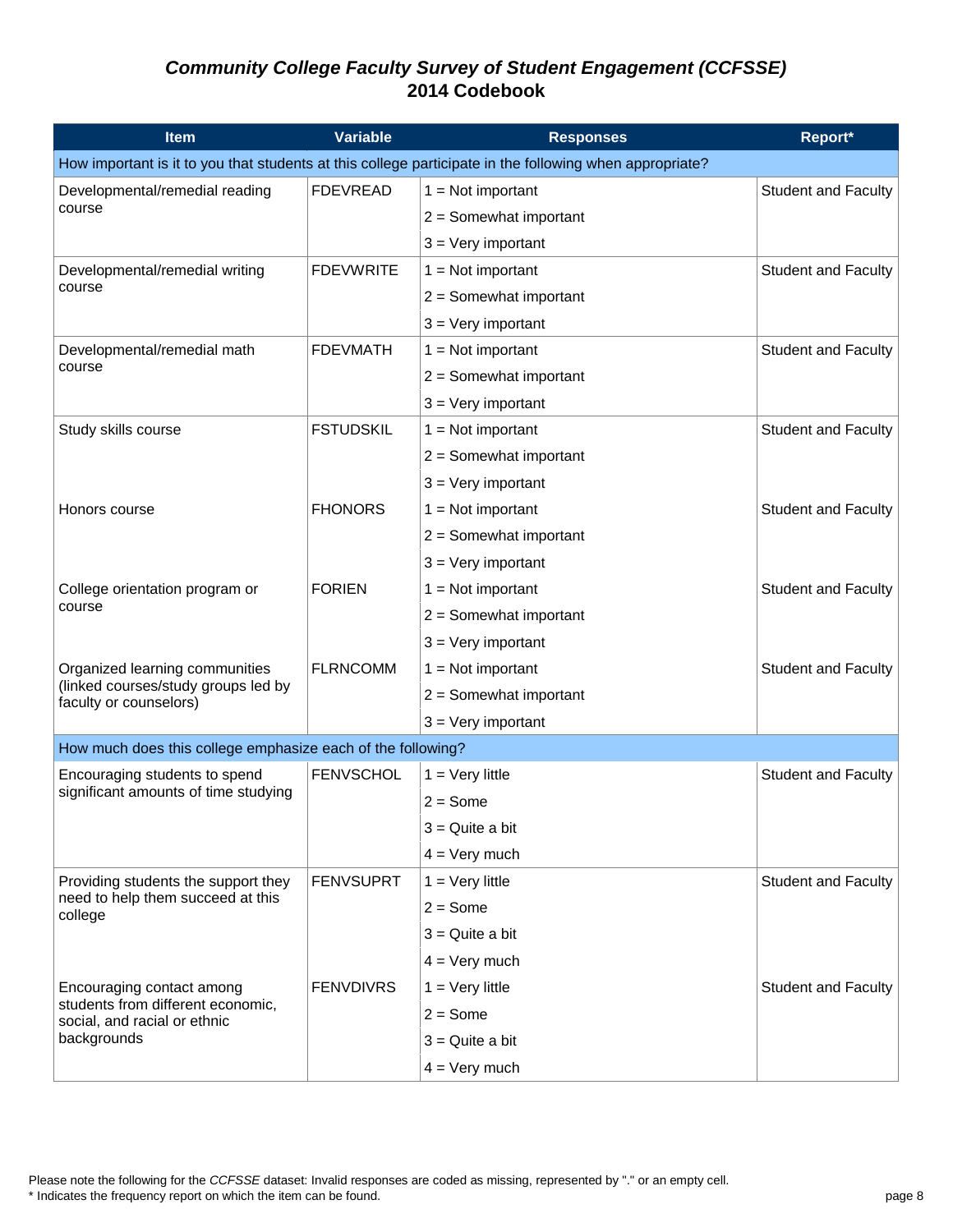| <b>Item</b>                                                                  | <b>Variable</b>  | <b>Responses</b>                                                                                                              | Report*                    |
|------------------------------------------------------------------------------|------------------|-------------------------------------------------------------------------------------------------------------------------------|----------------------------|
| How much does this college emphasize each of the following?                  |                  |                                                                                                                               |                            |
| Helping students cope with their                                             | <b>FENVNACAD</b> | $1 = \text{Very little}$                                                                                                      | <b>Student and Faculty</b> |
| non-academic responsibilities (work,<br>family, etc.)                        |                  | $2 = Some$                                                                                                                    |                            |
|                                                                              |                  | $3 =$ Quite a bit                                                                                                             |                            |
|                                                                              |                  | $4 = \text{Very much}$                                                                                                        |                            |
| Providing students the support they                                          | <b>FENVSOCAL</b> | $1 = \text{Very little}$                                                                                                      | <b>Student and Faculty</b> |
| need to thrive socially                                                      |                  | $2 = Some$                                                                                                                    |                            |
|                                                                              |                  | $3 =$ Quite a bit                                                                                                             |                            |
|                                                                              |                  | $4 = Very much$                                                                                                               |                            |
| Providing the financial support                                              | <b>FFINSUPP</b>  | $1 = \text{Very little}$                                                                                                      | <b>Student and Faculty</b> |
| students need to afford their<br>education                                   |                  | $2 = Some$                                                                                                                    |                            |
|                                                                              |                  | $3 =$ Quite a bit                                                                                                             |                            |
|                                                                              |                  | $4 = \text{Very much}$                                                                                                        |                            |
| Using computers in academic work                                             | <b>FENVCOMP</b>  | $1 = \text{Very little}$                                                                                                      | <b>Student and Faculty</b> |
|                                                                              |                  | $2 = Some$                                                                                                                    |                            |
|                                                                              |                  | $3 =$ Quite a bit                                                                                                             |                            |
|                                                                              |                  | $4 = \text{Very much}$                                                                                                        |                            |
| each of the following?                                                       |                  | About how many hours do you think full- and part-time students on average at this college spend in a typical 7-day week doing |                            |
| Preparing for class (studying,                                               | FACADPR01        | $0 = \text{None}$                                                                                                             | <b>Student and Faculty</b> |
| reading, writing, rehearsing, doing<br>homework, or other activities related |                  | $1 = 1$ to 5                                                                                                                  |                            |
| to their programs)                                                           |                  | $2 = 6$ to 10                                                                                                                 |                            |
|                                                                              |                  | $3 = 11$ to 20                                                                                                                |                            |
|                                                                              |                  | $4 = 21$ to 30                                                                                                                |                            |
|                                                                              |                  | $5 = 30 +$                                                                                                                    |                            |
| Working for pay                                                              | <b>FPAYWORK</b>  | $0 = \text{None}$                                                                                                             | <b>Student and Faculty</b> |
|                                                                              |                  | $1 = 1$ to 5                                                                                                                  |                            |
|                                                                              |                  | $2 = 6$ to 10                                                                                                                 |                            |
|                                                                              |                  | $3 = 11$ to 20                                                                                                                |                            |
|                                                                              |                  | $4 = 21$ to 30                                                                                                                |                            |
|                                                                              |                  | $5 = 30 +$                                                                                                                    |                            |
| Participating in college-sponsored                                           | FCOCURR01        | $0 = \text{None}$                                                                                                             | Student and Faculty        |
| activities (organizations, campus<br>publications, student government,       |                  | $1 = 1$ to 5                                                                                                                  |                            |
| intercollegiate or intramural sports,                                        |                  | $2 = 6$ to 10                                                                                                                 |                            |
| $etc.$ )                                                                     |                  | $3 = 11$ to 20                                                                                                                |                            |
|                                                                              |                  | $4 = 21$ to 30                                                                                                                |                            |
|                                                                              |                  | $5 = 30 +$                                                                                                                    |                            |

Please note the following for the *CCFSSE* dataset: Invalid responses are coded as missing, represented by "." or an empty cell.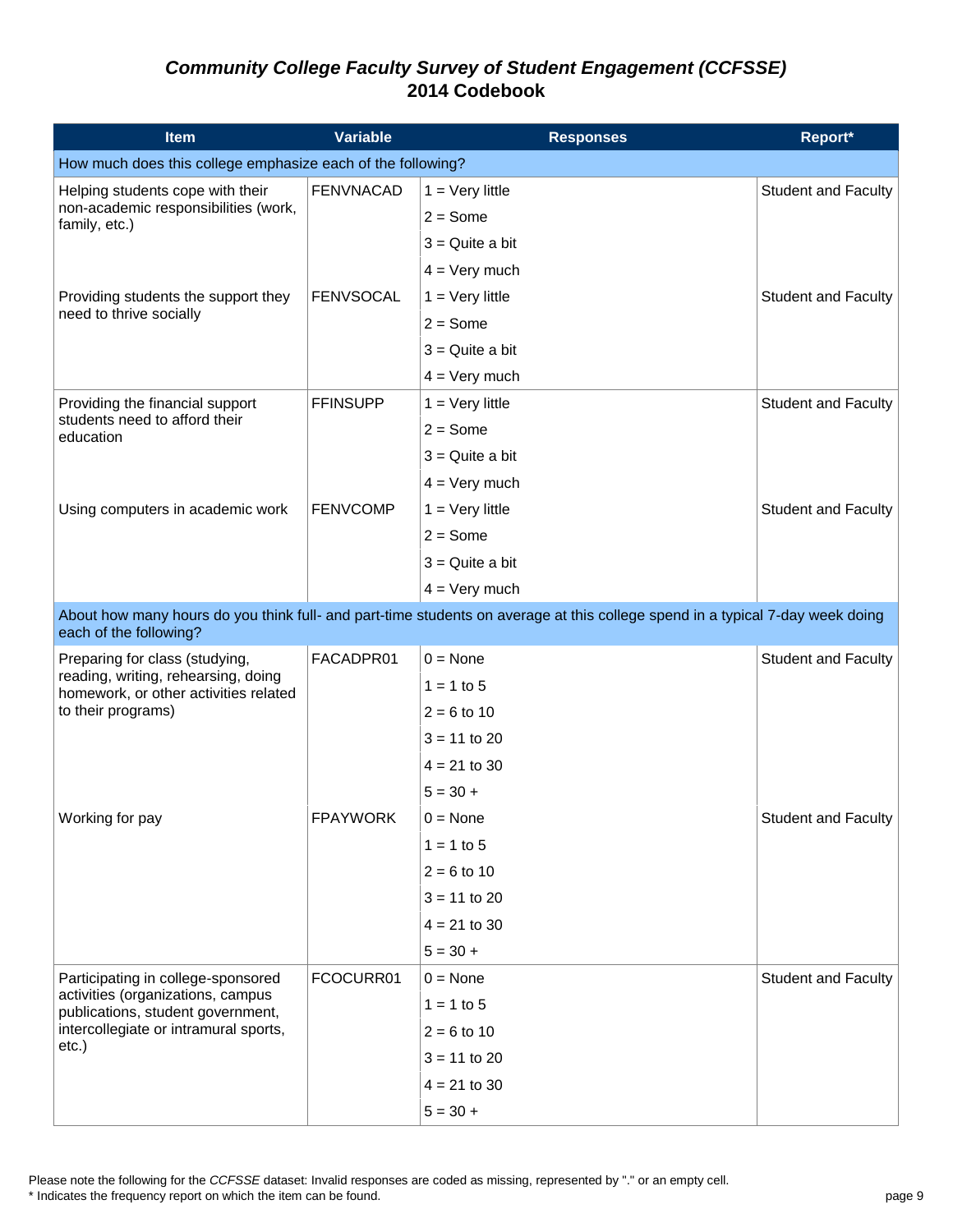| <b>Item</b>                                                                                                                                             | <b>Variable</b> | <b>Responses</b>                                           | Report*                    |  |  |
|---------------------------------------------------------------------------------------------------------------------------------------------------------|-----------------|------------------------------------------------------------|----------------------------|--|--|
| About how many hours do you think full- and part-time students on average at this college spend in a typical 7-day week doing<br>each of the following? |                 |                                                            |                            |  |  |
| Providing care for dependents living                                                                                                                    | FCAREDE01       | $0 = \text{None}$                                          | <b>Student and Faculty</b> |  |  |
| with them (parents, children, spouse,<br>etc.)                                                                                                          |                 | $1 = 1$ to 5                                               |                            |  |  |
|                                                                                                                                                         |                 | $2 = 6$ to 10                                              |                            |  |  |
|                                                                                                                                                         |                 | $3 = 11$ to 20                                             |                            |  |  |
|                                                                                                                                                         |                 | $4 = 21$ to 30                                             |                            |  |  |
|                                                                                                                                                         |                 | $5 = 30 +$                                                 |                            |  |  |
| Commuting to and from classes                                                                                                                           | <b>FCOMMUTE</b> | $0 = \text{None}$                                          | <b>Student and Faculty</b> |  |  |
|                                                                                                                                                         |                 | $1 = 1$ to 5                                               |                            |  |  |
|                                                                                                                                                         |                 | $2 = 6$ to 10                                              |                            |  |  |
|                                                                                                                                                         |                 | $3 = 11$ to 20                                             |                            |  |  |
|                                                                                                                                                         |                 | $4 = 21$ to 30                                             |                            |  |  |
|                                                                                                                                                         |                 | $5 = 30 +$                                                 |                            |  |  |
| Select the response that best represents the quality of student relationships with:                                                                     |                 |                                                            |                            |  |  |
| Other students                                                                                                                                          | <b>FENVSTU</b>  | $1 = (1)$ Unfriendly, unsupportive, sense of<br>alienation | <b>Student and Faculty</b> |  |  |
|                                                                                                                                                         |                 | $2 = (2)$                                                  |                            |  |  |
|                                                                                                                                                         |                 | $3 = (3)$                                                  |                            |  |  |
|                                                                                                                                                         |                 | $4 = (4)$                                                  |                            |  |  |
|                                                                                                                                                         |                 | $5 = (5)$                                                  |                            |  |  |
|                                                                                                                                                         |                 | $6 = (6)$                                                  |                            |  |  |
|                                                                                                                                                         |                 | $7 = (7)$ Friendly, supportive, sense of belonging         |                            |  |  |
| Instructors                                                                                                                                             | <b>FENVFAC</b>  | $1 = (1)$ Unavailable, unhelpful, unsympathetic            | <b>Student and Faculty</b> |  |  |
|                                                                                                                                                         |                 | $2 = (2)$                                                  |                            |  |  |
|                                                                                                                                                         |                 | $3 = (3)$                                                  |                            |  |  |
|                                                                                                                                                         |                 | $4 = (4)$                                                  |                            |  |  |
|                                                                                                                                                         |                 | $5 = (5)$                                                  |                            |  |  |
|                                                                                                                                                         |                 | $6 = (6)$                                                  |                            |  |  |
|                                                                                                                                                         |                 | $7 = (7)$ Available, helpful, sympathetic                  |                            |  |  |
| Administrative personnel and offices                                                                                                                    | FENVADM         | $1 = (1)$ Unhelpful, inconsiderate, rigid                  | <b>Student and Faculty</b> |  |  |
|                                                                                                                                                         |                 | $2 = (2)$                                                  |                            |  |  |
|                                                                                                                                                         |                 | $3 = (3)$                                                  |                            |  |  |
|                                                                                                                                                         |                 | $4 = (4)$                                                  |                            |  |  |
|                                                                                                                                                         |                 | $5 = (5)$                                                  |                            |  |  |
|                                                                                                                                                         |                 | $6 = (6)$                                                  |                            |  |  |
|                                                                                                                                                         |                 | $7 = (7)$ Helpful, considerate, flexible                   |                            |  |  |

Please note the following for the *CCFSSE* dataset: Invalid responses are coded as missing, represented by "." or an empty cell.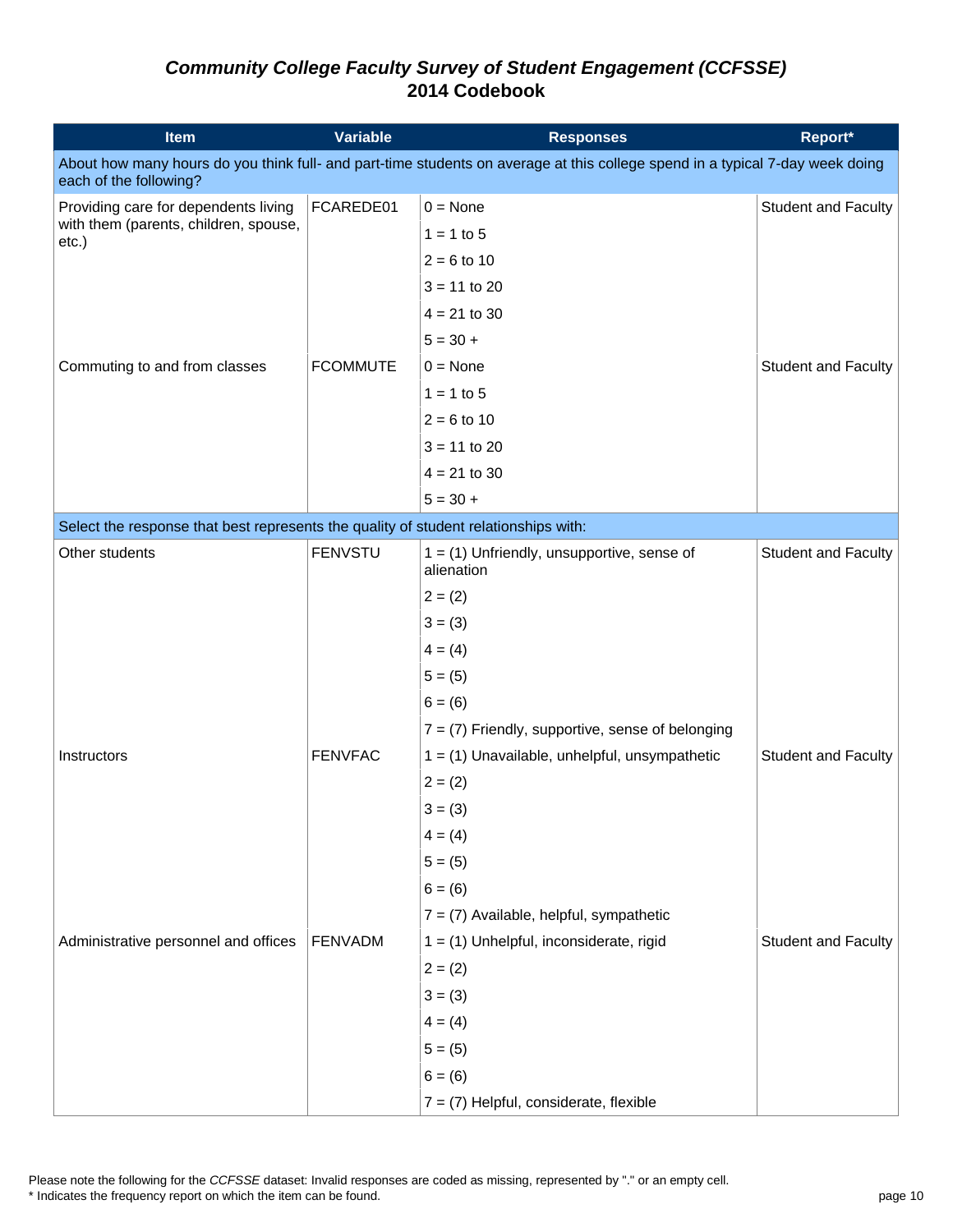| <b>Item</b>                                                                                                                                                        | <b>Variable</b>  | <b>Responses</b>         | Report*                    |  |
|--------------------------------------------------------------------------------------------------------------------------------------------------------------------|------------------|--------------------------|----------------------------|--|
| To what extent do students' experiences in your selected course section contribute to their knowledge, skills, and personal<br>development in the following areas? |                  |                          |                            |  |
| Acquiring a broad general education                                                                                                                                | <b>FGNGENLED</b> | $0 = \text{None}$        | <b>Student and Faculty</b> |  |
|                                                                                                                                                                    |                  | $1 = \text{Very little}$ |                            |  |
|                                                                                                                                                                    |                  | $2 = Some$               |                            |  |
|                                                                                                                                                                    |                  | $3 =$ Quite a bit        |                            |  |
|                                                                                                                                                                    |                  | $4 = \text{Very much}$   |                            |  |
| Acquiring job- or work-related                                                                                                                                     | <b>FGNWORK</b>   | $0 = \text{None}$        | <b>Student and Faculty</b> |  |
| knowledge and skills                                                                                                                                               |                  | $1 = \text{Very little}$ |                            |  |
|                                                                                                                                                                    |                  | $2 = Some$               |                            |  |
|                                                                                                                                                                    |                  | $3 =$ Quite a bit        |                            |  |
|                                                                                                                                                                    |                  | $4 = \text{Very much}$   |                            |  |
| Writing clearly and effectively                                                                                                                                    | <b>FGNWRITE</b>  | $0 = \text{None}$        | <b>Student and Faculty</b> |  |
|                                                                                                                                                                    |                  | $1 = \text{Very little}$ |                            |  |
|                                                                                                                                                                    |                  | $2 = Some$               |                            |  |
|                                                                                                                                                                    |                  | $3 =$ Quite a bit        |                            |  |
|                                                                                                                                                                    |                  | $4 = \text{Very much}$   |                            |  |
| Speaking clearly and effectively                                                                                                                                   | <b>FGNSPEAK</b>  | $0 = \text{None}$        | <b>Student and Faculty</b> |  |
|                                                                                                                                                                    |                  | $1 = \text{Very little}$ |                            |  |
|                                                                                                                                                                    |                  | $2 = Some$               |                            |  |
|                                                                                                                                                                    |                  | $3 =$ Quite a bit        |                            |  |
|                                                                                                                                                                    |                  | $4 = \text{Very much}$   |                            |  |
| Thinking critically and analytically                                                                                                                               | <b>FGNANALY</b>  | $0 = \text{None}$        | <b>Student and Faculty</b> |  |
|                                                                                                                                                                    |                  | $1 = \text{Very little}$ |                            |  |
|                                                                                                                                                                    |                  | $2 = Some$               |                            |  |
|                                                                                                                                                                    |                  | $3 =$ Quite a bit        |                            |  |
|                                                                                                                                                                    |                  | $4 = \text{Very much}$   |                            |  |
| Solving numerical problems                                                                                                                                         | <b>FGNSOLVE</b>  | $0 = \text{None}$        | <b>Student and Faculty</b> |  |
|                                                                                                                                                                    |                  | $1 = Very$ little        |                            |  |
|                                                                                                                                                                    |                  | $2 = Some$               |                            |  |
|                                                                                                                                                                    |                  | $3 =$ Quite a bit        |                            |  |
|                                                                                                                                                                    |                  | $4 = Very much$          |                            |  |
| Using computing and information                                                                                                                                    | <b>FGNCMPTS</b>  | $0 = \text{None}$        | <b>Student and Faculty</b> |  |
| technology                                                                                                                                                         |                  | $1 = \text{Very little}$ |                            |  |
|                                                                                                                                                                    |                  | $2 = Some$               |                            |  |
|                                                                                                                                                                    |                  | $3 =$ Quite a bit        |                            |  |
|                                                                                                                                                                    |                  | $4 = Very much$          |                            |  |

Please note the following for the *CCFSSE* dataset: Invalid responses are coded as missing, represented by "." or an empty cell.

\* Indicates the frequency report on which the item can be found. page 11 and the interval of the item can be found.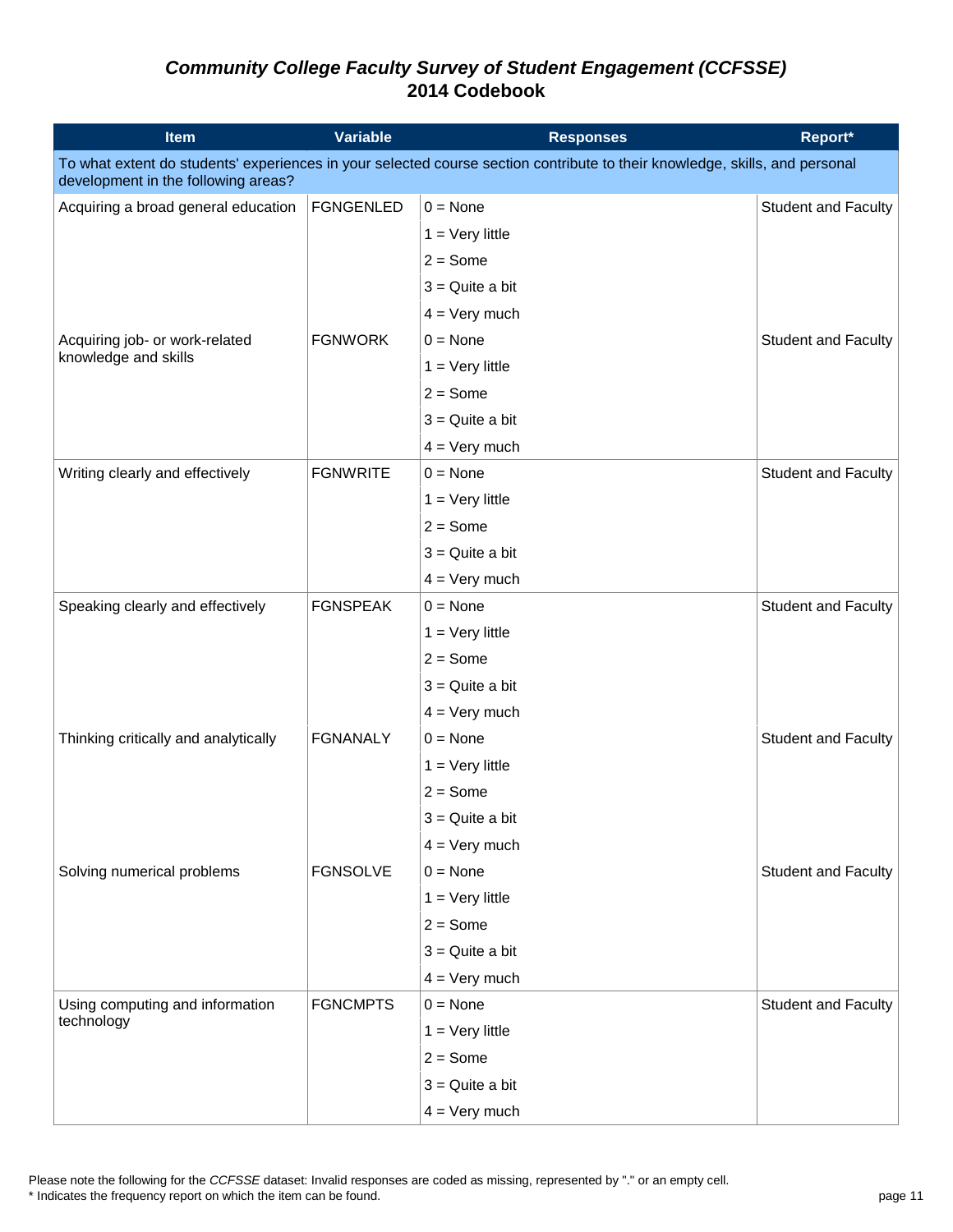| <b>Item</b>                          | <b>Variable</b>                                                                                                             | <b>Responses</b>         | Report*                    |  |  |
|--------------------------------------|-----------------------------------------------------------------------------------------------------------------------------|--------------------------|----------------------------|--|--|
| development in the following areas?  | To what extent do students' experiences in your selected course section contribute to their knowledge, skills, and personal |                          |                            |  |  |
| Working effectively with others      | <b>FGNOTHERS</b>                                                                                                            | $0 = \text{None}$        | <b>Student and Faculty</b> |  |  |
|                                      |                                                                                                                             | $1 = \text{Very little}$ |                            |  |  |
|                                      |                                                                                                                             | $2 = Some$               |                            |  |  |
|                                      |                                                                                                                             | $3 =$ Quite a bit        |                            |  |  |
|                                      |                                                                                                                             | $4 = \text{Very much}$   |                            |  |  |
| Learning effectively on their own    | <b>FGNINQ</b>                                                                                                               | $0 = \text{None}$        | <b>Student and Faculty</b> |  |  |
|                                      |                                                                                                                             | $1 = \text{Very little}$ |                            |  |  |
|                                      |                                                                                                                             | $2 = Some$               |                            |  |  |
|                                      |                                                                                                                             | $3 =$ Quite a bit        |                            |  |  |
|                                      |                                                                                                                             | $4 = \text{Very much}$   |                            |  |  |
| Understanding themselves             | <b>FGNSELF</b>                                                                                                              | $0 = \text{None}$        | <b>Student and Faculty</b> |  |  |
|                                      |                                                                                                                             | $1 = \text{Very little}$ |                            |  |  |
|                                      |                                                                                                                             | $2 = Some$               |                            |  |  |
|                                      |                                                                                                                             | $3 =$ Quite a bit        |                            |  |  |
|                                      |                                                                                                                             | $4 = \text{Very much}$   |                            |  |  |
| Understanding people of other racial | <b>FGNDIVERS</b>                                                                                                            | $0 = \text{None}$        | <b>Student and Faculty</b> |  |  |
| and ethnic backgrounds               |                                                                                                                             | $1 = \text{Very little}$ |                            |  |  |
|                                      |                                                                                                                             | $2 = Some$               |                            |  |  |
|                                      |                                                                                                                             | $3 =$ Quite a bit        |                            |  |  |
|                                      |                                                                                                                             | $4 = \text{Very much}$   |                            |  |  |
| Developing a personal code of        | <b>FGNETHICS</b>                                                                                                            | $0 = \text{None}$        | <b>Student and Faculty</b> |  |  |
| values and ethics                    |                                                                                                                             | $1 = \text{Very little}$ |                            |  |  |
|                                      |                                                                                                                             | $2 = Some$               |                            |  |  |
|                                      |                                                                                                                             | $3 =$ Quite a bit        |                            |  |  |
|                                      |                                                                                                                             | $4 = \text{Very much}$   |                            |  |  |
| Contributing to the welfare of their | <b>FGNCOMMUN</b>                                                                                                            | $0 = \text{None}$        | <b>Student and Faculty</b> |  |  |
| community                            |                                                                                                                             | $1 = Very$ little        |                            |  |  |
|                                      |                                                                                                                             | $2 = Some$               |                            |  |  |
|                                      |                                                                                                                             | $3 =$ Quite a bit        |                            |  |  |
|                                      |                                                                                                                             | $4 = Very much$          |                            |  |  |
| Developing clearer career goals      | <b>FCARGOAL</b>                                                                                                             | $0 = \text{None}$        | <b>Student and Faculty</b> |  |  |
|                                      |                                                                                                                             | $1 = \text{Very little}$ |                            |  |  |
|                                      |                                                                                                                             | $2 = Some$               |                            |  |  |
|                                      |                                                                                                                             | $3 =$ Quite a bit        |                            |  |  |
|                                      |                                                                                                                             | $4 = Very much$          |                            |  |  |

Please note the following for the *CCFSSE* dataset: Invalid responses are coded as missing, represented by "." or an empty cell.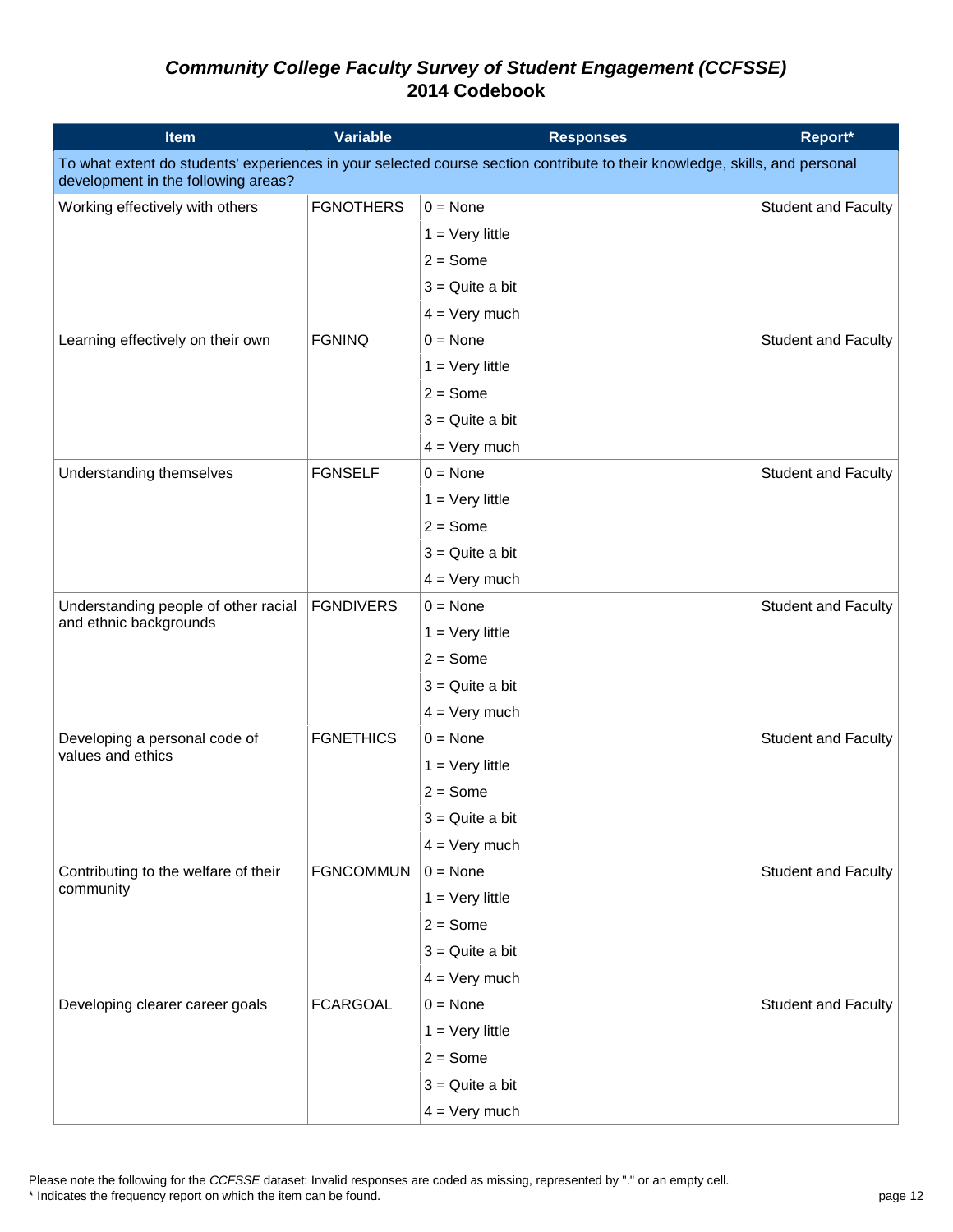| <b>Item</b>                                                | <b>Variable</b>  | <b>Responses</b>                                                                                                            | Report*                    |
|------------------------------------------------------------|------------------|-----------------------------------------------------------------------------------------------------------------------------|----------------------------|
| development in the following areas?                        |                  | To what extent do students' experiences in your selected course section contribute to their knowledge, skills, and personal |                            |
| Gaining information about career                           | <b>FGAINCAR</b>  | $0 = \text{None}$                                                                                                           | <b>Student and Faculty</b> |
| opportunities                                              |                  | $1 = \text{Very little}$                                                                                                    |                            |
|                                                            |                  | $2 = Some$                                                                                                                  |                            |
|                                                            |                  | $3 =$ Quite a bit                                                                                                           |                            |
|                                                            |                  | $4 = \text{Very much}$                                                                                                      |                            |
| How often do you refer students to the following services? |                  |                                                                                                                             |                            |
| Academic advising/planning                                 | <b>FUSEACAD</b>  | $0 = N.A.$                                                                                                                  | <b>Student and Faculty</b> |
|                                                            |                  | $1 =$ Rarely/Never                                                                                                          |                            |
|                                                            |                  | $2 =$ Sometimes                                                                                                             |                            |
|                                                            |                  | $3 =$ Often                                                                                                                 |                            |
| Career counseling                                          | <b>FUSECACOU</b> | $0 = N.A.$                                                                                                                  | <b>Student and Faculty</b> |
|                                                            |                  | $1 =$ Rarely/Never                                                                                                          |                            |
|                                                            |                  | $2 =$ Sometimes                                                                                                             |                            |
|                                                            |                  | $3 =$ Often                                                                                                                 |                            |
| Job placement assistance                                   | <b>FUSEJOBPL</b> | $0 = N.A.$                                                                                                                  | <b>Student and Faculty</b> |
|                                                            |                  | $1 =$ Rarely/Never                                                                                                          |                            |
|                                                            |                  | $2 =$ Sometimes                                                                                                             |                            |
|                                                            |                  | $3 =$ Often                                                                                                                 |                            |
| Peer or other tutoring                                     | <b>FUSETUTOR</b> | $0 = N.A.$                                                                                                                  | <b>Student and Faculty</b> |
|                                                            |                  | $1 =$ Rarely/Never                                                                                                          |                            |
|                                                            |                  | $2 =$ Sometimes                                                                                                             |                            |
|                                                            |                  | $3 =$ Often                                                                                                                 |                            |
| Skill labs (writing, math, etc.)                           | <b>FUSELAB</b>   | $0 = N.A.$                                                                                                                  | <b>Student and Faculty</b> |
|                                                            |                  | $1 =$ Rarely/Never                                                                                                          |                            |
|                                                            |                  | $2 =$ Sometimes                                                                                                             |                            |
|                                                            |                  | $3 =$ Often                                                                                                                 |                            |
| Child care                                                 | <b>FUSECHLD</b>  | $0 = N.A.$                                                                                                                  | <b>Student and Faculty</b> |
|                                                            |                  | $1 =$ Rarely/Never                                                                                                          |                            |
|                                                            |                  | $2 =$ Sometimes                                                                                                             |                            |
|                                                            |                  | $3 =$ Often                                                                                                                 |                            |
| Financial aid advising                                     | <b>FUSEFAADV</b> | $0 = N.A.$                                                                                                                  | <b>Student and Faculty</b> |
|                                                            |                  | $1 =$ Rarely/Never                                                                                                          |                            |
|                                                            |                  | $2 =$ Sometimes                                                                                                             |                            |
|                                                            |                  | $3 =$ Often                                                                                                                 |                            |

Please note the following for the *CCFSSE* dataset: Invalid responses are coded as missing, represented by "." or an empty cell.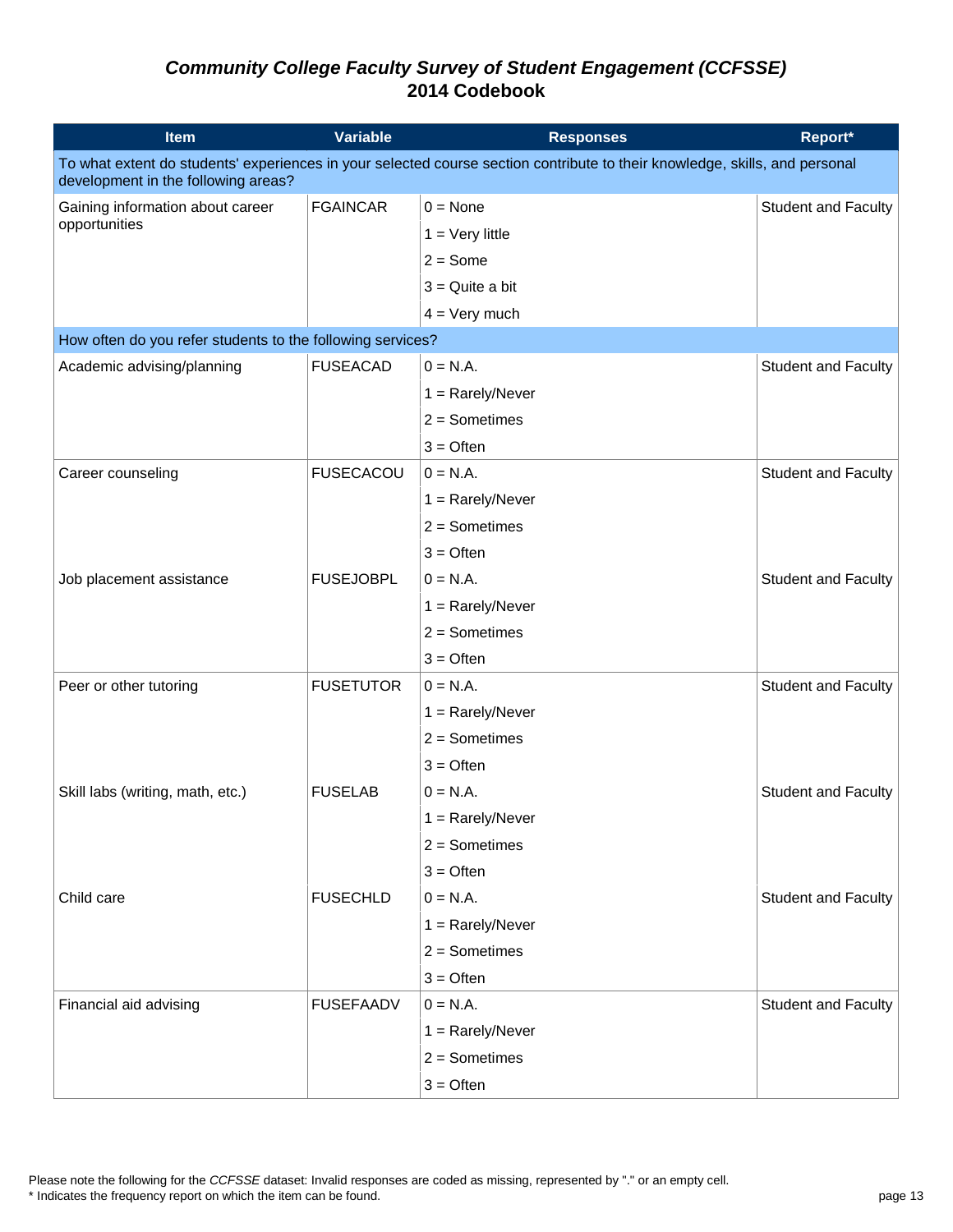| Item                                                                                     | <b>Variable</b>  | <b>Responses</b>   | Report*                    |
|------------------------------------------------------------------------------------------|------------------|--------------------|----------------------------|
| How often do you refer students to the following services?                               |                  |                    |                            |
| Computer lab                                                                             | <b>FUSECOMLB</b> | $0 = N.A.$         | <b>Student and Faculty</b> |
|                                                                                          |                  | $1 =$ Rarely/Never |                            |
|                                                                                          |                  | $2 =$ Sometimes    |                            |
|                                                                                          |                  | $3 =$ Often        |                            |
| Student organizations                                                                    | <b>FUSESTORG</b> | $0 = N.A.$         | Student and Faculty        |
|                                                                                          |                  | $1 =$ Rarely/Never |                            |
|                                                                                          |                  | $2 =$ Sometimes    |                            |
|                                                                                          |                  | $3 =$ Often        |                            |
| Transfer credit assistance                                                               | <b>FUSETRCRD</b> | $0 = N.A.$         | Student and Faculty        |
|                                                                                          |                  | $1 =$ Rarely/Never |                            |
|                                                                                          |                  | $2 =$ Sometimes    |                            |
|                                                                                          |                  | $3 =$ Often        |                            |
| Services to students with disabilities                                                   | <b>FUSEDISAB</b> | $0 = N.A.$         | <b>Student and Faculty</b> |
|                                                                                          |                  | $1 =$ Rarely/Never |                            |
|                                                                                          |                  | $2 =$ Sometimes    |                            |
|                                                                                          |                  | $3 =$ Often        |                            |
| How much do you incorporate the use of these services into your selected course section? |                  |                    |                            |
| Academic advising/planning                                                               | <b>FSATACAD</b>  | $0 = N.A.$         | Faculty                    |
|                                                                                          |                  | $1 =$ Rarely/Never |                            |
|                                                                                          |                  | $2 =$ Sometimes    |                            |
|                                                                                          |                  | $3 =$ Often        |                            |
| Career counseling                                                                        | <b>FSATCACOU</b> | $0 = N.A.$         | Faculty                    |
|                                                                                          |                  | $1 =$ Rarely/Never |                            |
|                                                                                          |                  | $2 =$ Sometimes    |                            |
|                                                                                          |                  | $3 =$ Often        |                            |
| Job placement assistance                                                                 | <b>FSATJOBPL</b> | $0 = N.A.$         | Faculty                    |
|                                                                                          |                  | $1 =$ Rarely/Never |                            |
|                                                                                          |                  | $2 =$ Sometimes    |                            |
|                                                                                          |                  | $3 =$ Often        |                            |
| Peer or other tutoring                                                                   | <b>FSATTUTOR</b> | $0 = N.A.$         | Faculty                    |
|                                                                                          |                  | $1 =$ Rarely/Never |                            |
|                                                                                          |                  | $2 =$ Sometimes    |                            |
|                                                                                          |                  | $3 =$ Often        |                            |

Please note the following for the *CCFSSE* dataset: Invalid responses are coded as missing, represented by "." or an empty cell.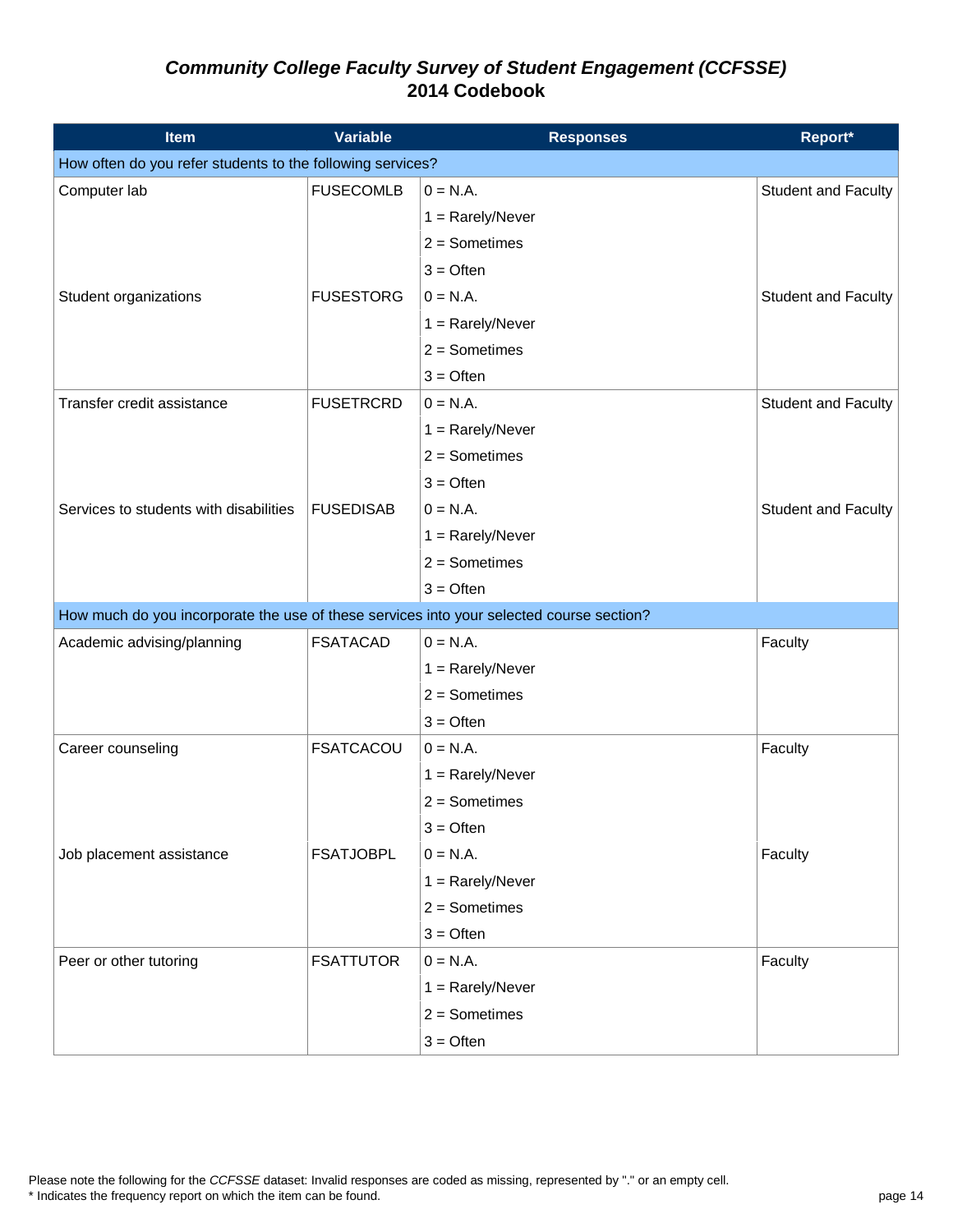| <b>Item</b>                                                                              | <b>Variable</b>  | <b>Responses</b>   | Report*                    |
|------------------------------------------------------------------------------------------|------------------|--------------------|----------------------------|
| How much do you incorporate the use of these services into your selected course section? |                  |                    |                            |
| Skill labs (writing, math, etc.)                                                         | <b>FSATLAB</b>   | $0 = N.A.$         | Faculty                    |
|                                                                                          |                  | $1 =$ Rarely/Never |                            |
|                                                                                          |                  | $2 =$ Sometimes    |                            |
|                                                                                          |                  | $3 =$ Often        |                            |
| Child care                                                                               | <b>FSATCHLD</b>  | $0 = N.A.$         | Faculty                    |
|                                                                                          |                  | $1 =$ Rarely/Never |                            |
|                                                                                          |                  | $2 =$ Sometimes    |                            |
|                                                                                          |                  | $3 =$ Often        |                            |
| Financial aid advising                                                                   | <b>FSATFAADV</b> | $0 = N.A.$         | Faculty                    |
|                                                                                          |                  | $1 =$ Rarely/Never |                            |
|                                                                                          |                  | $2 =$ Sometimes    |                            |
|                                                                                          |                  | $3 =$ Often        |                            |
| Computer lab                                                                             | <b>FSATCOMLB</b> | $0 = N.A.$         | Faculty                    |
|                                                                                          |                  | $1 =$ Rarely/Never |                            |
|                                                                                          |                  | $2 =$ Sometimes    |                            |
|                                                                                          |                  | $3 =$ Often        |                            |
| Student organizations                                                                    | <b>FSATSTORG</b> | $0 = N.A.$         | Faculty                    |
|                                                                                          |                  | $1 =$ Rarely/Never |                            |
|                                                                                          |                  | $2 =$ Sometimes    |                            |
|                                                                                          |                  | $3 =$ Often        |                            |
| Transfer credit assistance                                                               | <b>FSATTRCRD</b> | $0 = N.A.$         | Faculty                    |
|                                                                                          |                  | $1 =$ Rarely/Never |                            |
|                                                                                          |                  | $2 =$ Sometimes    |                            |
|                                                                                          |                  | $3 =$ Often        |                            |
| Services to students with disabilities                                                   | <b>FSATDISAB</b> | $0 = N.A.$         | Faculty                    |
|                                                                                          |                  | $1 =$ Rarely/Never |                            |
|                                                                                          |                  | $2 =$ Sometimes    |                            |
|                                                                                          |                  | $3 =$ Often        |                            |
| How important do you believe these services are to students at this college?             |                  |                    |                            |
| Academic advising/planning                                                               | <b>FIMPACAD</b>  | $1 = Not at all$   | <b>Student and Faculty</b> |
|                                                                                          |                  | $2 =$ Somewhat     |                            |
|                                                                                          |                  | $3 = \text{Very}$  |                            |
| Career counseling                                                                        | <b>FIMPCACOU</b> | $1 = Not at all$   | <b>Student and Faculty</b> |
|                                                                                          |                  | $2 =$ Somewhat     |                            |
|                                                                                          |                  | $3 = \text{Very}$  |                            |

Please note the following for the *CCFSSE* dataset: Invalid responses are coded as missing, represented by "." or an empty cell.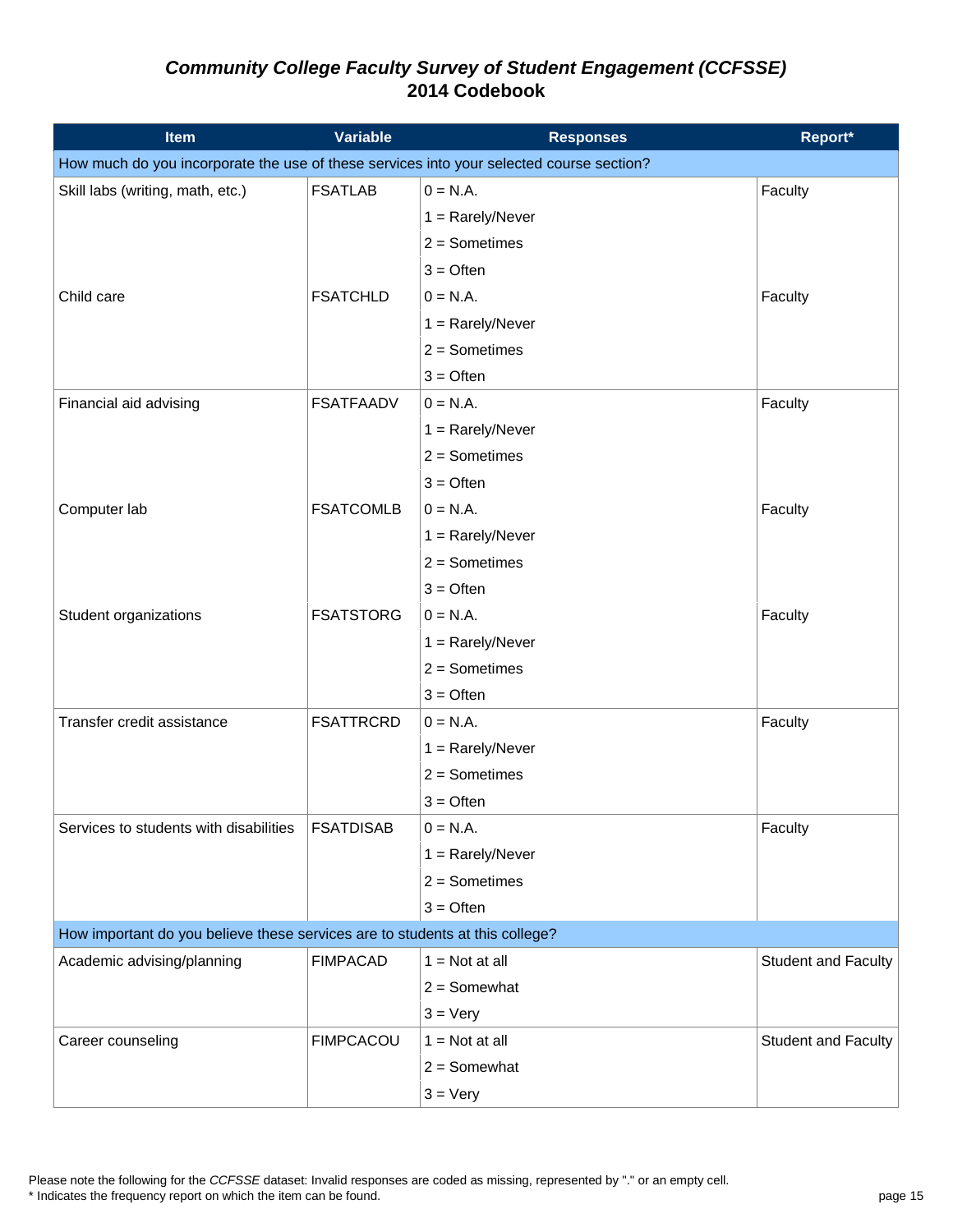| Item                                                                         | <b>Variable</b>  | <b>Responses</b>                                                                                                                | Report*                    |
|------------------------------------------------------------------------------|------------------|---------------------------------------------------------------------------------------------------------------------------------|----------------------------|
| How important do you believe these services are to students at this college? |                  |                                                                                                                                 |                            |
| Job placement assistance                                                     | <b>FIMPJOBPL</b> | $1 = Not at all$                                                                                                                | Student and Faculty        |
|                                                                              |                  | $2 =$ Somewhat                                                                                                                  |                            |
|                                                                              |                  | $3 = \text{Very}$                                                                                                               |                            |
| Peer or other tutoring                                                       | <b>FIMPTUTOR</b> | $1 = Not at all$                                                                                                                | Student and Faculty        |
|                                                                              |                  | $2 =$ Somewhat                                                                                                                  |                            |
|                                                                              |                  | $3 = \text{Very}$                                                                                                               |                            |
| Skill labs (writing, math, etc.)                                             | <b>FIMPLAB</b>   | $1 = Not at all$                                                                                                                | Student and Faculty        |
|                                                                              |                  | $2 =$ Somewhat                                                                                                                  |                            |
|                                                                              |                  | $3 = \text{Very}$                                                                                                               |                            |
| Child care                                                                   | <b>FIMPCHLD</b>  | $1 = Not at all$                                                                                                                | <b>Student and Faculty</b> |
|                                                                              |                  | $2 =$ Somewhat                                                                                                                  |                            |
|                                                                              |                  | $3 = \text{Very}$                                                                                                               |                            |
| Financial aid advising                                                       | <b>FIMPFAADV</b> | $1 = Not at all$                                                                                                                | <b>Student and Faculty</b> |
|                                                                              |                  | $2 =$ Somewhat                                                                                                                  |                            |
|                                                                              |                  | $3 = \text{Very}$                                                                                                               |                            |
| Computer lab                                                                 | <b>FIMPCOMLB</b> | $1 = Not at all$                                                                                                                | Student and Faculty        |
|                                                                              |                  | $2 =$ Somewhat                                                                                                                  |                            |
|                                                                              |                  | $3 = \text{Very}$                                                                                                               |                            |
| Student organizations                                                        | <b>FIMPSTORG</b> | $1 = Not at all$                                                                                                                | <b>Student and Faculty</b> |
|                                                                              |                  | $2 =$ Somewhat                                                                                                                  |                            |
|                                                                              |                  | $3 = \text{Very}$                                                                                                               |                            |
| Transfer credit assistance                                                   | <b>FIMPTRCRD</b> | $1 = Not at all$                                                                                                                | <b>Student and Faculty</b> |
|                                                                              |                  | $2 =$ Somewhat                                                                                                                  |                            |
|                                                                              |                  | $3 = \text{Very}$                                                                                                               |                            |
| Services to students with disabilities                                       | <b>FIMPDISAB</b> | $1 = Not at all$                                                                                                                | Student and Faculty        |
|                                                                              |                  | $2 =$ Somewhat                                                                                                                  |                            |
|                                                                              |                  | $3 = \text{Very}$                                                                                                               |                            |
| each item.)                                                                  |                  | How likely is it that the following issues would cause students to withdraw from class or from this college? (Please respond to |                            |
| Working full-time                                                            | <b>FWRKFULL</b>  | $1 = Not likely$                                                                                                                | Student and Faculty        |
|                                                                              |                  | $2 =$ Somewhat likely                                                                                                           |                            |
|                                                                              |                  | $3 =$ Likely                                                                                                                    |                            |
|                                                                              |                  | $4 = Very$ likely                                                                                                               |                            |

Please note the following for the *CCFSSE* dataset: Invalid responses are coded as missing, represented by "." or an empty cell.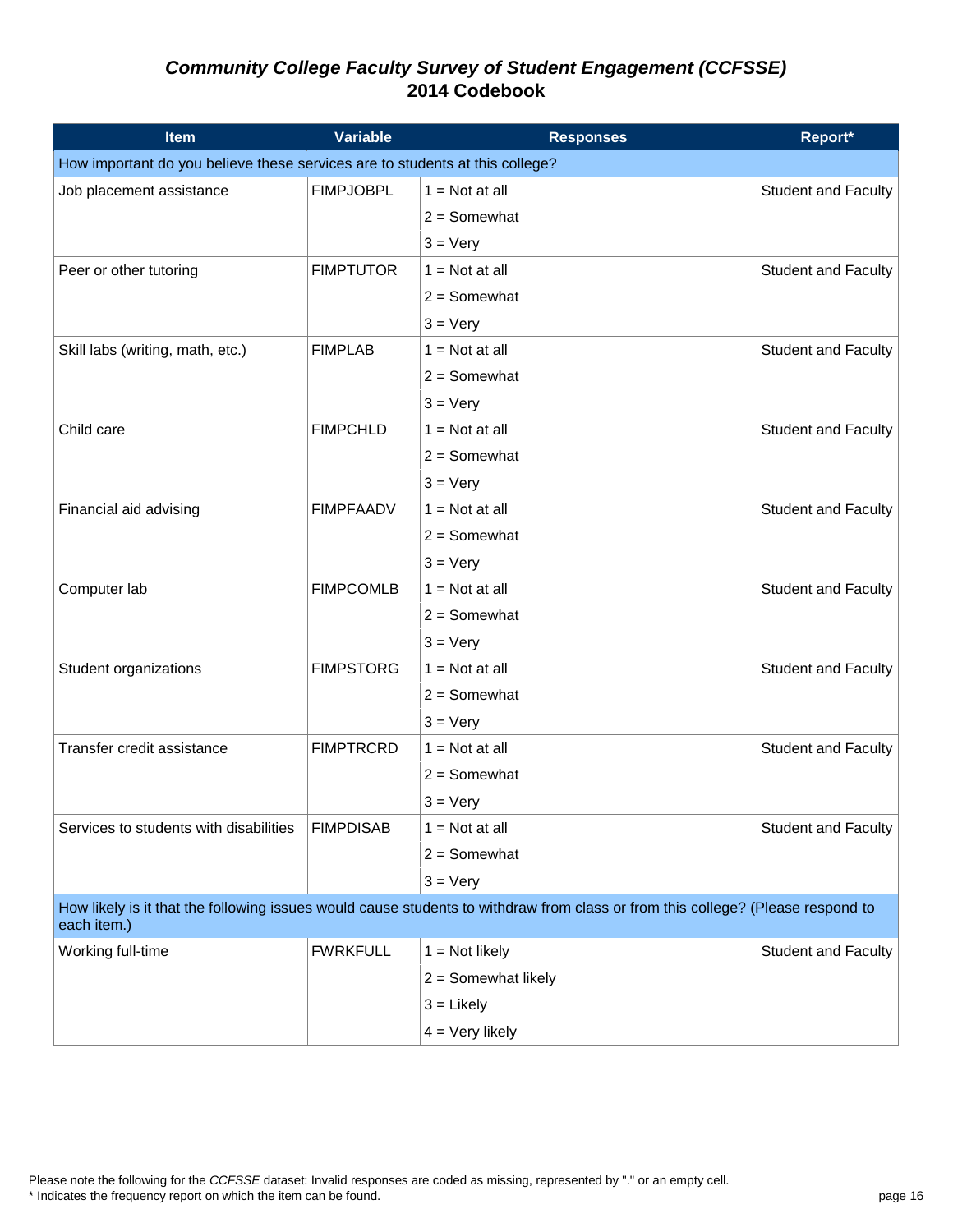| <b>Item</b>                                                                            | <b>Variable</b>  | <b>Responses</b>                                                                                                                | Report*                    |
|----------------------------------------------------------------------------------------|------------------|---------------------------------------------------------------------------------------------------------------------------------|----------------------------|
| each item.)                                                                            |                  | How likely is it that the following issues would cause students to withdraw from class or from this college? (Please respond to |                            |
| Caring for dependents                                                                  | <b>FCAREDEP</b>  | $1 = Not likely$                                                                                                                | Student and Faculty        |
|                                                                                        |                  | $2 =$ Somewhat likely                                                                                                           |                            |
|                                                                                        |                  | $3 =$ Likely                                                                                                                    |                            |
|                                                                                        |                  | $4 = \text{Very likely}$                                                                                                        |                            |
| Being academically unprepared                                                          | <b>FACADUNP</b>  | $1 = Not likely$                                                                                                                | Student and Faculty        |
|                                                                                        |                  | $2 =$ Somewhat likely                                                                                                           |                            |
|                                                                                        |                  | $3 =$ Likely                                                                                                                    |                            |
|                                                                                        |                  | $4 = Very$ likely                                                                                                               |                            |
| Lacking finances                                                                       | <b>FLACKFIN</b>  | $1 = Not likely$                                                                                                                | Student and Faculty        |
|                                                                                        |                  | $2 =$ Somewhat likely                                                                                                           |                            |
|                                                                                        |                  | $3 =$ Likely                                                                                                                    |                            |
|                                                                                        |                  | $4 = Very$ likely                                                                                                               |                            |
| Transferring to a 4-year college or                                                    | <b>FTRANSFER</b> | $1 = Not likely$                                                                                                                | <b>Student and Faculty</b> |
| university                                                                             |                  | $2 =$ Somewhat likely                                                                                                           |                            |
|                                                                                        |                  | $3 =$ Likely                                                                                                                    |                            |
|                                                                                        |                  | $4 = Very$ likely                                                                                                               |                            |
| Personal issues                                                                        | <b>FPERSON</b>   | $1 = Not likely$                                                                                                                | Faculty                    |
|                                                                                        |                  | $2 =$ Somewhat likely                                                                                                           |                            |
|                                                                                        |                  | $3 =$ Likely                                                                                                                    |                            |
|                                                                                        |                  | $4 = Very$ likely                                                                                                               |                            |
| About how many hours do you spend in a typical 7-day week doing each of the following? |                  |                                                                                                                                 |                            |
| Teaching students in class                                                             | <b>FTEACH</b>    | $0 = \text{None}$                                                                                                               | Faculty                    |
|                                                                                        |                  | $1 = 1$ to 4                                                                                                                    |                            |
|                                                                                        |                  | $2 = 5$ to 8                                                                                                                    |                            |
|                                                                                        |                  | $3 = 9$ to 12                                                                                                                   |                            |
|                                                                                        |                  | $4 = 13$ to 16                                                                                                                  |                            |
|                                                                                        |                  | $5 = 17$ to 20                                                                                                                  |                            |
|                                                                                        |                  | $6 = 21$ to 30                                                                                                                  |                            |
|                                                                                        |                  | $7 = 31+$                                                                                                                       |                            |

Please note the following for the *CCFSSE* dataset: Invalid responses are coded as missing, represented by "." or an empty cell.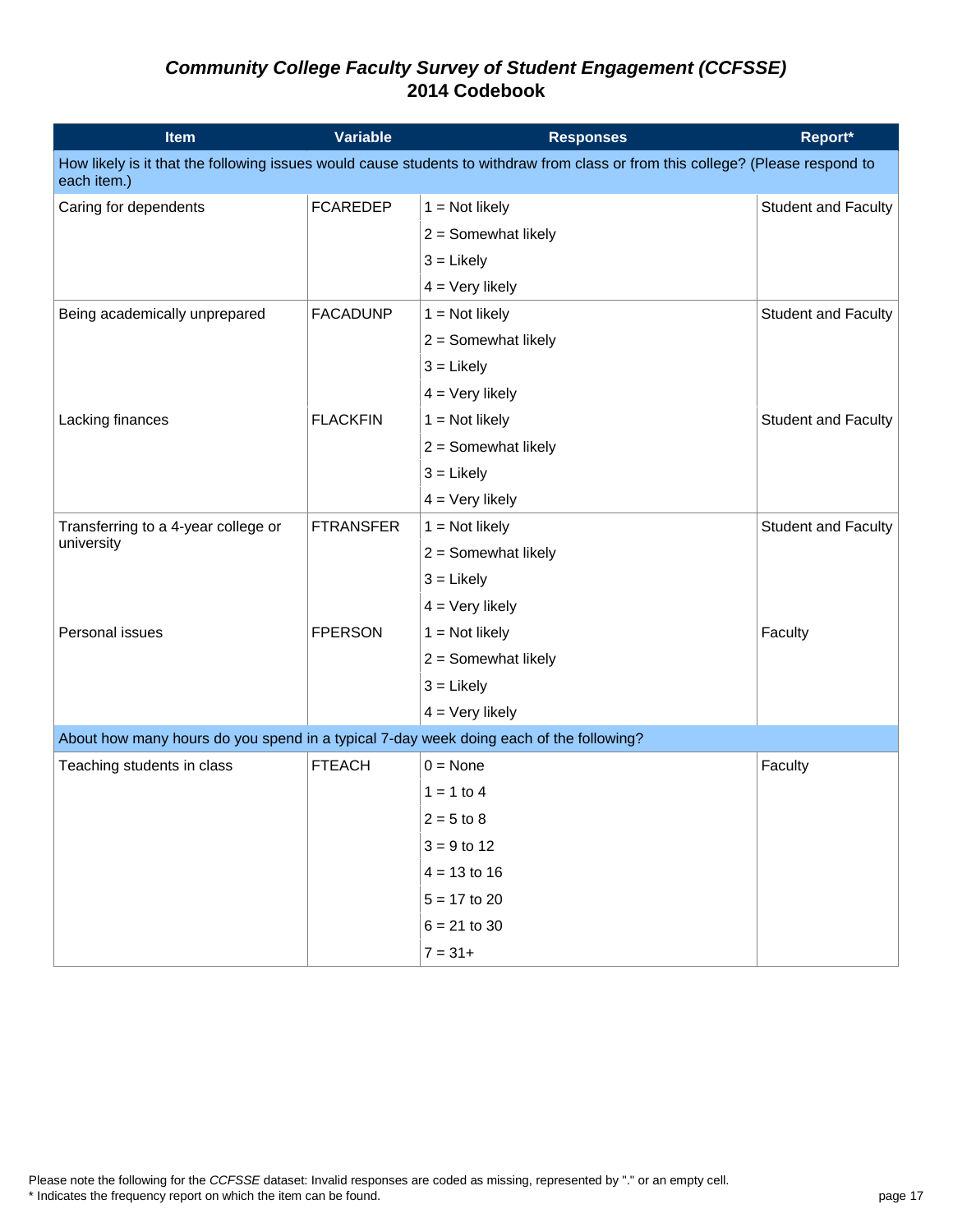| <b>Item</b>                                                                            | <b>Variable</b> | <b>Responses</b>  | Report* |
|----------------------------------------------------------------------------------------|-----------------|-------------------|---------|
| About how many hours do you spend in a typical 7-day week doing each of the following? |                 |                   |         |
| Grading papers                                                                         | <b>FGRADE</b>   | $0 = \text{None}$ | Faculty |
|                                                                                        |                 | $1 = 1$ to 4      |         |
|                                                                                        |                 | $2 = 5$ to 8      |         |
|                                                                                        |                 | $3 = 9$ to 12     |         |
|                                                                                        |                 | $4 = 13$ to 16    |         |
|                                                                                        |                 | $5 = 17$ to 20    |         |
|                                                                                        |                 | $6 = 21$ to 30    |         |
|                                                                                        |                 | $7 = 31+$         |         |
| Giving other forms of written and oral FFEEDBACK                                       |                 | $0 = \text{None}$ | Faculty |
| feedback to students                                                                   |                 | $1 = 1$ to 4      |         |
|                                                                                        |                 | $2 = 5$ to 8      |         |
|                                                                                        |                 | $3 = 9$ to 12     |         |
|                                                                                        |                 | $4 = 13$ to 16    |         |
|                                                                                        |                 | $5 = 17$ to 20    |         |
|                                                                                        |                 | $6 = 21$ to 30    |         |
|                                                                                        |                 | $7 = 31+$         |         |
| Preparing for class                                                                    | <b>FPREP</b>    | $0 = \text{None}$ | Faculty |
|                                                                                        |                 | $1 = 1$ to 4      |         |
|                                                                                        |                 | $2 = 5$ to 8      |         |
|                                                                                        |                 | $3 = 9$ to 12     |         |
|                                                                                        |                 | $4 = 13$ to 16    |         |
|                                                                                        |                 | $5 = 17$ to 20    |         |
|                                                                                        |                 | $6 = 21$ to 30    |         |
|                                                                                        |                 | $7 = 31+$         |         |
| Reflecting and working on ways to                                                      | <b>FREFLECT</b> | $0 = \text{None}$ | Faculty |
| improve my teaching                                                                    |                 | $1 = 1$ to 4      |         |
|                                                                                        |                 | $2 = 5$ to 8      |         |
|                                                                                        |                 | $3 = 9$ to 12     |         |
|                                                                                        |                 | $4 = 13$ to 16    |         |
|                                                                                        |                 | $5 = 17$ to 20    |         |
|                                                                                        |                 | $6 = 21$ to 30    |         |
|                                                                                        |                 | $7 = 31+$         |         |

Please note the following for the *CCFSSE* dataset: Invalid responses are coded as missing, represented by "." or an empty cell.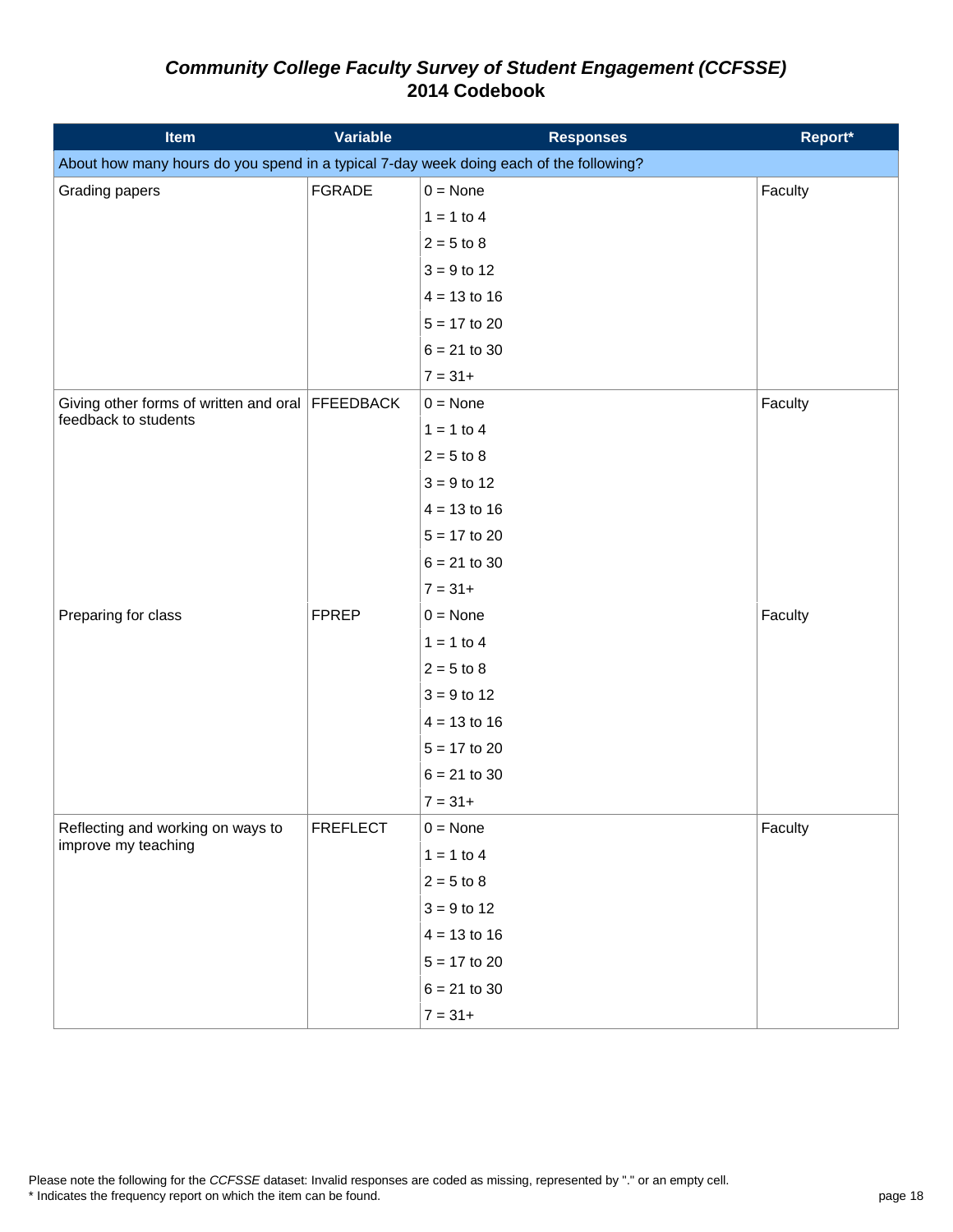| <b>Item</b>                                                                            | Variable         | <b>Responses</b>  | Report* |
|----------------------------------------------------------------------------------------|------------------|-------------------|---------|
| About how many hours do you spend in a typical 7-day week doing each of the following? |                  |                   |         |
| Research and scholarly activities                                                      | <b>FRESEARCH</b> | $0 = \text{None}$ | Faculty |
|                                                                                        |                  | $1 = 1$ to 4      |         |
|                                                                                        |                  | $2 = 5$ to 8      |         |
|                                                                                        |                  | $3 = 9$ to 12     |         |
|                                                                                        |                  | $4 = 13$ to 16    |         |
|                                                                                        |                  | $5 = 17$ to 20    |         |
|                                                                                        |                  | $6 = 21$ to 30    |         |
|                                                                                        |                  | $7 = 31+$         |         |
| Working with honors projects                                                           | <b>FWORKHON</b>  | $0 = \text{None}$ | Faculty |
|                                                                                        |                  | $1 = 1$ to 4      |         |
|                                                                                        |                  | $2 = 5$ to 8      |         |
|                                                                                        |                  | $3 = 9$ to 12     |         |
|                                                                                        |                  | $4 = 13$ to 16    |         |
|                                                                                        |                  | $5 = 17$ to 20    |         |
|                                                                                        |                  | $6 = 21$ to 30    |         |
|                                                                                        |                  | $7 = 31 +$        |         |
| Advising students                                                                      | <b>FADVISE</b>   | $0 = \text{None}$ | Faculty |
|                                                                                        |                  | $1 = 1$ to 4      |         |
|                                                                                        |                  | $2 = 5$ to 8      |         |
|                                                                                        |                  | $3 = 9$ to 12     |         |
|                                                                                        |                  | $4 = 13$ to 16    |         |
|                                                                                        |                  | $5 = 17$ to 20    |         |
|                                                                                        |                  | $6 = 21$ to 30    |         |
|                                                                                        |                  | $7 = 31 +$        |         |
| Supervising internships or other field   FSUPERV                                       |                  | $0 = \text{None}$ | Faculty |
| experiences                                                                            |                  | $1 = 1$ to 4      |         |
|                                                                                        |                  | $2 = 5$ to 8      |         |
|                                                                                        |                  | $3 = 9$ to 12     |         |
|                                                                                        |                  | $4 = 13$ to 16    |         |
|                                                                                        |                  | $5 = 17$ to 20    |         |
|                                                                                        |                  | $6 = 21$ to 30    |         |
|                                                                                        |                  | $7 = 31+$         |         |

Please note the following for the *CCFSSE* dataset: Invalid responses are coded as missing, represented by "." or an empty cell.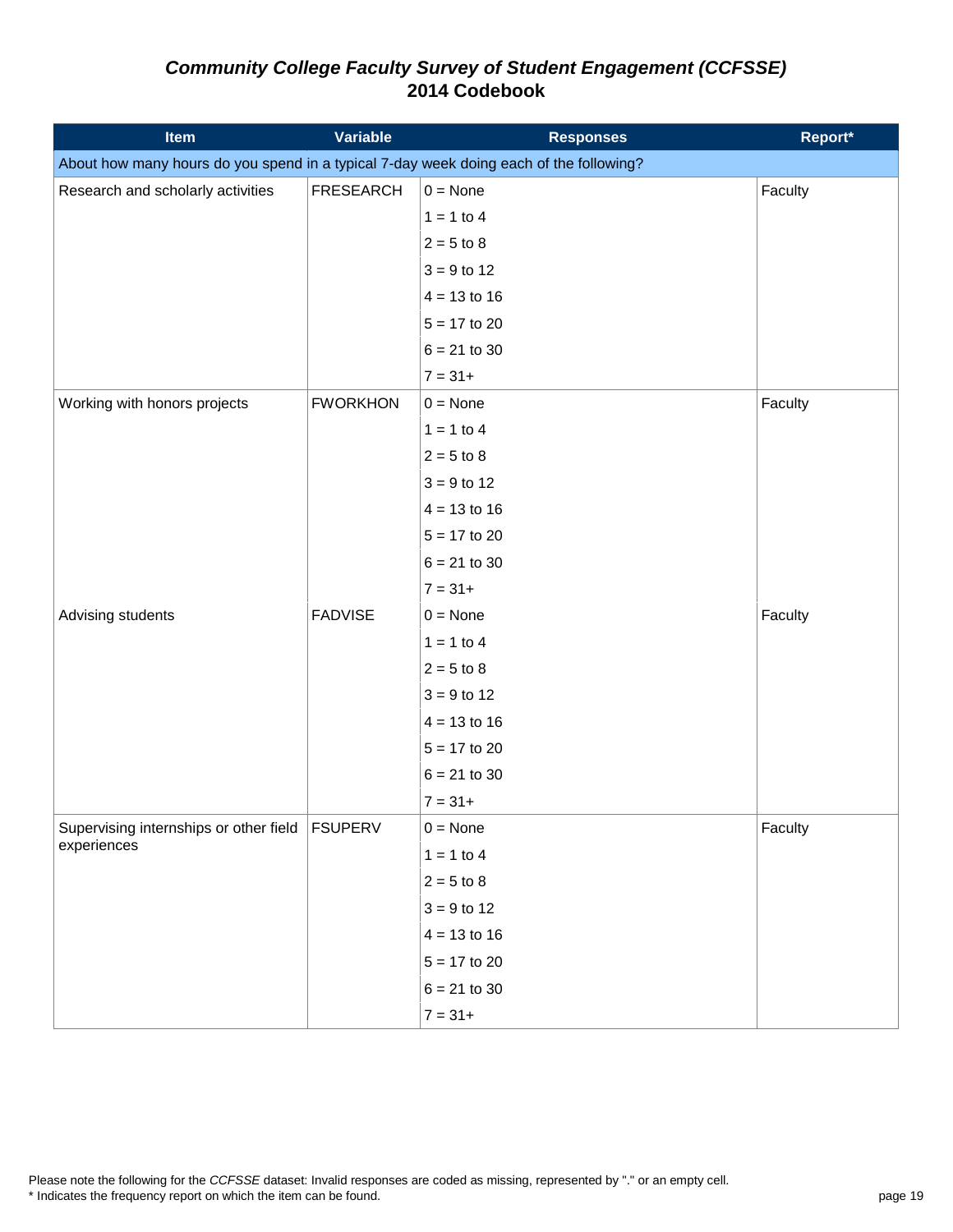| <b>Item</b>                                                                            | <b>Variable</b> | <b>Responses</b>  | Report* |
|----------------------------------------------------------------------------------------|-----------------|-------------------|---------|
| About how many hours do you spend in a typical 7-day week doing each of the following? |                 |                   |         |
| Working with students on activities                                                    | <b>FWORKSTA</b> | $0 = \text{None}$ | Faculty |
| other than course work (committees,<br>organizations, student life activities,         |                 | $1 = 1$ to 4      |         |
| orientation, intramurals, etc.)                                                        |                 | $2 = 5$ to 8      |         |
|                                                                                        |                 | $3 = 9$ to 12     |         |
|                                                                                        |                 | $4 = 13$ to 16    |         |
|                                                                                        |                 | $5 = 17$ to 20    |         |
|                                                                                        |                 | $6 = 21$ to 30    |         |
|                                                                                        |                 | $7 = 31+$         |         |
| Other interactions with students                                                       | <b>FOUTCLAS</b> | $0 = \text{None}$ | Faculty |
| outside the classroom                                                                  |                 | $1 = 1$ to 4      |         |
|                                                                                        |                 | $2 = 5$ to 8      |         |
|                                                                                        |                 | $3 = 9$ to 12     |         |
|                                                                                        |                 | $4 = 13$ to 16    |         |
|                                                                                        |                 | $5 = 17$ to 20    |         |
|                                                                                        |                 | $6 = 21$ to 30    |         |
|                                                                                        |                 | $7 = 31+$         |         |
| Conducting service activities                                                          | <b>FCONDUCT</b> | $0 = \text{None}$ | Faculty |
|                                                                                        |                 | $1 = 1$ to 4      |         |
|                                                                                        |                 | $2 = 5$ to 8      |         |
|                                                                                        |                 | $3 = 9$ to 12     |         |
|                                                                                        |                 | $4 = 13$ to 16    |         |
|                                                                                        |                 | $5 = 17$ to 20    |         |
|                                                                                        |                 | $6 = 21$ to 30    |         |
|                                                                                        |                 | $7 = 31+$         |         |
| Coordination and/or administrative                                                     | <b>FCOORD</b>   | $0 = \text{None}$ | Faculty |
| activities                                                                             |                 | $1 = 1$ to 4      |         |
|                                                                                        |                 | $2 = 5$ to 8      |         |
|                                                                                        |                 | $3 = 9$ to 12     |         |
|                                                                                        |                 | $4 = 13$ to 16    |         |
|                                                                                        |                 | $5 = 17$ to 20    |         |
|                                                                                        |                 | $6 = 21$ to 30    |         |
|                                                                                        |                 | $7 = 31+$         |         |

Please note the following for the *CCFSSE* dataset: Invalid responses are coded as missing, represented by "." or an empty cell.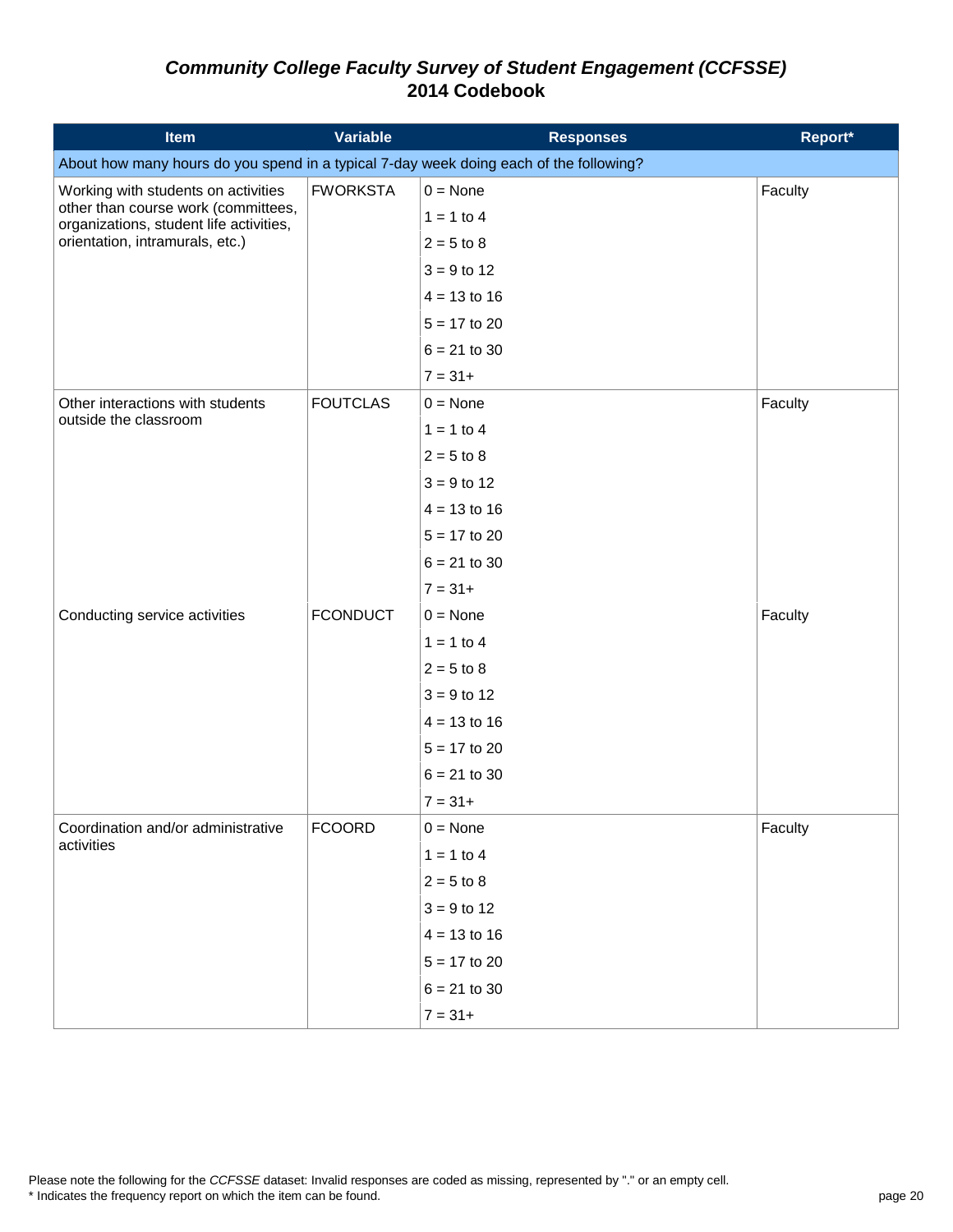| <b>Item</b>                                                                            | <b>Variable</b>  | <b>Responses</b>                                                                                      | Report* |
|----------------------------------------------------------------------------------------|------------------|-------------------------------------------------------------------------------------------------------|---------|
| About how many hours do you spend in a typical 7-day week doing each of the following? |                  |                                                                                                       |         |
| Participating on college committees                                                    | <b>FTASK</b>     | $0 = \text{None}$                                                                                     | Faculty |
| or task forces                                                                         |                  | $1 = 1$ to 4                                                                                          |         |
|                                                                                        |                  | $2 = 5$ to 8                                                                                          |         |
|                                                                                        |                  | $3 = 9$ to 12                                                                                         |         |
|                                                                                        |                  | $4 = 13$ to 16                                                                                        |         |
|                                                                                        |                  | $5 = 17$ to 20                                                                                        |         |
|                                                                                        |                  | $6 = 21$ to 30                                                                                        |         |
|                                                                                        |                  | $7 = 31+$                                                                                             |         |
| Mentoring other faculty                                                                | <b>FMENT</b>     | $0 = \text{None}$                                                                                     | Faculty |
|                                                                                        |                  | $1 = 1$ to 4                                                                                          |         |
|                                                                                        |                  | $2 = 5$ to 8                                                                                          |         |
|                                                                                        |                  | $3 = 9$ to 12                                                                                         |         |
|                                                                                        |                  | $4 = 13$ to 16                                                                                        |         |
|                                                                                        |                  | $5 = 17$ to 20                                                                                        |         |
|                                                                                        |                  | $6 = 21$ to 30                                                                                        |         |
|                                                                                        |                  | $7 = 31+$                                                                                             |         |
|                                                                                        |                  | In your selected course section, on average, what percentage of class time is spent on the following? |         |
| Lecture                                                                                | <b>FLECTURE</b>  | $0 = 0\%$                                                                                             | Faculty |
|                                                                                        |                  | $1 = 1$ to 9%                                                                                         |         |
|                                                                                        |                  | $2 = 10$ to 19%                                                                                       |         |
|                                                                                        |                  | $3 = 20$ to 29%                                                                                       |         |
|                                                                                        |                  | $4 = 30$ to 39%                                                                                       |         |
|                                                                                        |                  | $5 = 40$ to 49%                                                                                       |         |
|                                                                                        |                  | $6 = 50$ to 74%                                                                                       |         |
|                                                                                        |                  | $7 = 75$ to 100%                                                                                      |         |
| Teacher-led discussion                                                                 | <b>FTEACHDIS</b> | $0 = 0\%$                                                                                             | Faculty |
|                                                                                        |                  | $1 = 1$ to 9%                                                                                         |         |
|                                                                                        |                  | $2 = 10$ to 19%                                                                                       |         |
|                                                                                        |                  | $3 = 20$ to 29%                                                                                       |         |
|                                                                                        |                  | $4 = 30$ to 39%                                                                                       |         |
|                                                                                        |                  | $5 = 40$ to 49%                                                                                       |         |
|                                                                                        |                  | $6 = 50$ to 74%                                                                                       |         |
|                                                                                        |                  | $7 = 75$ to 100%                                                                                      |         |

Please note the following for the *CCFSSE* dataset: Invalid responses are coded as missing, represented by "." or an empty cell.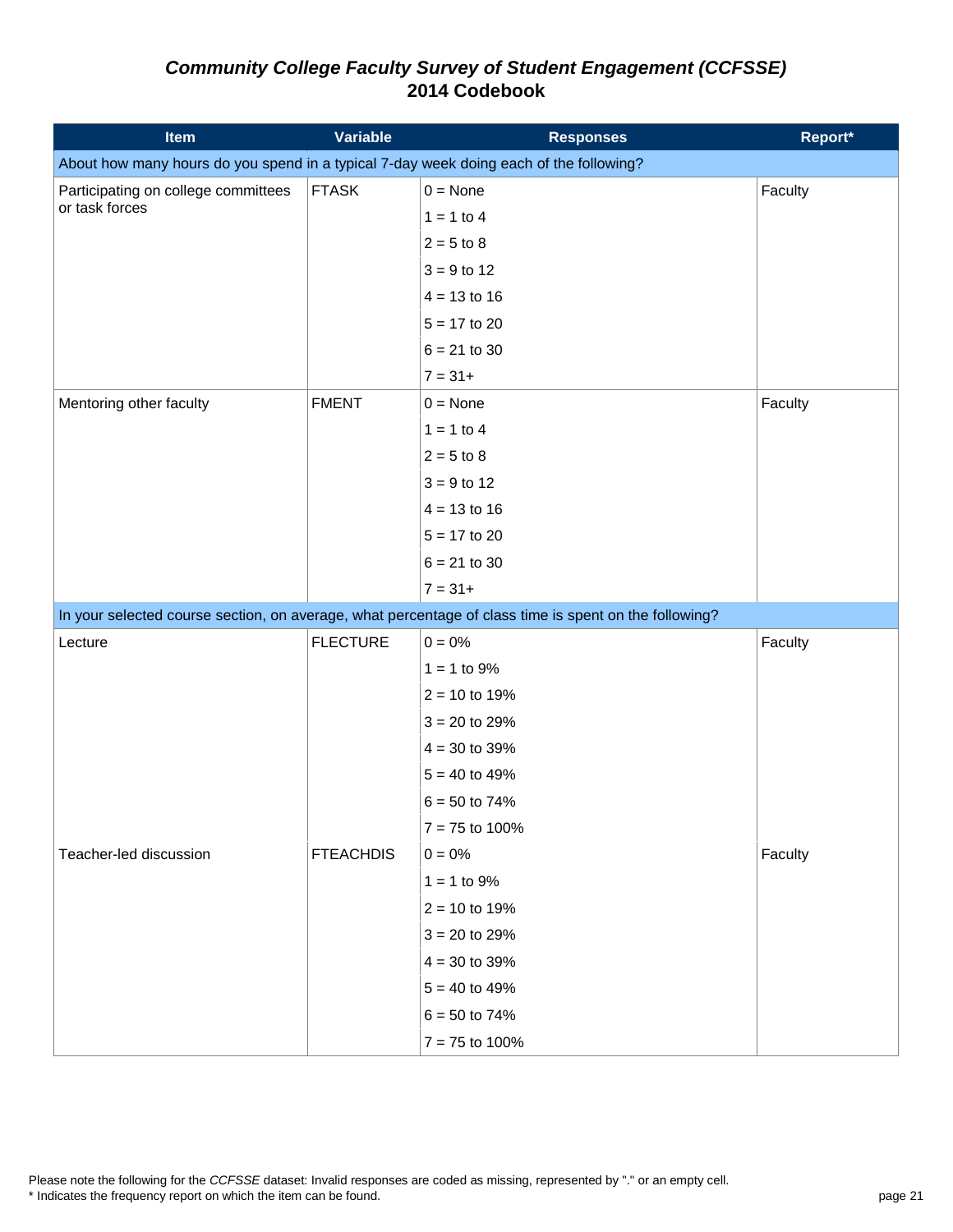| <b>Item</b>                                   | <b>Variable</b>  | <b>Responses</b>                                                                                      | Report* |
|-----------------------------------------------|------------------|-------------------------------------------------------------------------------------------------------|---------|
|                                               |                  | In your selected course section, on average, what percentage of class time is spent on the following? |         |
| Teacher-student shared                        | <b>FTEACHSTU</b> | $0 = 0\%$                                                                                             | Faculty |
| responsibility (seminar, discussion,<br>etc.) |                  | $1 = 1$ to 9%                                                                                         |         |
|                                               |                  | $2 = 10$ to 19%                                                                                       |         |
|                                               |                  | $3 = 20$ to 29%                                                                                       |         |
|                                               |                  | $4 = 30$ to 39%                                                                                       |         |
|                                               |                  | $5 = 40$ to 49%                                                                                       |         |
|                                               |                  | $6 = 50$ to 74%                                                                                       |         |
|                                               |                  | $7 = 75$ to 100%                                                                                      |         |
| Student computer use                          | <b>FSTUCOM</b>   | $0 = 0\%$                                                                                             | Faculty |
|                                               |                  | $1 = 1$ to 9%                                                                                         |         |
|                                               |                  | $2 = 10$ to 19%                                                                                       |         |
|                                               |                  | $3 = 20$ to 29%                                                                                       |         |
|                                               |                  | $4 = 30$ to 39%                                                                                       |         |
|                                               |                  | $5 = 40$ to 49%                                                                                       |         |
|                                               |                  | $6 = 50$ to 74%                                                                                       |         |
|                                               |                  | $7 = 75$ to 100%                                                                                      |         |
| Small group activities                        | <b>FSMGROUP</b>  | $0 = 0\%$                                                                                             | Faculty |
|                                               |                  | $1 = 1$ to 9%                                                                                         |         |
|                                               |                  | $2 = 10$ to 19%                                                                                       |         |
|                                               |                  | $3 = 20$ to 29%                                                                                       |         |
|                                               |                  | $4 = 30$ to 39%                                                                                       |         |
|                                               |                  | $5 = 40$ to 49%                                                                                       |         |
|                                               |                  | $6 = 50$ to 74%                                                                                       |         |
|                                               |                  | $7 = 75$ to 100%                                                                                      |         |
| Student presentations                         | <b>FSTUPRES</b>  | $0 = 0\%$                                                                                             | Faculty |
|                                               |                  | $1 = 1$ to 9%                                                                                         |         |
|                                               |                  | $2 = 10$ to 19%                                                                                       |         |
|                                               |                  | $3 = 20$ to 29%                                                                                       |         |
|                                               |                  | $4 = 30$ to 39%                                                                                       |         |
|                                               |                  | $5 = 40$ to 49%                                                                                       |         |
|                                               |                  | $6 = 50$ to 74%                                                                                       |         |
|                                               |                  | $7 = 75$ to 100%                                                                                      |         |

Please note the following for the *CCFSSE* dataset: Invalid responses are coded as missing, represented by "." or an empty cell.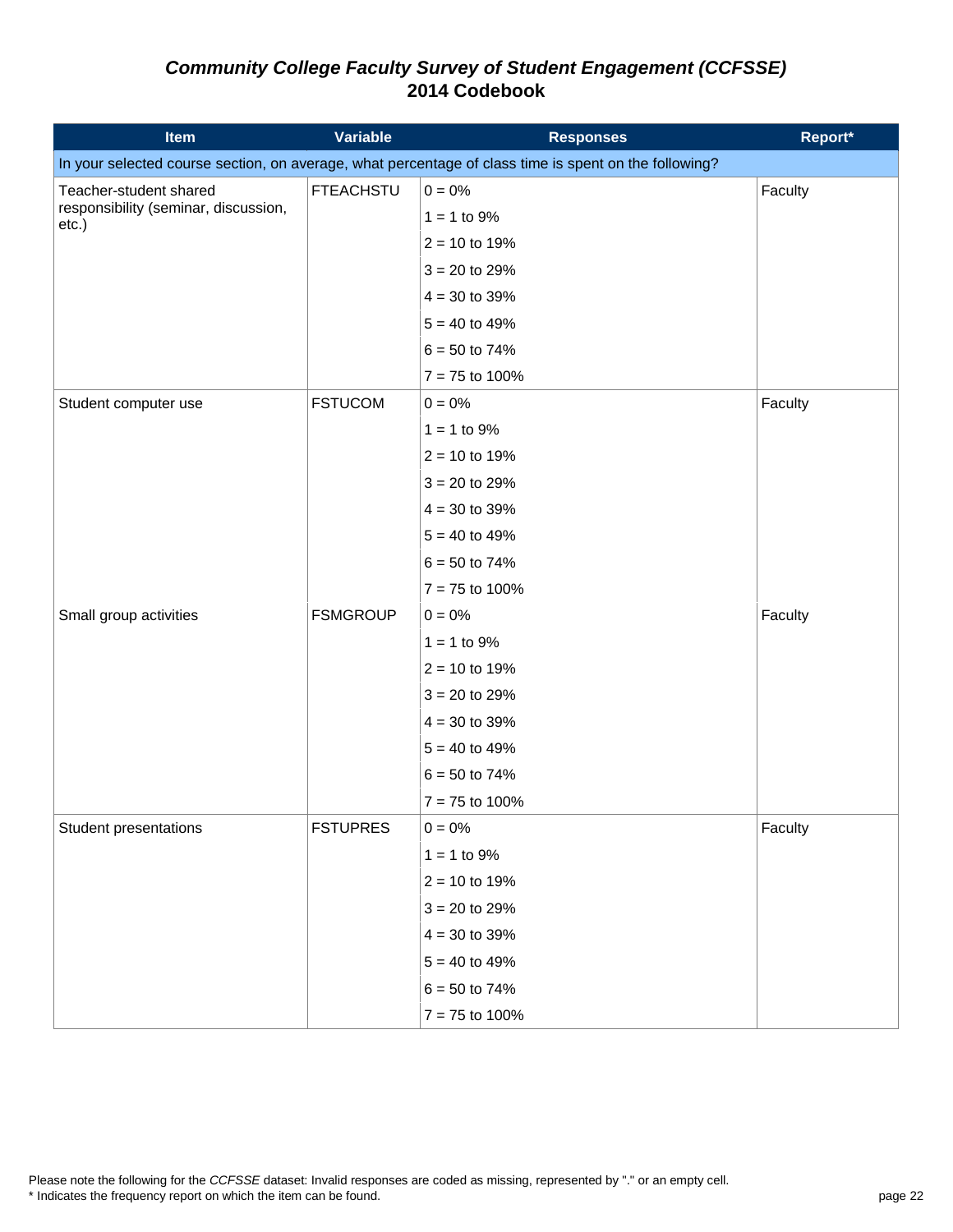| <b>Item</b>                                    | <b>Variable</b>  | <b>Responses</b>                                                                                      | Report* |
|------------------------------------------------|------------------|-------------------------------------------------------------------------------------------------------|---------|
|                                                |                  | In your selected course section, on average, what percentage of class time is spent on the following? |         |
| In-class writing                               | <b>FCLASWRIT</b> | $0 = 0\%$                                                                                             | Faculty |
|                                                |                  | $1 = 1$ to 9%                                                                                         |         |
|                                                |                  | $2 = 10$ to 19%                                                                                       |         |
|                                                |                  | $3 = 20$ to 29%                                                                                       |         |
|                                                |                  | $4 = 30$ to 39%                                                                                       |         |
|                                                |                  | $5 = 40$ to 49%                                                                                       |         |
|                                                |                  | $6 = 50$ to 74%                                                                                       |         |
|                                                |                  | $7 = 75$ to 100%                                                                                      |         |
| Testing and evaluation                         | <b>FTESTEVAL</b> | $0 = 0\%$                                                                                             | Faculty |
|                                                |                  | $1 = 1$ to 9%                                                                                         |         |
|                                                |                  | $2 = 10$ to 19%                                                                                       |         |
|                                                |                  | $3 = 20$ to 29%                                                                                       |         |
|                                                |                  | $4 = 30$ to 39%                                                                                       |         |
|                                                |                  | $5 = 40$ to 49%                                                                                       |         |
|                                                |                  | $6 = 50$ to 74%                                                                                       |         |
|                                                |                  | $7 = 75$ to 100%                                                                                      |         |
| Performances in applied and fine               | <b>FPERART</b>   | $0 = 0\%$                                                                                             | Faculty |
| arts (dance, drama, music)                     |                  | $1 = 1$ to 9%                                                                                         |         |
|                                                |                  | $2 = 10$ to 19%                                                                                       |         |
|                                                |                  | $3 = 20$ to 29%                                                                                       |         |
|                                                |                  | $4 = 30$ to 39%                                                                                       |         |
|                                                |                  | $5 = 40$ to 49%                                                                                       |         |
|                                                |                  | $6 = 50$ to 74%                                                                                       |         |
|                                                |                  | $7 = 75$ to 100%                                                                                      |         |
| Experiential (labs, field work, art            | <b>FEXPERI</b>   | $0 = 0\%$                                                                                             | Faculty |
| exhibits, clinical placements,<br>internships) |                  | $1 = 1$ to 9%                                                                                         |         |
|                                                |                  | $2 = 10$ to 19%                                                                                       |         |
|                                                |                  | $3 = 20$ to 29%                                                                                       |         |
|                                                |                  | $4 = 30$ to 39%                                                                                       |         |
|                                                |                  | $5 = 40$ to 49%                                                                                       |         |
|                                                |                  | $6 = 50$ to 74%                                                                                       |         |
|                                                |                  | $7 = 75$ to 100%                                                                                      |         |

Please note the following for the *CCFSSE* dataset: Invalid responses are coded as missing, represented by "." or an empty cell.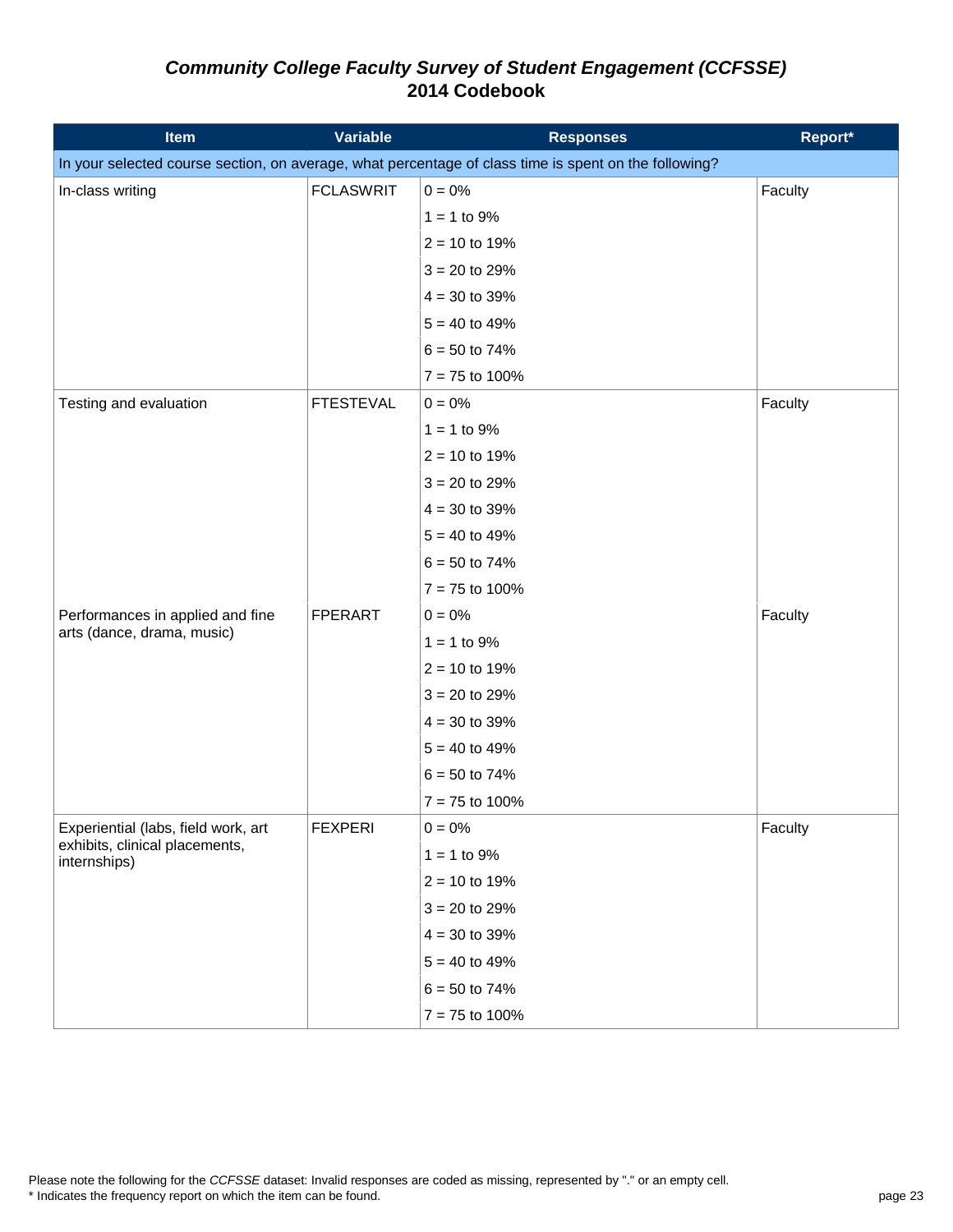| <b>Item</b>                                                          | <b>Variable</b>  | <b>Responses</b>                                                                                                                | Report* |
|----------------------------------------------------------------------|------------------|---------------------------------------------------------------------------------------------------------------------------------|---------|
|                                                                      |                  | In your selected course section, on average, what percentage of class time is spent on the following?                           |         |
| Hands-on practice                                                    | <b>FHANDS</b>    | $0 = 0\%$                                                                                                                       | Faculty |
|                                                                      |                  | $1 = 1$ to 9%                                                                                                                   |         |
|                                                                      |                  | $2 = 10$ to 19%                                                                                                                 |         |
|                                                                      |                  | $3 = 20$ to 29%                                                                                                                 |         |
|                                                                      |                  | $4 = 30$ to 39%                                                                                                                 |         |
|                                                                      |                  | $5 = 40$ to 49%                                                                                                                 |         |
|                                                                      |                  | $6 = 50$ to 74%                                                                                                                 |         |
|                                                                      |                  | $7 = 75$ to 100%                                                                                                                |         |
|                                                                      |                  |                                                                                                                                 |         |
| What is the total number of credit                                   | <b>FSECTIONS</b> | $1 = 1$ to 3 hours                                                                                                              | Faculty |
| hours you are scheduled to teach<br>during the current academic year |                  | $2 = 4$ to 6 hours                                                                                                              |         |
| (including summer sessions) at this                                  |                  | $3 = 7$ to 9 hours                                                                                                              |         |
| college?                                                             |                  | $4 = 10$ to 12 hours                                                                                                            |         |
|                                                                      |                  | $5 = 13$ to 15 hours                                                                                                            |         |
|                                                                      |                  | $6 = 16$ to 18 hours                                                                                                            |         |
|                                                                      |                  | $7 = 19$ to 21 hours                                                                                                            |         |
|                                                                      |                  | $8 = 22$ to 24 hours                                                                                                            |         |
|                                                                      |                  | $9 = 25$ to 27 hours                                                                                                            |         |
|                                                                      |                  | $10 = 28$ to 30 hours                                                                                                           |         |
|                                                                      |                  | $11 =$ More than 30 hours                                                                                                       |         |
|                                                                      |                  | During the current academic year, which of the following are part of your teaching role at this college? (Mark all that apply.) |         |
| Team teaching                                                        | <b>FTEAMTEC</b>  | $0 = No$ response                                                                                                               | Faculty |
|                                                                      |                  | $1 =$ Response                                                                                                                  |         |
| Linked courses                                                       | <b>FLINKED</b>   | $0 = No$ response                                                                                                               | Faculty |
|                                                                      |                  | $1 =$ Response                                                                                                                  |         |
| Learning community                                                   | <b>FLEARNCMM</b> | $0 = No$ response                                                                                                               | Faculty |
|                                                                      |                  | $1 =$ Response                                                                                                                  |         |
| Capstone course (culminating a                                       | <b>FCAPSTONE</b> | $0 = No$ response                                                                                                               | Faculty |
| program or integrating a series of<br>courses)                       |                  | $1 =$ Response                                                                                                                  |         |
| Academic advising                                                    | <b>FACAADV</b>   | $0 = No$ response                                                                                                               | Faculty |
|                                                                      |                  | $1 =$ Response                                                                                                                  |         |
| Clinical or other field supervision of                               | <b>FCLINIC</b>   | $0 = No$ response                                                                                                               | Faculty |
| student work                                                         |                  | $1 =$ Response                                                                                                                  |         |
| Distance learning course                                             | <b>FDISTANC</b>  | $0 = No$ response                                                                                                               | Faculty |
|                                                                      |                  | $1 =$ Response                                                                                                                  |         |

Please note the following for the *CCFSSE* dataset: Invalid responses are coded as missing, represented by "." or an empty cell.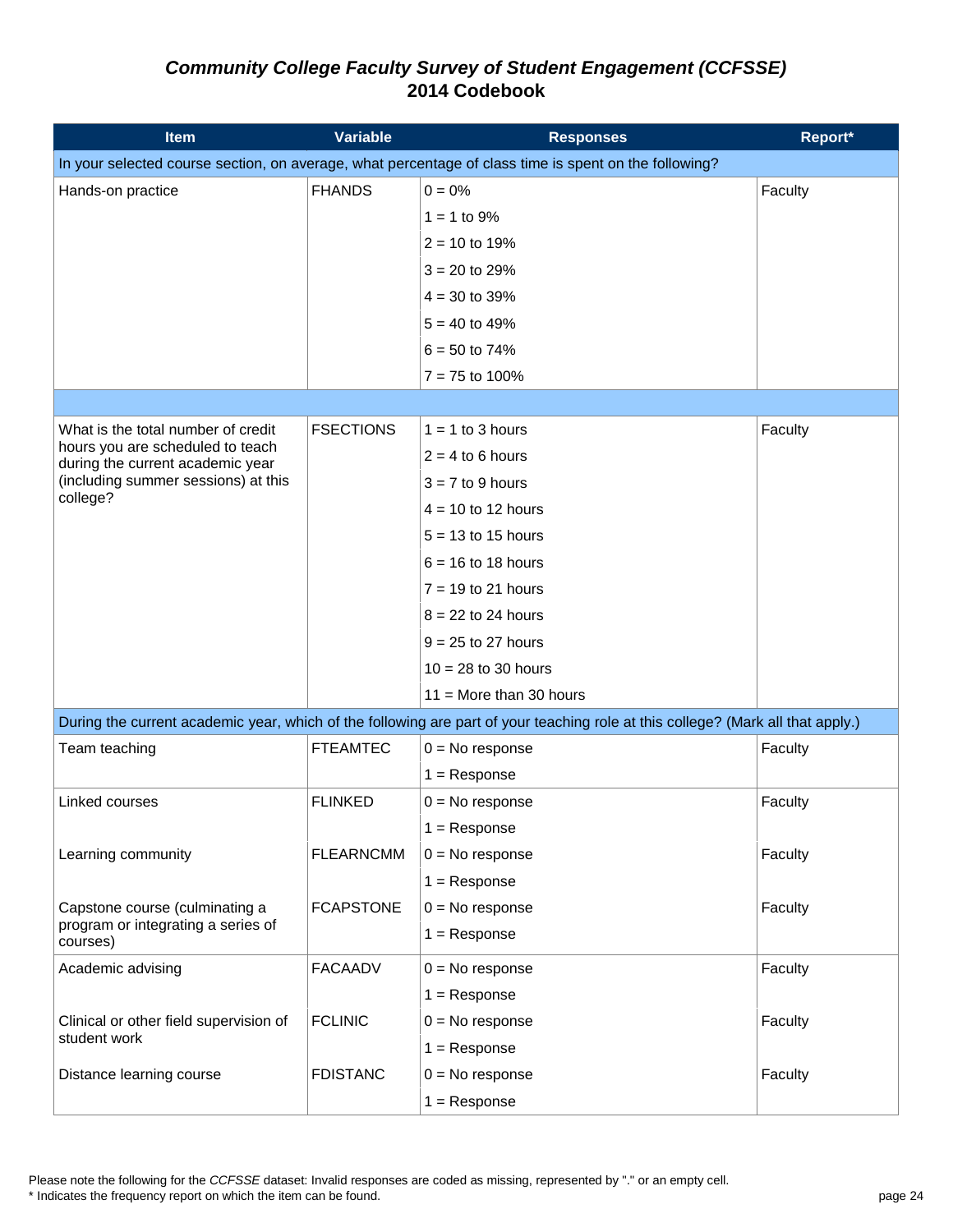| <b>Item</b>                                                                                                                                                                                                                                      | <b>Variable</b>                                                                                                                 | <b>Responses</b>                                                                                                                                                                                                                                              | Report*                  |  |  |
|--------------------------------------------------------------------------------------------------------------------------------------------------------------------------------------------------------------------------------------------------|---------------------------------------------------------------------------------------------------------------------------------|---------------------------------------------------------------------------------------------------------------------------------------------------------------------------------------------------------------------------------------------------------------|--------------------------|--|--|
|                                                                                                                                                                                                                                                  | During the current academic year, which of the following are part of your teaching role at this college? (Mark all that apply.) |                                                                                                                                                                                                                                                               |                          |  |  |
| Service learning (community service)   FSERVIC                                                                                                                                                                                                   |                                                                                                                                 | $0 = No$ response                                                                                                                                                                                                                                             | Faculty                  |  |  |
| incorporated into course(s)                                                                                                                                                                                                                      |                                                                                                                                 | $1 =$ Response                                                                                                                                                                                                                                                |                          |  |  |
| Independent study                                                                                                                                                                                                                                | <b>FINDSTUDY</b>                                                                                                                | $0 = No$ response                                                                                                                                                                                                                                             | Faculty                  |  |  |
|                                                                                                                                                                                                                                                  |                                                                                                                                 | $1 =$ Response                                                                                                                                                                                                                                                |                          |  |  |
|                                                                                                                                                                                                                                                  |                                                                                                                                 | During the current academic year at this college, in which of the following ways, if at all, have you been involved in a structured<br>experience for new students (sometimes called a "freshman seminar" or "first-year experience")? (Mark all that apply.) |                          |  |  |
| Planning/designing                                                                                                                                                                                                                               | <b>FYEPLAN</b>                                                                                                                  | $0 = No$ response                                                                                                                                                                                                                                             | <b>Faculty Promising</b> |  |  |
|                                                                                                                                                                                                                                                  |                                                                                                                                 | $1 =$ Response                                                                                                                                                                                                                                                | Practices                |  |  |
| Coordinating/supervising                                                                                                                                                                                                                         | <b>FYESUPER</b>                                                                                                                 | $0 = No$ response                                                                                                                                                                                                                                             | <b>Faculty Promising</b> |  |  |
|                                                                                                                                                                                                                                                  |                                                                                                                                 | $1 =$ Response                                                                                                                                                                                                                                                | Practices                |  |  |
| Teaching/facilitating                                                                                                                                                                                                                            | <b>FYETEACH</b>                                                                                                                 | $0 = No$ response                                                                                                                                                                                                                                             | <b>Faculty Promising</b> |  |  |
|                                                                                                                                                                                                                                                  |                                                                                                                                 | $1 =$ Response                                                                                                                                                                                                                                                | Practices                |  |  |
| Advising/referring students into the                                                                                                                                                                                                             | <b>FYEREFER</b>                                                                                                                 | $0 = No$ response                                                                                                                                                                                                                                             | <b>Faculty Promising</b> |  |  |
| experience                                                                                                                                                                                                                                       |                                                                                                                                 | $1 =$ Response                                                                                                                                                                                                                                                | Practices                |  |  |
| <b>Training faculty</b>                                                                                                                                                                                                                          | <b>FYETRNF</b>                                                                                                                  | $0 = No$ response                                                                                                                                                                                                                                             | <b>Faculty Promising</b> |  |  |
|                                                                                                                                                                                                                                                  |                                                                                                                                 | $1 =$ Response                                                                                                                                                                                                                                                | Practices                |  |  |
| Training or mentoring student tutors                                                                                                                                                                                                             | <b>FYETRNS</b>                                                                                                                  | $0 = No$ response                                                                                                                                                                                                                                             | <b>Faculty Promising</b> |  |  |
|                                                                                                                                                                                                                                                  |                                                                                                                                 | $1 =$ Response                                                                                                                                                                                                                                                | Practices                |  |  |
| I am not involved                                                                                                                                                                                                                                | <b>FYENOT</b>                                                                                                                   | $0 = No$ response                                                                                                                                                                                                                                             | <b>Faculty Promising</b> |  |  |
|                                                                                                                                                                                                                                                  |                                                                                                                                 | $1 =$ Response                                                                                                                                                                                                                                                | Practices                |  |  |
|                                                                                                                                                                                                                                                  |                                                                                                                                 | [If responded to FYETEACH and/or FYEREFER] In your work directly with students in a freshman seminar or first-year<br>experience, which of the following modalities have you employed when carrying out those activities? (Mark all that apply.)              |                          |  |  |
| Face-to-face interaction                                                                                                                                                                                                                         | <b>FYEFF</b>                                                                                                                    | $0 = No$ response                                                                                                                                                                                                                                             | <b>Faculty Promising</b> |  |  |
|                                                                                                                                                                                                                                                  |                                                                                                                                 | $1 =$ Response                                                                                                                                                                                                                                                | Practices                |  |  |
| Online interaction (such as mediated                                                                                                                                                                                                             | <b>FYEOL</b>                                                                                                                    | $0 = No$ response                                                                                                                                                                                                                                             | <b>Faculty Promising</b> |  |  |
| lectures, forums, chat)                                                                                                                                                                                                                          |                                                                                                                                 | $1 =$ Response                                                                                                                                                                                                                                                | Practices                |  |  |
| Computer-assisted learning (such as                                                                                                                                                                                                              | <b>FYECAL</b>                                                                                                                   | $0 = No$ response                                                                                                                                                                                                                                             | <b>Faculty Promising</b> |  |  |
| simulations, virtual labs, specialized<br>software)                                                                                                                                                                                              |                                                                                                                                 | $1 =$ Response                                                                                                                                                                                                                                                | Practices                |  |  |
| Social networking technologies (such FYESN                                                                                                                                                                                                       |                                                                                                                                 | $0 = No$ response                                                                                                                                                                                                                                             | <b>Faculty Promising</b> |  |  |
| as Facebook, Twitter, MySpace)                                                                                                                                                                                                                   |                                                                                                                                 | $1 =$ Response                                                                                                                                                                                                                                                | Practices                |  |  |
| During the current academic year at this college, in which of the following ways, if at all, have you been involved in an<br>organized "learning community" (two or more courses that a group of students take together)? (Mark all that apply.) |                                                                                                                                 |                                                                                                                                                                                                                                                               |                          |  |  |
| Planning/designing                                                                                                                                                                                                                               | <b>LCPLAN</b>                                                                                                                   | $0 = No$ response                                                                                                                                                                                                                                             | <b>Faculty Promising</b> |  |  |
|                                                                                                                                                                                                                                                  |                                                                                                                                 | $1 =$ Response                                                                                                                                                                                                                                                | Practices                |  |  |
| Coordinating/supervising                                                                                                                                                                                                                         | <b>LCSUPER</b>                                                                                                                  | $0 = No$ response                                                                                                                                                                                                                                             | <b>Faculty Promising</b> |  |  |
|                                                                                                                                                                                                                                                  |                                                                                                                                 | $1 =$ Response                                                                                                                                                                                                                                                | Practices                |  |  |

Please note the following for the *CCFSSE* dataset: Invalid responses are coded as missing, represented by "." or an empty cell.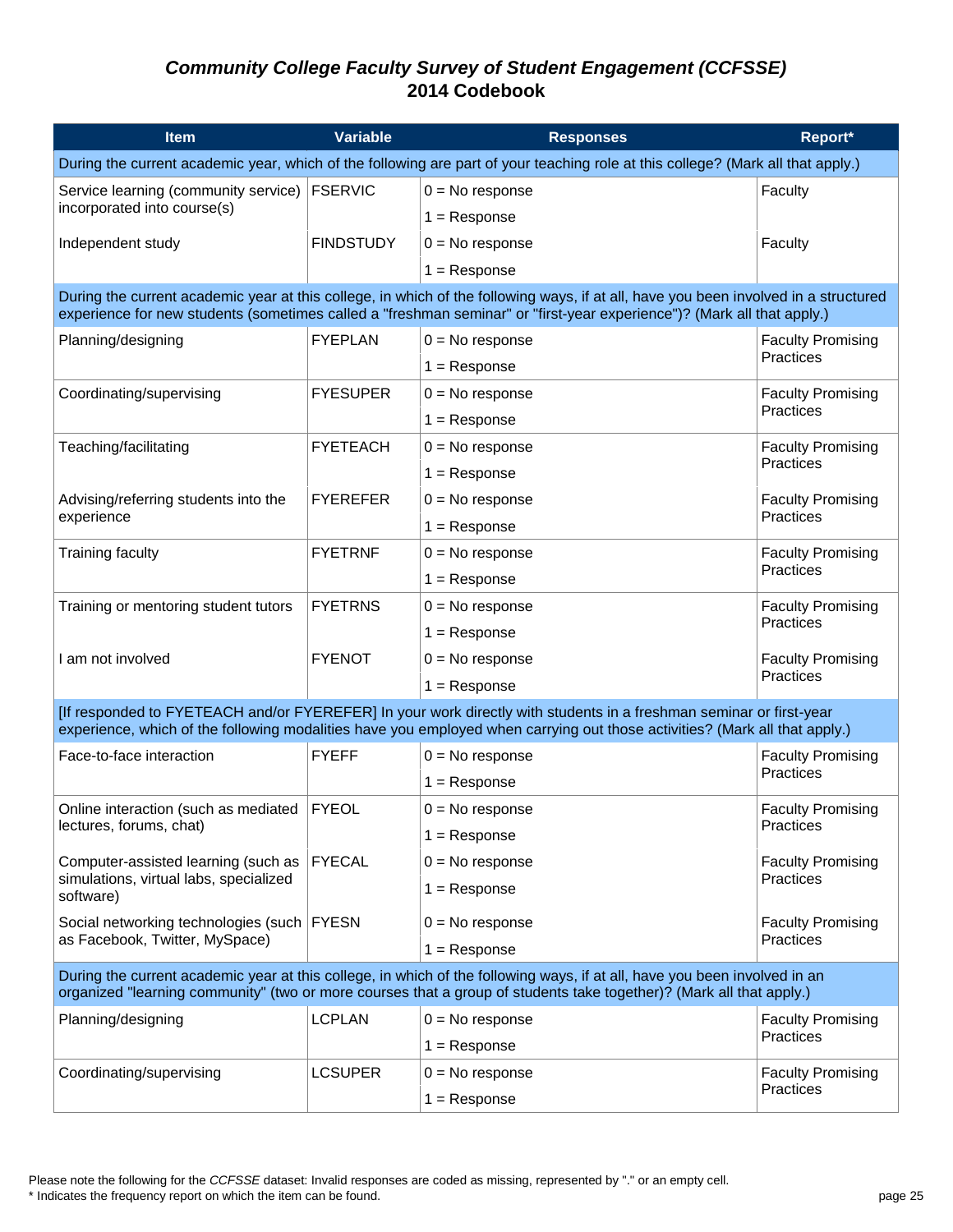| <b>Item</b>                                                                                                                                                                                                                                      | Variable       | <b>Responses</b>                                                                                                                                                                                                                   | Report*                                      |  |
|--------------------------------------------------------------------------------------------------------------------------------------------------------------------------------------------------------------------------------------------------|----------------|------------------------------------------------------------------------------------------------------------------------------------------------------------------------------------------------------------------------------------|----------------------------------------------|--|
| During the current academic year at this college, in which of the following ways, if at all, have you been involved in an<br>organized "learning community" (two or more courses that a group of students take together)? (Mark all that apply.) |                |                                                                                                                                                                                                                                    |                                              |  |
| Teaching/facilitating                                                                                                                                                                                                                            | <b>LCTEACH</b> | $0 = No$ response                                                                                                                                                                                                                  | <b>Faculty Promising</b>                     |  |
|                                                                                                                                                                                                                                                  |                | $1 =$ Response                                                                                                                                                                                                                     | Practices                                    |  |
| Advising/referring students into the                                                                                                                                                                                                             | <b>LCREFER</b> | $0 = No$ response                                                                                                                                                                                                                  | <b>Faculty Promising</b>                     |  |
| experience                                                                                                                                                                                                                                       |                | $1 =$ Response                                                                                                                                                                                                                     | Practices                                    |  |
| <b>Training faculty</b>                                                                                                                                                                                                                          | <b>LCTRNF</b>  | $0 = No$ response                                                                                                                                                                                                                  | <b>Faculty Promising</b>                     |  |
|                                                                                                                                                                                                                                                  |                | $1 =$ Response                                                                                                                                                                                                                     | Practices                                    |  |
| Training or mentoring student tutors                                                                                                                                                                                                             | <b>LCTRNS</b>  | $0 = No$ response                                                                                                                                                                                                                  | <b>Faculty Promising</b>                     |  |
|                                                                                                                                                                                                                                                  |                | $1 =$ Response                                                                                                                                                                                                                     | Practices                                    |  |
| I am not involved                                                                                                                                                                                                                                | <b>LCNOT</b>   | $0 = No$ response                                                                                                                                                                                                                  | <b>Faculty Promising</b>                     |  |
|                                                                                                                                                                                                                                                  |                | $1 =$ Response                                                                                                                                                                                                                     | Practices                                    |  |
|                                                                                                                                                                                                                                                  |                | [If responded to LCTEACH and/or LCREFER] In your work directly with students in an organized learning community, which of<br>the following modalities have you employed when carrying out those activities? (Mark all that apply.) |                                              |  |
| Face-to-face interaction                                                                                                                                                                                                                         | <b>LCFF</b>    | $0 = No$ response                                                                                                                                                                                                                  | <b>Faculty Promising</b>                     |  |
|                                                                                                                                                                                                                                                  |                | $1 =$ Response                                                                                                                                                                                                                     | Practices                                    |  |
| Online interaction (such as mediated                                                                                                                                                                                                             | <b>LCOL</b>    | $0 = No$ response                                                                                                                                                                                                                  | <b>Faculty Promising</b><br><b>Practices</b> |  |
| lectures, forums, chat)                                                                                                                                                                                                                          |                | $1 =$ Response                                                                                                                                                                                                                     |                                              |  |
| Computer-assisted learning (such as                                                                                                                                                                                                              | <b>LCCAL</b>   | $0 = No$ response                                                                                                                                                                                                                  | <b>Faculty Promising</b><br>Practices        |  |
| simulations, virtual labs, specialized<br>software)                                                                                                                                                                                              |                | $1 =$ Response                                                                                                                                                                                                                     |                                              |  |
| Social networking technologies (such<br>as Facebook, Twitter, MySpace)                                                                                                                                                                           | <b>LCSN</b>    | $0 = No$ response                                                                                                                                                                                                                  | <b>Faculty Promising</b><br>Practices        |  |
|                                                                                                                                                                                                                                                  |                | $1 =$ Response                                                                                                                                                                                                                     |                                              |  |
| orientation? (Mark all that apply.)                                                                                                                                                                                                              |                | During the current academic year at this college, in which of the following ways, if at all, have you been involved in college                                                                                                     |                                              |  |
| Planning/designing                                                                                                                                                                                                                               | <b>ORPLAN</b>  | $0 = No$ response                                                                                                                                                                                                                  | <b>Faculty Promising</b>                     |  |
|                                                                                                                                                                                                                                                  |                | $1 =$ Response                                                                                                                                                                                                                     | Practices                                    |  |
| Coordinating/supervising                                                                                                                                                                                                                         | <b>ORSUPER</b> | $0 = No$ response                                                                                                                                                                                                                  | <b>Faculty Promising</b>                     |  |
|                                                                                                                                                                                                                                                  |                | $1 =$ Response                                                                                                                                                                                                                     | Practices                                    |  |
| Teaching/facilitating                                                                                                                                                                                                                            | <b>ORTEACH</b> | $0 = No$ response                                                                                                                                                                                                                  | <b>Faculty Promising</b><br>Practices        |  |
|                                                                                                                                                                                                                                                  |                | $1 =$ Response                                                                                                                                                                                                                     |                                              |  |
| Advising/referring students into the<br>experience                                                                                                                                                                                               | <b>ORREFER</b> | $0 = No$ response                                                                                                                                                                                                                  | <b>Faculty Promising</b><br>Practices        |  |
|                                                                                                                                                                                                                                                  |                | $1 =$ Response                                                                                                                                                                                                                     |                                              |  |
| <b>Training faculty</b>                                                                                                                                                                                                                          | <b>ORTRNF</b>  | $0 = No$ response                                                                                                                                                                                                                  | <b>Faculty Promising</b><br>Practices        |  |
|                                                                                                                                                                                                                                                  |                | $1 =$ Response                                                                                                                                                                                                                     |                                              |  |
| Training or mentoring student tutors                                                                                                                                                                                                             | <b>ORTRNS</b>  | $0 = No$ response                                                                                                                                                                                                                  | <b>Faculty Promising</b><br>Practices        |  |
|                                                                                                                                                                                                                                                  |                | $1 =$ Response                                                                                                                                                                                                                     |                                              |  |
| I am not involved                                                                                                                                                                                                                                | <b>ORNOT</b>   | $0 = No$ response                                                                                                                                                                                                                  | <b>Faculty Promising</b><br>Practices        |  |
|                                                                                                                                                                                                                                                  |                | $1 =$ Response                                                                                                                                                                                                                     |                                              |  |

Please note the following for the *CCFSSE* dataset: Invalid responses are coded as missing, represented by "." or an empty cell.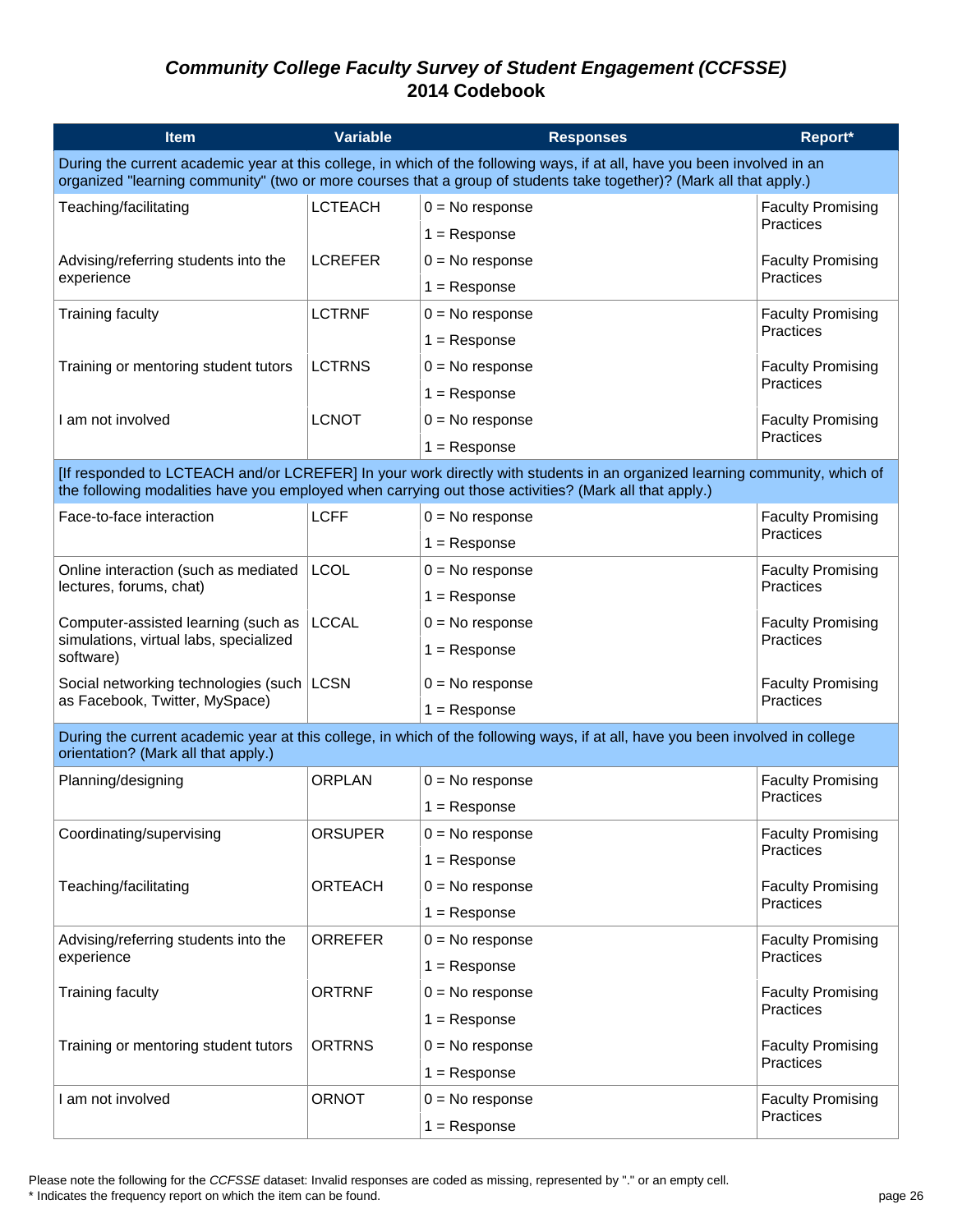| <b>Item</b>                                                                                                                                                                                                            | <b>Variable</b> | <b>Responses</b>                                                                                                                                                                                                                                               | Report*                  |  |
|------------------------------------------------------------------------------------------------------------------------------------------------------------------------------------------------------------------------|-----------------|----------------------------------------------------------------------------------------------------------------------------------------------------------------------------------------------------------------------------------------------------------------|--------------------------|--|
| [If responded to ORTEACH and/or ORREFER] In your work directly with students in college orientation, which of the following<br>modalities have you employed when carrying out those activities? (Mark all that apply.) |                 |                                                                                                                                                                                                                                                                |                          |  |
| Face-to-face interaction                                                                                                                                                                                               | <b>ORFF</b>     | $0 = No$ response                                                                                                                                                                                                                                              | <b>Faculty Promising</b> |  |
|                                                                                                                                                                                                                        |                 | $1 =$ Response                                                                                                                                                                                                                                                 | Practices                |  |
| Online interaction (such as mediated                                                                                                                                                                                   | <b>OROL</b>     | $0 = No$ response                                                                                                                                                                                                                                              | <b>Faculty Promising</b> |  |
| lectures, forums, chat)                                                                                                                                                                                                |                 | $1 =$ Response                                                                                                                                                                                                                                                 | Practices                |  |
| Computer-assisted learning (such as                                                                                                                                                                                    | <b>ORCAL</b>    | $0 = No$ response                                                                                                                                                                                                                                              | <b>Faculty Promising</b> |  |
| simulations, virtual labs, specialized<br>software)                                                                                                                                                                    |                 | $1 =$ Response                                                                                                                                                                                                                                                 | Practices                |  |
| Social networking technologies (such ORSN                                                                                                                                                                              |                 | $0 = No$ response                                                                                                                                                                                                                                              | <b>Faculty Promising</b> |  |
| as Facebook, Twitter, MySpace)                                                                                                                                                                                         |                 | $1 =$ Response                                                                                                                                                                                                                                                 | Practices                |  |
| course)? (Mark all that apply.)                                                                                                                                                                                        |                 | During the current academic year at this college, in which of the following ways, if at all, have you been involved in a student<br>success course (such as a student development, extended orientation, study skills, student life skills, or college success |                          |  |
| Planning/designing                                                                                                                                                                                                     | <b>SSCPLAN</b>  | $0 = No$ response                                                                                                                                                                                                                                              | <b>Faculty Promising</b> |  |
|                                                                                                                                                                                                                        |                 | $1 =$ Response                                                                                                                                                                                                                                                 | Practices                |  |
| Coordinating/supervising                                                                                                                                                                                               | <b>SSCSUPER</b> | $0 = No$ response                                                                                                                                                                                                                                              | <b>Faculty Promising</b> |  |
|                                                                                                                                                                                                                        |                 | $1 =$ Response                                                                                                                                                                                                                                                 | Practices                |  |
| Teaching/facilitating                                                                                                                                                                                                  | <b>SSCTEACH</b> | $0 = No$ response                                                                                                                                                                                                                                              | <b>Faculty Promising</b> |  |
|                                                                                                                                                                                                                        |                 | $1 =$ Response                                                                                                                                                                                                                                                 | Practices                |  |
| Advising/referring students into the                                                                                                                                                                                   | <b>SSCREFER</b> | $0 = No$ response                                                                                                                                                                                                                                              | <b>Faculty Promising</b> |  |
| experience                                                                                                                                                                                                             |                 | $1 =$ Response                                                                                                                                                                                                                                                 | Practices                |  |
| <b>Training faculty</b>                                                                                                                                                                                                | <b>SSCTRNF</b>  | $0 = No$ response                                                                                                                                                                                                                                              | <b>Faculty Promising</b> |  |
|                                                                                                                                                                                                                        |                 | $1 =$ Response                                                                                                                                                                                                                                                 | Practices                |  |
| Training or mentoring student tutors                                                                                                                                                                                   | <b>SSCTRNS</b>  | $0 = No$ response                                                                                                                                                                                                                                              | <b>Faculty Promising</b> |  |
|                                                                                                                                                                                                                        |                 | $1 =$ Response                                                                                                                                                                                                                                                 | Practices                |  |
| I am not involved                                                                                                                                                                                                      | <b>SSCNOT</b>   | $0 = No$ response                                                                                                                                                                                                                                              | <b>Faculty Promising</b> |  |
|                                                                                                                                                                                                                        |                 | $1 =$ Response                                                                                                                                                                                                                                                 | Practices                |  |
|                                                                                                                                                                                                                        |                 | [If responded to SSCTEACH and/or SSCREFER] In your work directly with students in a student success course, which of the<br>following modalities have you employed when carrying out those activities? (Mark all that apply.)                                  |                          |  |
| Face-to-face interaction                                                                                                                                                                                               | <b>SSCFF</b>    | $0 = No$ response                                                                                                                                                                                                                                              | <b>Faculty Promising</b> |  |
|                                                                                                                                                                                                                        |                 | $1 =$ Response                                                                                                                                                                                                                                                 | Practices                |  |
| Online interaction (such as mediated                                                                                                                                                                                   | <b>SSCOL</b>    | $0 = No$ response                                                                                                                                                                                                                                              | <b>Faculty Promising</b> |  |
| lectures, forums, chat)                                                                                                                                                                                                |                 | $1 =$ Response                                                                                                                                                                                                                                                 | Practices                |  |
| Computer-assisted learning (such as                                                                                                                                                                                    | <b>SSCCAL</b>   | $0 = No$ response                                                                                                                                                                                                                                              | <b>Faculty Promising</b> |  |
| simulations, virtual labs, specialized<br>software)                                                                                                                                                                    |                 | $1 =$ Response                                                                                                                                                                                                                                                 | Practices                |  |
| Social networking technologies (such                                                                                                                                                                                   | <b>SSCSN</b>    | $0 = No$ response                                                                                                                                                                                                                                              | <b>Faculty Promising</b> |  |
| as Facebook, Twitter, MySpace)                                                                                                                                                                                         |                 | $1 =$ Response                                                                                                                                                                                                                                                 | Practices                |  |
|                                                                                                                                                                                                                        |                 |                                                                                                                                                                                                                                                                |                          |  |

Please note the following for the *CCFSSE* dataset: Invalid responses are coded as missing, represented by "." or an empty cell.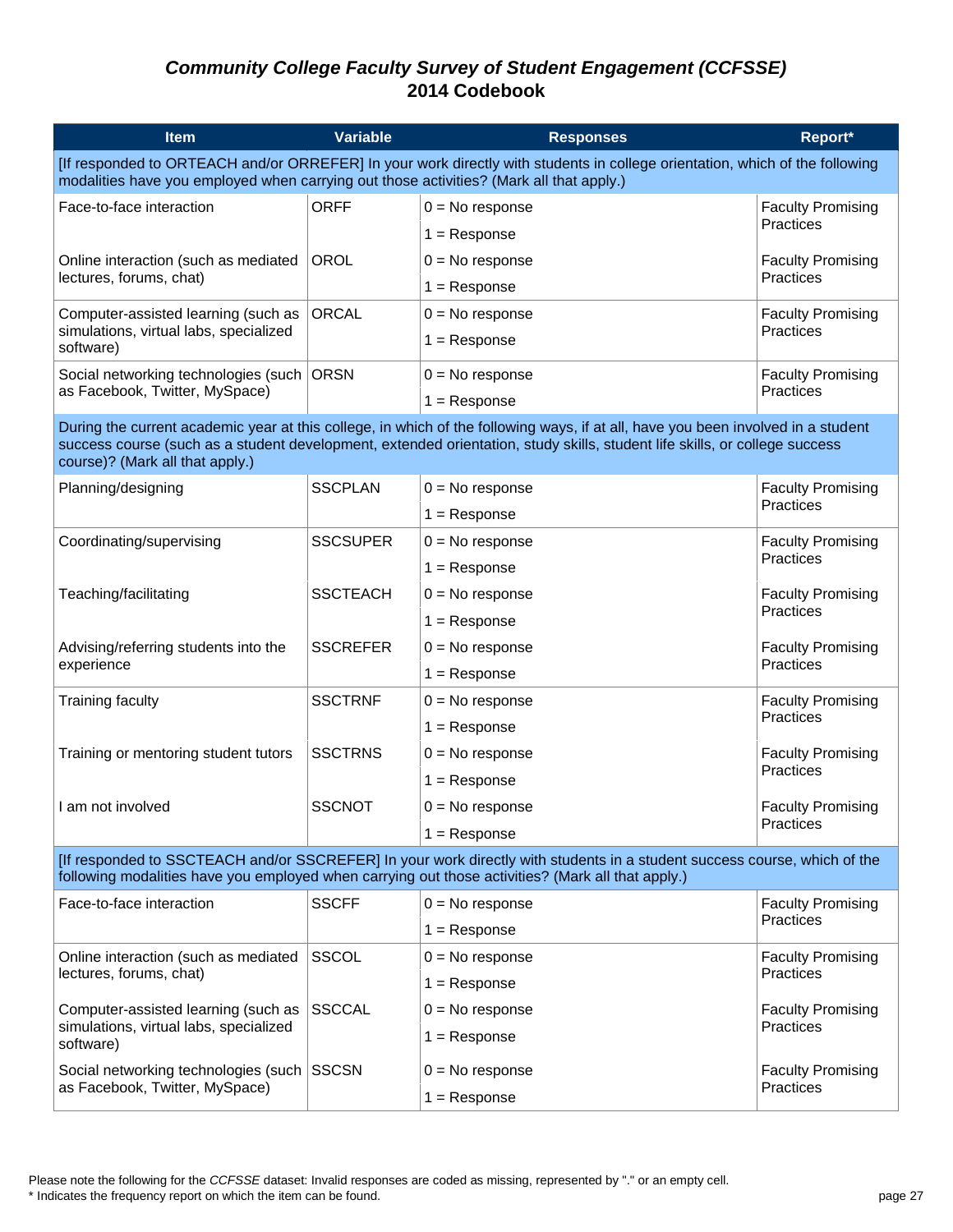| <b>Item</b>                                                                                                                                                                                                                                                                                                                     | <b>Variable</b> | <b>Responses</b>                                                                                                                                                                                                                                   | Report*                               |  |
|---------------------------------------------------------------------------------------------------------------------------------------------------------------------------------------------------------------------------------------------------------------------------------------------------------------------------------|-----------------|----------------------------------------------------------------------------------------------------------------------------------------------------------------------------------------------------------------------------------------------------|---------------------------------------|--|
| During the current academic year at this college, in which of the following ways, if at all, have you been involved in an<br>accelerated course or a fast-track program (learning experience designed to move students through coursework in order to<br>complete their educational goals more quickly)? (Mark all that apply.) |                 |                                                                                                                                                                                                                                                    |                                       |  |
| Planning/designing                                                                                                                                                                                                                                                                                                              | ACCPLAN         | $0 = No$ response                                                                                                                                                                                                                                  | <b>Faculty Promising</b>              |  |
|                                                                                                                                                                                                                                                                                                                                 |                 | $1 =$ Response                                                                                                                                                                                                                                     | Practices                             |  |
| Coordinating/supervising                                                                                                                                                                                                                                                                                                        | <b>ACCSUPER</b> | $0 = No$ response                                                                                                                                                                                                                                  | <b>Faculty Promising</b><br>Practices |  |
|                                                                                                                                                                                                                                                                                                                                 |                 | $1 =$ Response                                                                                                                                                                                                                                     |                                       |  |
| Teaching/facilitating                                                                                                                                                                                                                                                                                                           | <b>ACCTEACH</b> | $0 = No$ response                                                                                                                                                                                                                                  | <b>Faculty Promising</b>              |  |
|                                                                                                                                                                                                                                                                                                                                 |                 | $1 =$ Response                                                                                                                                                                                                                                     | <b>Practices</b>                      |  |
| Advising/referring students into the                                                                                                                                                                                                                                                                                            | <b>ACCREFER</b> | $0 = No$ response                                                                                                                                                                                                                                  | <b>Faculty Promising</b>              |  |
| experience                                                                                                                                                                                                                                                                                                                      |                 | $1 =$ Response                                                                                                                                                                                                                                     | Practices                             |  |
| <b>Training faculty</b>                                                                                                                                                                                                                                                                                                         | <b>ACCTRNF</b>  | $0 = No$ response                                                                                                                                                                                                                                  | <b>Faculty Promising</b>              |  |
|                                                                                                                                                                                                                                                                                                                                 |                 | $1 =$ Response                                                                                                                                                                                                                                     | Practices                             |  |
| Training or mentoring student tutors                                                                                                                                                                                                                                                                                            | <b>ACCTRNS</b>  | $0 = No$ response                                                                                                                                                                                                                                  | <b>Faculty Promising</b>              |  |
|                                                                                                                                                                                                                                                                                                                                 |                 | $1 =$ Response                                                                                                                                                                                                                                     | Practices                             |  |
| I am not involved                                                                                                                                                                                                                                                                                                               | <b>ACCNOT</b>   | $0 = No$ response                                                                                                                                                                                                                                  | <b>Faculty Promising</b>              |  |
|                                                                                                                                                                                                                                                                                                                                 |                 | $1 =$ Response                                                                                                                                                                                                                                     | Practices                             |  |
|                                                                                                                                                                                                                                                                                                                                 |                 | [If responded to ACCTEACH and/or ACCREFER] In your work directly with students in an accelerated course or a fast-track<br>program, which of the following modalities have you employed when carrying out those activities? (Mark all that apply.) |                                       |  |
| Face-to-face interaction                                                                                                                                                                                                                                                                                                        | <b>ACCFF</b>    | $0 = No$ response                                                                                                                                                                                                                                  | <b>Faculty Promising</b>              |  |
|                                                                                                                                                                                                                                                                                                                                 |                 | $1 =$ Response                                                                                                                                                                                                                                     | <b>Practices</b>                      |  |
| Online interaction (such as mediated                                                                                                                                                                                                                                                                                            | <b>ACCCOL</b>   | $0 = No$ response                                                                                                                                                                                                                                  | <b>Faculty Promising</b>              |  |
| lectures, forums, chat)                                                                                                                                                                                                                                                                                                         |                 | $1 =$ Response                                                                                                                                                                                                                                     | Practices                             |  |
| Computer-assisted learning (such as                                                                                                                                                                                                                                                                                             | <b>ACCCAL</b>   | $0 = No$ response                                                                                                                                                                                                                                  | <b>Faculty Promising</b>              |  |
| simulations, virtual labs, specialized<br>software)                                                                                                                                                                                                                                                                             |                 | $1 =$ Response                                                                                                                                                                                                                                     | <b>Practices</b>                      |  |
| Social networking technologies (such   ACCSN                                                                                                                                                                                                                                                                                    |                 | $0 = No$ response                                                                                                                                                                                                                                  | <b>Faculty Promising</b>              |  |
| as Facebook, Twitter, MySpace)                                                                                                                                                                                                                                                                                                  |                 | $1 =$ Response                                                                                                                                                                                                                                     | Practices                             |  |
| At the beginning of the current term, in your selected course section, which of the following methods, if any, did you use to<br>administer an in-class assessment to determine your students' preparedness to succeed in the course? (Mark all that apply.)                                                                    |                 |                                                                                                                                                                                                                                                    |                                       |  |
| A written assessment                                                                                                                                                                                                                                                                                                            | <b>PREPWR</b>   | $0 = No$ response                                                                                                                                                                                                                                  | <b>Faculty Promising</b>              |  |
|                                                                                                                                                                                                                                                                                                                                 |                 | $1 =$ Response                                                                                                                                                                                                                                     | Practices                             |  |
| An oral assessment                                                                                                                                                                                                                                                                                                              | <b>PREPOR</b>   | $0 = No$ response                                                                                                                                                                                                                                  | <b>Faculty Promising</b>              |  |
|                                                                                                                                                                                                                                                                                                                                 |                 | $1 =$ Response                                                                                                                                                                                                                                     | <b>Practices</b>                      |  |
| An online assessment                                                                                                                                                                                                                                                                                                            | <b>PREPON</b>   | $0 = No$ response                                                                                                                                                                                                                                  | <b>Faculty Promising</b>              |  |
|                                                                                                                                                                                                                                                                                                                                 |                 | $1 =$ Response                                                                                                                                                                                                                                     | <b>Practices</b>                      |  |
| A computer-assisted assessment                                                                                                                                                                                                                                                                                                  | <b>PREPCA</b>   | $0 = No$ response                                                                                                                                                                                                                                  | <b>Faculty Promising</b>              |  |
|                                                                                                                                                                                                                                                                                                                                 |                 | $1 =$ Response                                                                                                                                                                                                                                     | Practices                             |  |

Please note the following for the *CCFSSE* dataset: Invalid responses are coded as missing, represented by "." or an empty cell.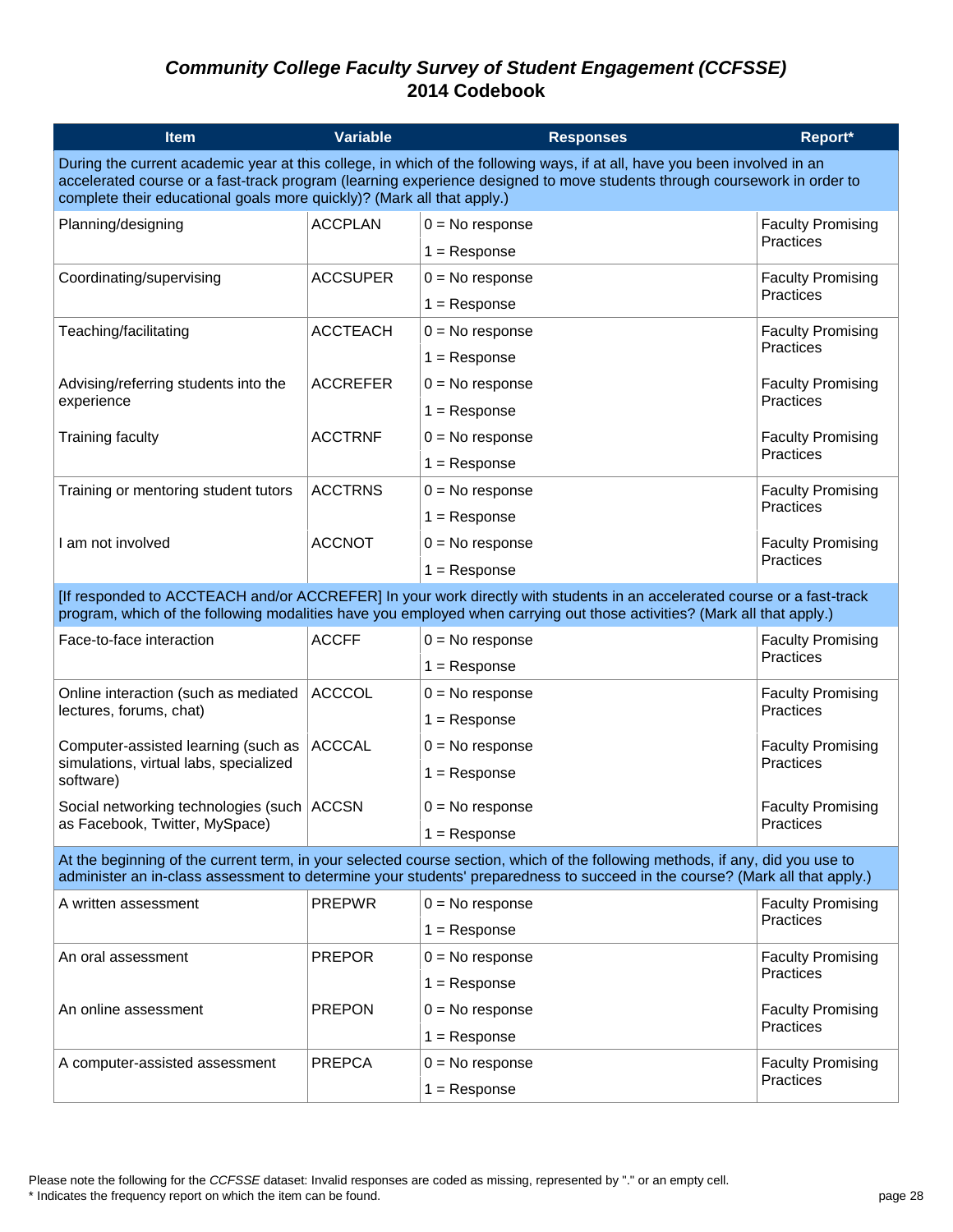| <b>Item</b>                                                                                                                                                                                                                                                  | Variable          | <b>Responses</b>                                                                                                             | Report*                               |  |
|--------------------------------------------------------------------------------------------------------------------------------------------------------------------------------------------------------------------------------------------------------------|-------------------|------------------------------------------------------------------------------------------------------------------------------|---------------------------------------|--|
| At the beginning of the current term, in your selected course section, which of the following methods, if any, did you use to<br>administer an in-class assessment to determine your students' preparedness to succeed in the course? (Mark all that apply.) |                   |                                                                                                                              |                                       |  |
| None of these                                                                                                                                                                                                                                                | <b>PREPNOT</b>    | $0 = No$ response                                                                                                            | <b>Faculty Promising</b>              |  |
|                                                                                                                                                                                                                                                              |                   | $1 =$ Response                                                                                                               | Practices                             |  |
|                                                                                                                                                                                                                                                              |                   |                                                                                                                              |                                       |  |
| [If responded to any of PREPWR<br>through PREPCA] Which of the                                                                                                                                                                                               | <b>ASSESACT</b>   | $1 = 1$ recommend to a student that he/she use<br>tutoring or other academic support service                                 | <b>Faculty Promising</b><br>Practices |  |
| following, if any, is your most<br>common action based on results of<br>your in-class assessment if a student<br>is under-prepared?                                                                                                                          |                   | $2 = 1$ recommend to academic advising or student<br>services that a student be placed in another<br>course or level         |                                       |  |
|                                                                                                                                                                                                                                                              |                   | $3 = 1$ adjust my course pedagogy or approach                                                                                |                                       |  |
|                                                                                                                                                                                                                                                              |                   | $4 = 1$ advise a student to drop the course                                                                                  |                                       |  |
|                                                                                                                                                                                                                                                              |                   | $5 = Other$                                                                                                                  |                                       |  |
|                                                                                                                                                                                                                                                              |                   |                                                                                                                              |                                       |  |
| During the current term at this                                                                                                                                                                                                                              | <b>REGAFTER</b>   | $1 = \text{None}$                                                                                                            | <b>Faculty Promising</b>              |  |
| college, about what percentage of<br>the students in your selected course                                                                                                                                                                                    |                   | $2 = 1 - 10\%$                                                                                                               | Practices                             |  |
| section registered after the first class                                                                                                                                                                                                                     |                   | $3 = 11 - 25%$                                                                                                               |                                       |  |
| session?                                                                                                                                                                                                                                                     |                   | $4 = 26 - 50%$                                                                                                               |                                       |  |
|                                                                                                                                                                                                                                                              |                   | $5 =$ More than 50%                                                                                                          |                                       |  |
|                                                                                                                                                                                                                                                              |                   |                                                                                                                              |                                       |  |
| For your selected course section, do                                                                                                                                                                                                                         | <b>ATTENDPOL</b>  | $0 = No$                                                                                                                     | <b>Faculty Promising</b>              |  |
| you have a course attendance policy<br>that specifies the adverse impact on<br>students' grades for missing class?                                                                                                                                           |                   | $1 = Yes$                                                                                                                    | Practices                             |  |
| your selected course section? (Mark all that apply.)                                                                                                                                                                                                         |                   | [If yes to ATTENDPOL] In which of the following ways, if any, have you communicated the attendance policy to the students in |                                       |  |
| I've orally explained the policy to my                                                                                                                                                                                                                       | <b>EXPATTEND</b>  | $0 = No$ response                                                                                                            | <b>Faculty Promising</b>              |  |
| students                                                                                                                                                                                                                                                     |                   | $1 =$ Response                                                                                                               | Practices                             |  |
| I've included the policy on the course                                                                                                                                                                                                                       | <b>SYLATTEND</b>  | $0 = No$ response                                                                                                            | <b>Faculty Promising</b>              |  |
| syllabus                                                                                                                                                                                                                                                     |                   | $1 =$ Response                                                                                                               | Practices                             |  |
| I've posted the policy on a course                                                                                                                                                                                                                           | WEBATTEND         | $0 = No$ response                                                                                                            | <b>Faculty Promising</b>              |  |
| website, blog, etc.                                                                                                                                                                                                                                          |                   | $1 =$ Response                                                                                                               | Practices                             |  |
| I had students sign the syllabus or                                                                                                                                                                                                                          | <b>SIGNATTEND</b> | $0 = No$ response                                                                                                            | <b>Faculty Promising</b>              |  |
| attendance policy as a contract or<br>mutual understanding of<br>expectations                                                                                                                                                                                |                   | $1 =$ Response                                                                                                               | Practices                             |  |
| I've sent the policy in an e-mail to my                                                                                                                                                                                                                      | <b>EMALATTEND</b> | $0 = No$ response                                                                                                            | <b>Faculty Promising</b>              |  |
| students                                                                                                                                                                                                                                                     |                   | $1 =$ Response                                                                                                               | Practices                             |  |
| I've sent the policy in a text message                                                                                                                                                                                                                       | <b>TXTATTEND</b>  | $0 = No$ response                                                                                                            | <b>Faculty Promising</b>              |  |
| (SMS message) to my students                                                                                                                                                                                                                                 |                   | $1 =$ Response                                                                                                               | Practices                             |  |

Please note the following for the *CCFSSE* dataset: Invalid responses are coded as missing, represented by "." or an empty cell.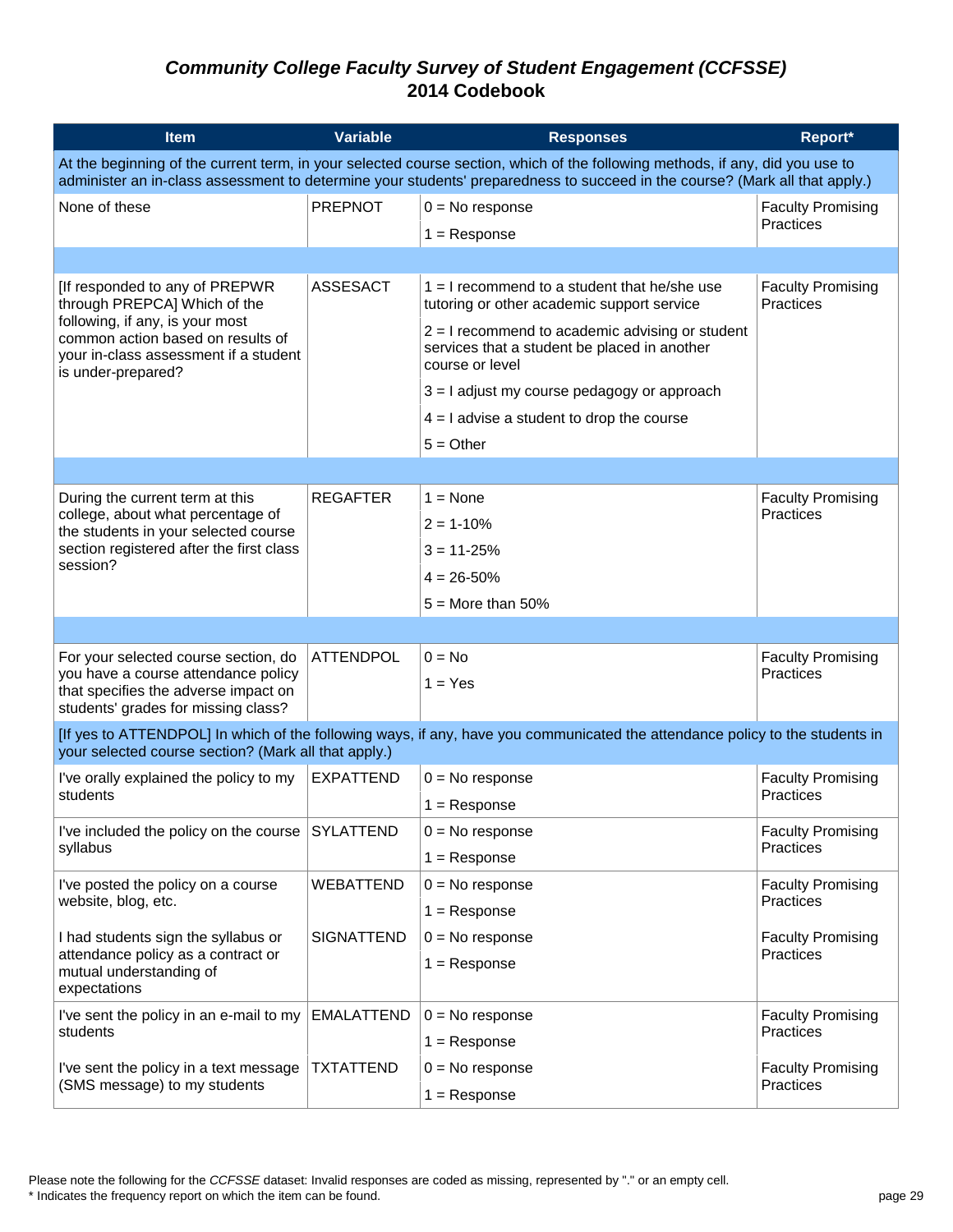| <b>Item</b>                                                                                                                                                                          | <b>Variable</b>   | <b>Responses</b>                                                                                                     | Report*                               |  |
|--------------------------------------------------------------------------------------------------------------------------------------------------------------------------------------|-------------------|----------------------------------------------------------------------------------------------------------------------|---------------------------------------|--|
| [If yes to ATTENDPOL] In which of the following ways, if any, have you communicated the attendance policy to the students in<br>your selected course section? (Mark all that apply.) |                   |                                                                                                                      |                                       |  |
| I've posted the policy or sent it via                                                                                                                                                | <b>SNATTEND</b>   | $0 = No$ response                                                                                                    | <b>Faculty Promising</b>              |  |
| social networking tools (Facebook,<br>Twitter, MySpace)                                                                                                                              |                   | $1 =$ Response                                                                                                       | Practices                             |  |
| deadlines) in your selected course section? (Mark all that apply.)                                                                                                                   |                   | [If yes to ATTENDPOL] What is the nature of the adverse impact on students' grades for missing class (not assignment |                                       |  |
| Attendance is tied to a participation                                                                                                                                                | <b>ATDGRADE</b>   | $0 = No$ response                                                                                                    | <b>Faculty Promising</b>              |  |
| score or grade                                                                                                                                                                       |                   | $1 =$ Response                                                                                                       | Practices                             |  |
| I deduct a given number of points                                                                                                                                                    | <b>ATDDEDUCT</b>  | $0 = No$ response                                                                                                    | <b>Faculty Promising</b><br>Practices |  |
| from the final grade for each missed<br>class                                                                                                                                        |                   | $1 =$ Response                                                                                                       |                                       |  |
| I deduct a given number of points                                                                                                                                                    | <b>ATDCLASS</b>   | $0 = No$ response                                                                                                    | <b>Faculty Promising</b>              |  |
| after a preset number of classes<br>have been missed                                                                                                                                 |                   | $1 =$ Response                                                                                                       | Practices                             |  |
| Other                                                                                                                                                                                | <b>ATDOTHER</b>   | $0 = No$ response                                                                                                    | <b>Faculty Promising</b>              |  |
|                                                                                                                                                                                      |                   | $1 =$ Response                                                                                                       | Practices                             |  |
| Please briefly explain                                                                                                                                                               | <b>ATDTEXT</b>    |                                                                                                                      | (None)                                |  |
|                                                                                                                                                                                      |                   |                                                                                                                      |                                       |  |
| How often during your selected                                                                                                                                                       | <b>GRPDRNG</b>    | $1 =$ Never                                                                                                          | <b>Faculty Promising</b><br>Practices |  |
| course section do you assign group<br>learning experiences that require                                                                                                              |                   | $2 =$ Sometimes                                                                                                      |                                       |  |
| students to interact with a specific<br>group of peers during class to                                                                                                               |                   | $3 =$ Often                                                                                                          |                                       |  |
| complete group assignments or<br>projects?                                                                                                                                           |                   | $4 = Very often$                                                                                                     |                                       |  |
| How often during your selected                                                                                                                                                       | <b>GRPPROJ</b>    | $1 =$ Never                                                                                                          | <b>Faculty Promising</b>              |  |
| course section do you assign group<br>learning experiences that require                                                                                                              |                   | $2 =$ Sometimes                                                                                                      | Practices                             |  |
| students to interact with a specific                                                                                                                                                 |                   | $3 =$ Often                                                                                                          |                                       |  |
| group of peers outside of the<br>classroom to complete group<br>assignments or projects?                                                                                             |                   | $4 = Very$ often                                                                                                     |                                       |  |
| How often during your selected                                                                                                                                                       | <b>GRPSTDYOUT</b> | $1 =$ Never                                                                                                          | <b>Faculty Promising</b>              |  |
| course section do you assign group<br>learning experiences that require                                                                                                              |                   | $2 =$ Sometimes                                                                                                      | Practices                             |  |
| students to study together outside of                                                                                                                                                |                   | $3 =$ Often                                                                                                          |                                       |  |
| class?                                                                                                                                                                               |                   | $4 = Very often$                                                                                                     |                                       |  |
| How often during your selected                                                                                                                                                       | <b>GRPSTDYIN</b>  | $1 =$ Never                                                                                                          | <b>Faculty Promising</b>              |  |
| course section do you assign group<br>learning experiences that require                                                                                                              |                   | $2 =$ Sometimes                                                                                                      | Practices                             |  |
| students to study together during<br>class?                                                                                                                                          |                   | $3 =$ Often                                                                                                          |                                       |  |
|                                                                                                                                                                                      |                   | $4 = Very often$                                                                                                     |                                       |  |

Please note the following for the *CCFSSE* dataset: Invalid responses are coded as missing, represented by "." or an empty cell.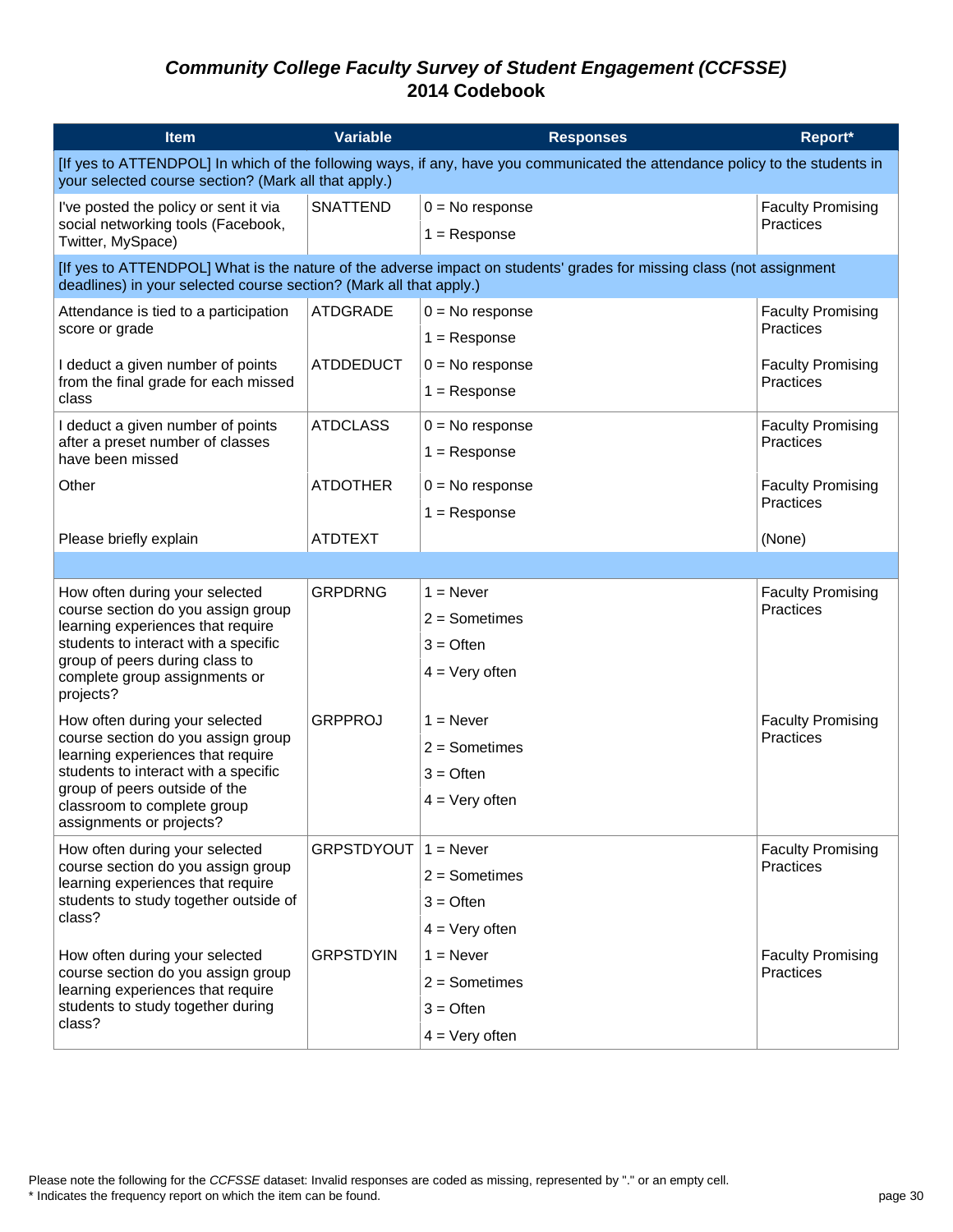| <b>Item</b>                                                                                                                                                                                                                                                    | <b>Variable</b>   | <b>Responses</b>                                                                                                                            | Report*                               |
|----------------------------------------------------------------------------------------------------------------------------------------------------------------------------------------------------------------------------------------------------------------|-------------------|---------------------------------------------------------------------------------------------------------------------------------------------|---------------------------------------|
|                                                                                                                                                                                                                                                                |                   |                                                                                                                                             |                                       |
| How often during your selected<br>course section do you assign group<br>learning experiences that require<br>students to collaborate using<br>technology-mediated methods (such<br>as forums, blogs, wikis, social<br>networking tools, multiplayer<br>games)? | <b>GRPTECH</b>    | $1 =$ Never<br>$2 =$ Sometimes<br>$3 =$ Often<br>$4 = Very$ often                                                                           | <b>Faculty Promising</b><br>Practices |
|                                                                                                                                                                                                                                                                |                   |                                                                                                                                             |                                       |
| In your selected course section, do<br>you require students to be involved<br>in an internship, apprenticeship,<br>clinical placement, or other<br>"hands-on" learning experience<br>beyond the classroom?                                                     | <b>REQHNDSON</b>  | $0 = No$<br>$1 = Yes$                                                                                                                       | <b>Faculty Promising</b><br>Practices |
| In your selected course section, do<br>you require students to be involved<br>in service learning (community<br>service as part of a regular college<br>course)?                                                                                               | <b>REQSRVLRN</b>  | $0 = No$<br>$1 = Yes$                                                                                                                       | <b>Faculty Promising</b><br>Practices |
|                                                                                                                                                                                                                                                                |                   |                                                                                                                                             |                                       |
| In your selected course section, is<br>supplemental instruction (extra class<br>sessions with an instructor or<br>experienced student) available to<br>students?                                                                                               | <b>AVLSUPINST</b> | $0 = No$<br>$1 = Yes$                                                                                                                       | <b>Faculty Promising</b><br>Practices |
|                                                                                                                                                                                                                                                                |                   |                                                                                                                                             |                                       |
| [If yes to AVLSUPINST] In your<br>selected course section, do you<br>require students to be involved in<br>supplemental instruction (extra class<br>sessions with an instructor or<br>experienced student)?                                                    | <b>REQSUPINST</b> | $0 = No$ , participation is optional<br>$1 = Yes$ , for some students, depending on<br>academic performance<br>$2 = Yes$ , for all students | <b>Faculty Promising</b><br>Practices |
| that supplemental instruction? (Mark all that apply.)                                                                                                                                                                                                          |                   | [If yes to AVLSUPINST] In your selected course section, which of the following modalities have you employed for providing                   |                                       |
| Face-to-face interaction                                                                                                                                                                                                                                       | <b>FFSUPINST</b>  | $0 = No$ response<br>$1 =$ Response                                                                                                         | <b>Faculty Promising</b><br>Practices |
| Online interaction (such as mediated<br>lectures, forums, chat)                                                                                                                                                                                                | <b>ONSUPINST</b>  | $0 = No$ response                                                                                                                           | <b>Faculty Promising</b><br>Practices |
|                                                                                                                                                                                                                                                                |                   | $1 =$ Response                                                                                                                              |                                       |
| Social networking technologies (such<br>as Facebook, Twitter, MySpace)                                                                                                                                                                                         | <b>SNSUPINST</b>  | $0 = No$ response<br>$1 =$ Response                                                                                                         | <b>Faculty Promising</b><br>Practices |
| Which of the following statements best describe actions you have taken in regard to students who have been struggling<br>academically during the current term in your selected course section? (Mark all that apply.)                                          |                   |                                                                                                                                             |                                       |
| I've communicated with students<br>directly during class                                                                                                                                                                                                       | <b>WRNINCLS</b>   | $0 = No$ response                                                                                                                           | <b>Faculty Promising</b><br>Practices |
|                                                                                                                                                                                                                                                                |                   | $1 =$ Response                                                                                                                              |                                       |

Please note the following for the *CCFSSE* dataset: Invalid responses are coded as missing, represented by "." or an empty cell.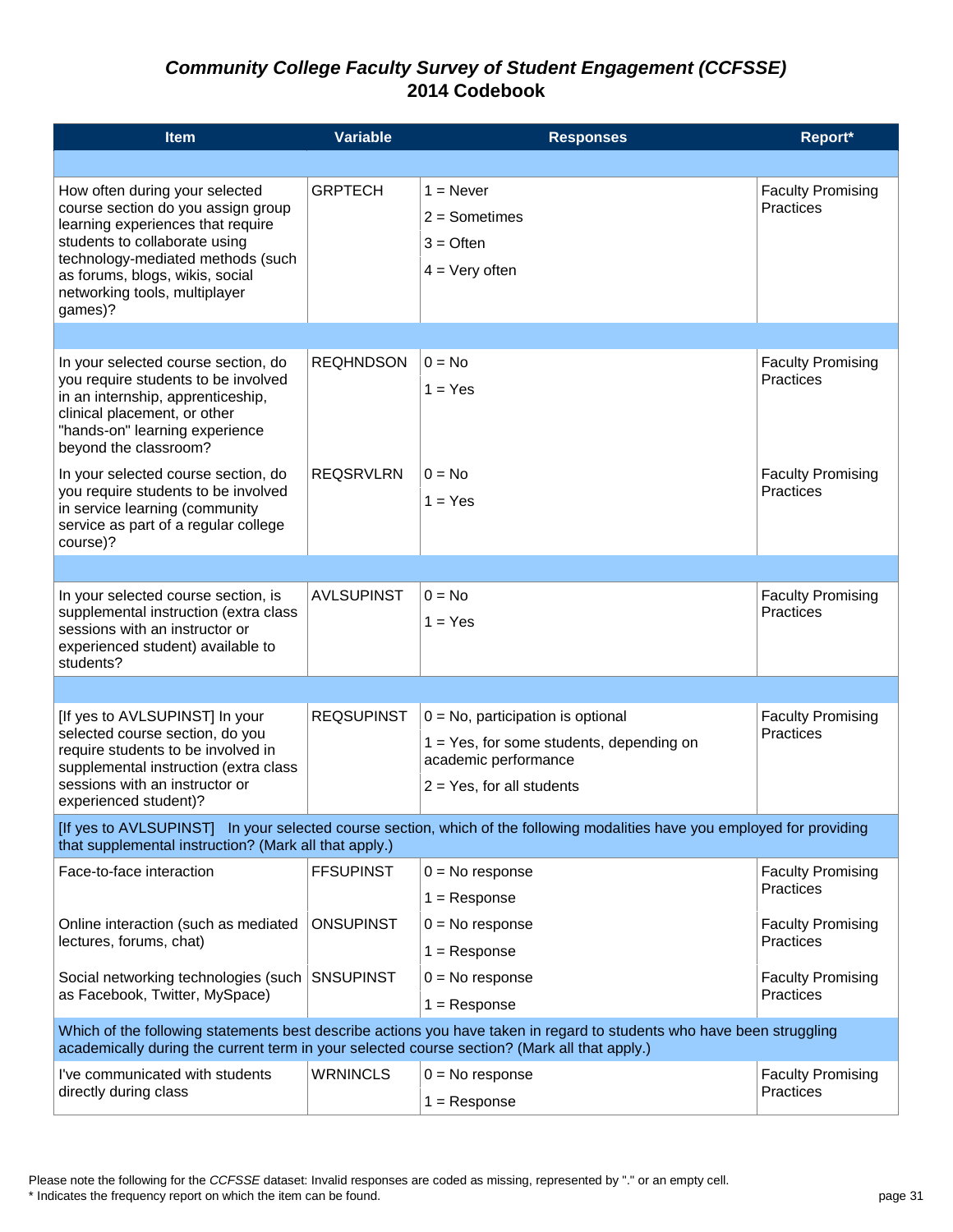| <b>Item</b>                                                                                  | <b>Variable</b>  | <b>Responses</b>                                                                                                      | Report*                               |
|----------------------------------------------------------------------------------------------|------------------|-----------------------------------------------------------------------------------------------------------------------|---------------------------------------|
| academically during the current term in your selected course section? (Mark all that apply.) |                  | Which of the following statements best describe actions you have taken in regard to students who have been struggling |                                       |
| I've contacted students directly                                                             | <b>WRNOUTCLS</b> | $0 = No$ response                                                                                                     | <b>Faculty Promising</b>              |
| outside of class                                                                             |                  | $1 =$ Response                                                                                                        | Practices                             |
| I've notified someone else in the                                                            | <b>WRNSYST</b>   | $0 = No$ response                                                                                                     | <b>Faculty Promising</b>              |
| college who contacts students as<br>part of a systematic early academic<br>warning system    |                  | $1 =$ Response                                                                                                        | Practices                             |
| I've contacted someone else in the                                                           | <b>WRNINFML</b>  | $0 = No$ response                                                                                                     | <b>Faculty Promising</b><br>Practices |
| college who then contacts students<br>as part of an informal intervention<br>process         |                  | $1 =$ Response                                                                                                        |                                       |
| I have referred students to college                                                          | <b>WRNTUTR</b>   | $0 = No$ response                                                                                                     | <b>Faculty Promising</b>              |
| tutoring services                                                                            |                  | $1 =$ Response                                                                                                        | Practices                             |
| I have required that students                                                                | <b>WRNREQT</b>   | $0 = No$ response                                                                                                     | <b>Faculty Promising</b>              |
| participate in college tutoring<br>services                                                  |                  | $1 =$ Response                                                                                                        | Practices                             |
| Other                                                                                        | <b>WRNOTHR</b>   | $0 = No$ response                                                                                                     | <b>Faculty Promising</b>              |
|                                                                                              |                  | $1 =$ Response                                                                                                        | Practices                             |
| Please briefly explain:                                                                      | <b>WRNTEXT</b>   |                                                                                                                       | (None)                                |
|                                                                                              |                  |                                                                                                                       |                                       |
| What is the highest degree you have                                                          | <b>FDEGREE</b>   | $1 = Other$                                                                                                           | Faculty                               |
| earned?                                                                                      |                  | $2 =$ Associate degree                                                                                                |                                       |
|                                                                                              |                  | $3 =$ Bachelor's degree                                                                                               |                                       |
|                                                                                              |                  | $4 = Master's degree$                                                                                                 |                                       |
|                                                                                              |                  | $5 =$ Doctoral degree (e.g., Ph.D., Ed.D.)                                                                            |                                       |
|                                                                                              |                  | $6$ = First professional degree (e.g., M.D., D.D.S.,<br>J.D., D.V.M.)                                                 |                                       |
| Where are you employed outside of this college?                                              |                  |                                                                                                                       |                                       |
| Self-employed                                                                                | <b>FSELFEM</b>   | $0 = No$ response                                                                                                     | Faculty                               |
|                                                                                              |                  | $1 =$ Response                                                                                                        |                                       |
| Other college(s) in teaching position                                                        | <b>FOTCOLTP</b>  | $0 = No$ response                                                                                                     | Faculty                               |
|                                                                                              |                  | $1 =$ Response                                                                                                        |                                       |
| Other college(s) in non-teaching<br>position                                                 | <b>FOTCOLNT</b>  | $0 = No$ response                                                                                                     | Faculty                               |
|                                                                                              |                  | $1 =$ Response                                                                                                        |                                       |
| Full-time non-academic position                                                              | <b>FFTNAP</b>    | $0 = No$ response                                                                                                     | Faculty                               |
|                                                                                              |                  | $1 =$ Response                                                                                                        |                                       |
| Part-time non-academic position                                                              | <b>FPTNAP</b>    | $0 = No$ response                                                                                                     | Faculty                               |
|                                                                                              |                  | $1 =$ Response                                                                                                        |                                       |
| Work related to my teaching field at<br>this college                                         | <b>FWORKTEA</b>  | $0 = No$ response                                                                                                     | Faculty                               |
|                                                                                              |                  | $1 =$ Response                                                                                                        |                                       |

Please note the following for the *CCFSSE* dataset: Invalid responses are coded as missing, represented by "." or an empty cell.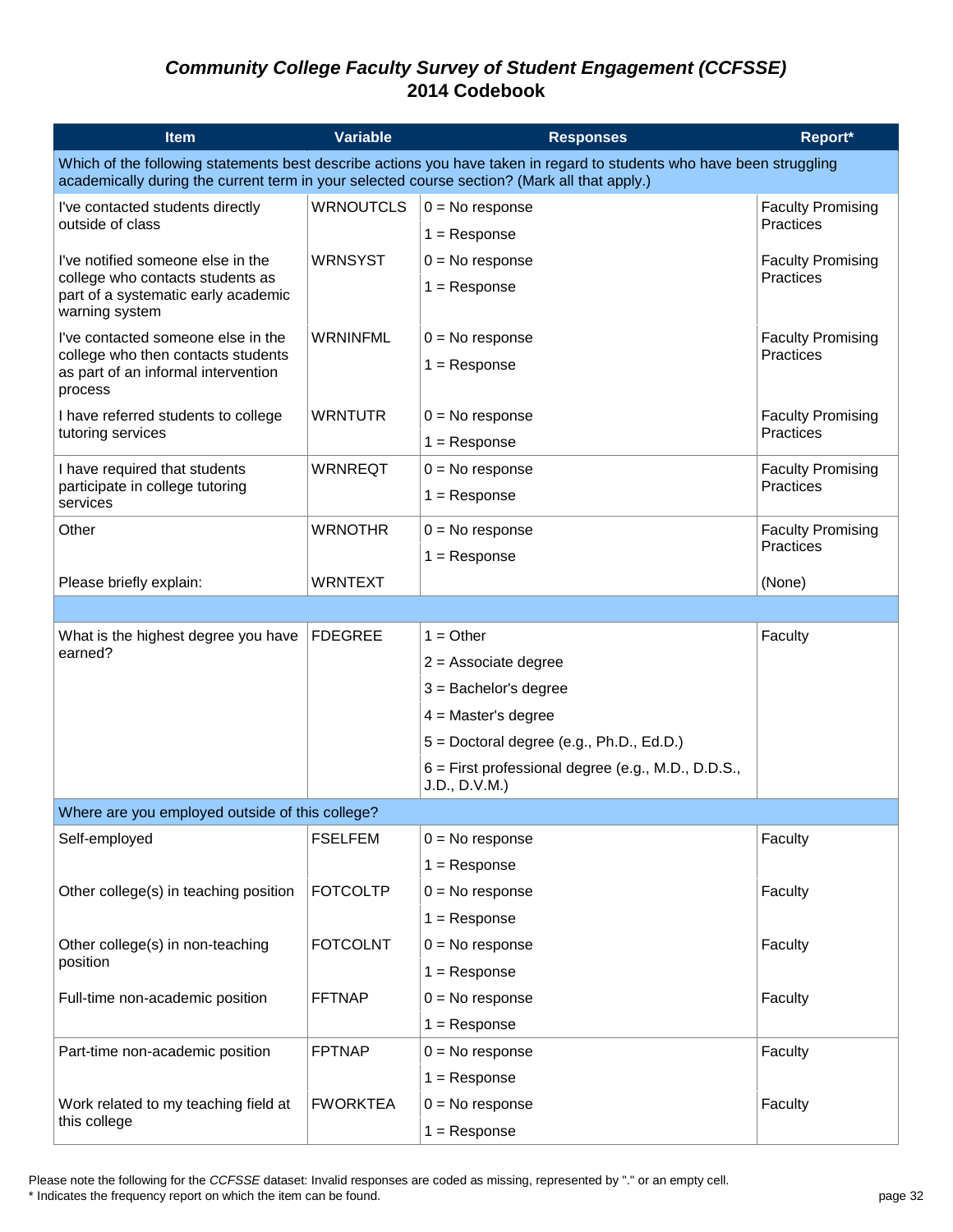| <b>Item</b>                                                 | <b>Variable</b>  | <b>Responses</b>                                                                                                                | Report* |
|-------------------------------------------------------------|------------------|---------------------------------------------------------------------------------------------------------------------------------|---------|
| Where are you employed outside of this college?             |                  |                                                                                                                                 |         |
| Not employed elsewhere                                      | <b>FNOTEMP</b>   | $0 = No$ response                                                                                                               | Faculty |
|                                                             |                  | $1 =$ Response                                                                                                                  |         |
|                                                             |                  |                                                                                                                                 |         |
| Using the list provided, please select                      | <b>FTEACAREA</b> | $0 = N/A$                                                                                                                       | (None)  |
| the area that best corresponds to<br>your teaching subject. |                  | $1 =$ Agriculture                                                                                                               |         |
|                                                             |                  | $2$ = Architecture & Related Programs (city/urban,<br>community/regional planning, etc.)                                        |         |
|                                                             |                  | 3 = Biological Sciences/Life Sciences (biology,<br>biochemistry, botany, zoology, etc.)                                         |         |
|                                                             |                  | 4 = Business Management & Administrative<br>Services (accounting, business admin.,<br>marketing, management, real estate, etc.) |         |
|                                                             |                  | 5 = Communications (advertising, journalism,<br>television/radio, etc.)                                                         |         |
|                                                             |                  | 6 = Computer & Information Sciences                                                                                             |         |
|                                                             |                  | 7 = Conservation & Renewable Natural<br>Resources (fishing, forestry, wildlife, etc.)                                           |         |
|                                                             |                  | 8 = Construction Trades (masonry, carpentry,<br>plumbing & pipe fitters, etc.)                                                  |         |
|                                                             |                  | $9 =$ Education                                                                                                                 |         |
|                                                             |                  | $10 =$ Engineering                                                                                                              |         |
|                                                             |                  | 11 = English Language & Literature/Letters<br>(composition, creative writing, etc.)                                             |         |
|                                                             |                  | 12 = Foreign Languages & Literatures (French,<br>Spanish, etc.)                                                                 |         |
|                                                             |                  | 13 = Health Professions & Related Sciences<br>(nursing, physical therapy, dental, EMT,<br>veterinary, etc.)                     |         |
|                                                             |                  | 14 = Law & Legal Studies                                                                                                        |         |
|                                                             |                  | 15 = Liberal Arts & Sciences, General Studies &<br>Humanities                                                                   |         |
|                                                             |                  | 16 = Library Science                                                                                                            |         |
|                                                             |                  | $17 = \text{Mathematics}$                                                                                                       |         |
|                                                             |                  | 18 = Mechanics & Repairers (A/C, heating &<br>refrigeration, electrical/electronic equipment, etc.)                             |         |
|                                                             |                  | 19 = Military Technologies                                                                                                      |         |
|                                                             |                  | 20 = Multi/Interdisciplinary Studies (international<br>relations, ecology, environmental studies, etc.)                         |         |
|                                                             |                  | 21 = Parks, Recreation, Leisure & Fitness Studies                                                                               |         |
|                                                             |                  | 22 = Personal & Miscellaneous Services (gaming<br>& sports, cosmetic, culinary, etc.)                                           |         |

Please note the following for the *CCFSSE* dataset: Invalid responses are coded as missing, represented by "." or an empty cell. \* Indicates the frequency report on which the item can be found. page 33